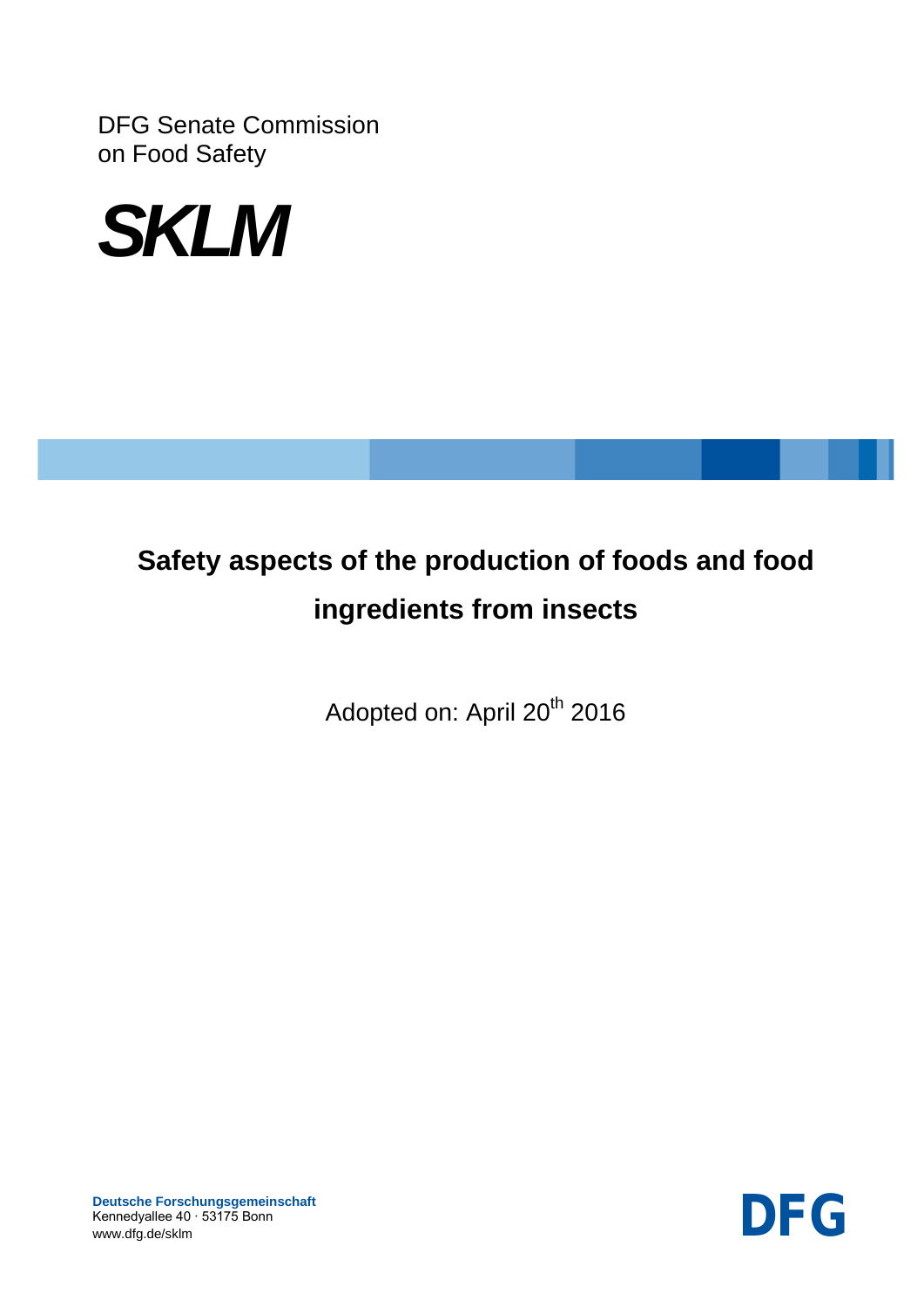Members and guests of the DFG Senate Commission on Food Safety 2014-2016

#### **Members:**

Pablo Steinberg (Chairman), Patrick Diel, Gerhard Eisenbrand, Karl-Heinz Engel, Bernd Epe, Volker Heinz, Hans-Ulrich Humpf, Hans-Georg Joost, Dietrich Knorr, Theo de Kok, Doris Marko, Rudi Vogel

#### **Permanent guests:**

Peter Fürst, Sabine Kulling, Alfonso Lampen, Gerhard Rechkemmer, Richard H. Stadler, Stefan Vieths

The Commission would like to thank the members of the working group . Food Technology and Safety": Dietrich Knorr (WG Chairman), Niels Bandick, Karl-Heinz Engel, Volker Heinz, Thomas Holzhauser, Henry Jäger, Sabine Kulling, Birgit Rumpold, Oliver Schlüter, Rudi Vogel and Walter Quasigroch for the preparation of the opinion and the SKLM staff represented by Angelika Roth, Stephanie Vogel and Sabine Guth for their support.

#### **SKLM Commission Secretariat**

Institut für Lebensmitteltoxikologie und Chemische Analytik, Stiftung Tierärztliche Hochschule Hannover, Bischofsholer Damm 15, 30173 Hannover, Germany

E-Mail: SKLM@tiho-hannover.de • Phone: +49 511 8567227 • Fax: +49 511 856 82 7227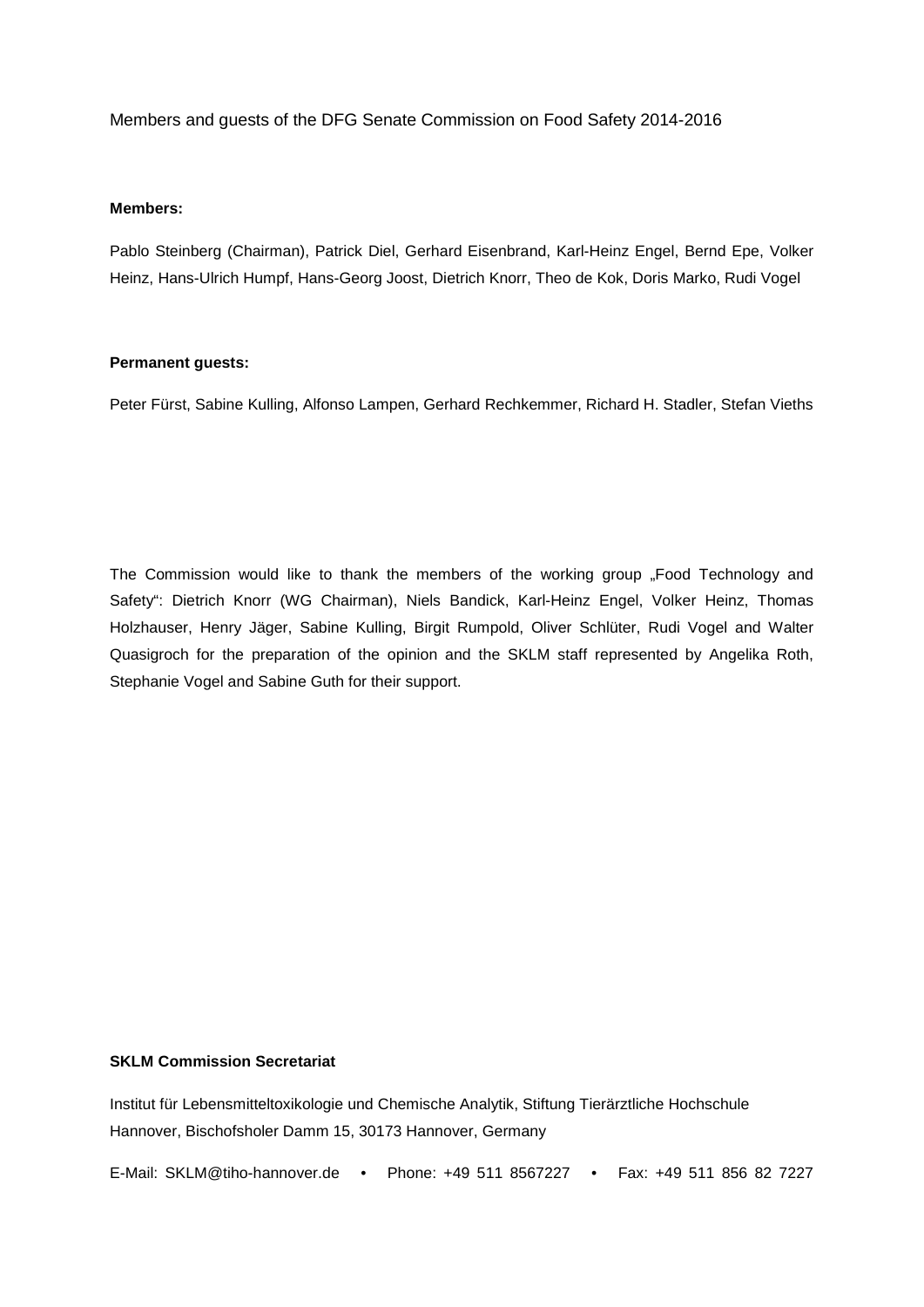*The "Food Technology and Safety" working group of the DFG Senate Commission on Food Safety (SKLM) deals with new technologies, which are being developed or used to treat foodstuffs. This statement examines insects as a novel source of proteins, lipids and other substances. The use of insects as a food source is not usual in Europe. The risks associated with such a use have not been sufficiently investigated. On the 22nd of February 2016 the SKLM carried out an initial assessment of the microbial, allergenic, toxicological and food regulatory safety aspects of the production and processing of insects for food use, with a special focus on technological considerations. It also identified gaps in knowledge and areas in which research is needed.*

### **Safety aspects of the production of foods and food ingredients from insects**

#### **1. Introduction**

At present, insects are rarely used by the European food industry, but they are a subject of growing interest as an alternative source of raw materials. The risks associated with the use of insects in the production of foods and food ingredients have not been sufficiently investigated, if at all. The purpose of this opinion was to identify potential risks in the process chain from the farmed insect to an isolated fraction, with due consideration of different insect species and stages of development and a focus on individual fractions. In particular, the following aspects will be considered:

- (i) whether the use and processing of insects to obtain fractions or ingredients give rise to new, previously unknown risks,
- (ii) whether these are the same for all insects or vary according to the species and stage of development,
- (iii) whether the methods available to minimise or eliminate the risks suffice or whether these need to be modified or new methods need to be developed.

In countries, in which insects are traditionally consumed, there is knowledge – based on everyday experience – regarding the processing, storage and preparation of usually wild-caught insects. However, there is a lack of scientifically based knowledge of the stages of preparation and processing to ensure food safety when these processes are carried out on an industrial scale. Given the potentially diverse use of the products and the resulting wide distribution of insect-derived ingredients in foods, which would reach many different consumers, an assessment of their safety is especially important.

Insects are a widespread food source in many regions of the world [\[1\]](#page-29-0). As in the case of arachnids and crustaceans, they belong to the phylum *Arthropoda* (arthropods). A list of insects that are consumed around the world and that are mentioned in scientific publications can be found under the following: [http://www.wageningenur.nl/en/Expertise-Services/Chair-groups/Plant-](http://www.wageningenur.nl/en/Expertise-Services/Chair-groups/Plant-Sciences/Laboratory-of-Entomology/Edible-insects/Worldwide-species-list.htm)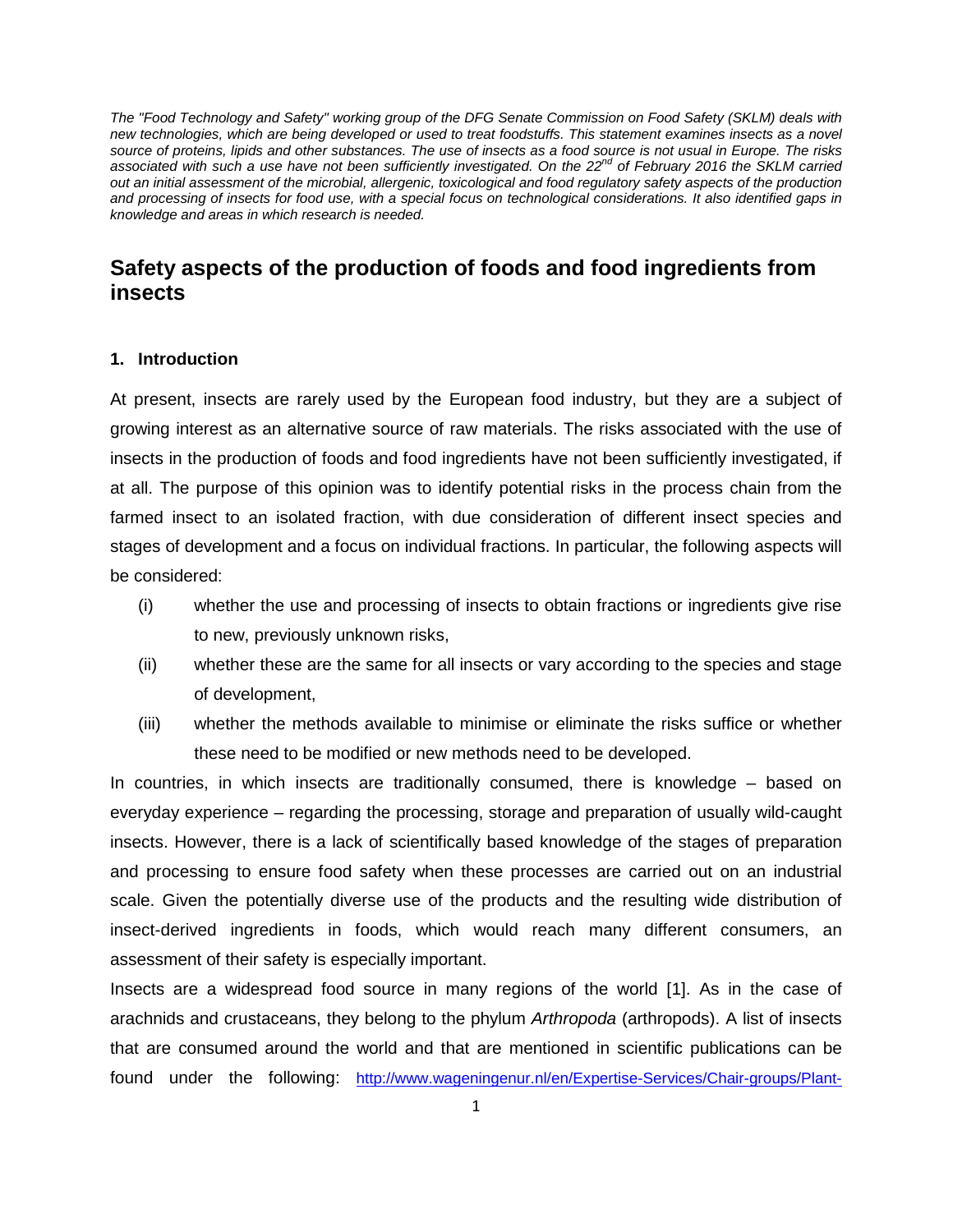[Sciences/Laboratory-of-Entomology/Edible-insects/Worldwide-species-list.htm.](http://www.wageningenur.nl/en/Expertise-Services/Chair-groups/Plant-Sciences/Laboratory-of-Entomology/Edible-insects/Worldwide-species-list.htm) Insects of the order *Coleoptera* (beetles and their larvae) account for around 31%, *Lepidoptera* (moths, butterflies and their caterpillars) around 18%, *Hymenoptera* (bees, wasps and ants) around 15% and *Orthoptera* (locusts, such as migratory and desert locusts, crickets and grasshoppers) around 14%. Insects of the order *Diptera* (such as flies and their larvae) represent around 5%. The methods described in the literature for the treatment of gathered whole insects include traditional methods such as boiling, baking, roasting, grilling, smoking, deep-frying, salting, seasoning, marinating and drying [\[2-5\]](#page-29-1). In Europe the consumption of insects is not usual, but is attracting growing attention. A selection of insects, which are offered for consumption on a small scale in some European countries or could be used in food production in future, is shown in Table 1.

Insects are nutrient-rich and in some cases have a high protein and fat content when compared to other animal foods (pork, beef and poultry) (Table 2). Protein contents of 60 to 77% (in relation to dry mass) are reported for representatives of the *Orthoptera* order (locusts) [\[6,](#page-29-2) [7\]](#page-29-3). Insects also have high levels of monounsaturated and/or polyunsaturated fatty acids [\[8\]](#page-29-4). On average, they contain the essential amino acids identified by the WHO as an important part of a balanced diet [\[9\]](#page-29-5) and they are rich in micronutrients such as iron, copper, magnesium, manganese, selenium and zinc as well as riboflavin, pantothenic acid, biotin and in some cases folic acid [\[6\]](#page-29-2). All insects contain the polysaccharide chitin, a polymer of N-acetyl-D-glucosamine, as a component of the exoskeleton. They also contain enzymes that could be of interest in food processing applications, e.g. cellulolytic and proteolytic enzymes [\[10,](#page-29-6) [11\]](#page-29-7). These data show that insects are not only an alternative source of protein but also contain other substances that could be used in the food industry.

At the present time it is being discussed whether, in addition to their high protein content and favourable nutrient profiles, insects may offer ecological and economic benefits over conventional animal production and therefore may constitute an alternative or a complement to conventional food sources [\[12-15\]](#page-29-8). Examples of the potential advantages of insect production include reduced land use, high feed conversion efficiency [\[16,](#page-30-0) [17\]](#page-30-1) and high fertility, with several life cycles per year. Initial data indicate that insect breeding could produce less greenhouse gases and ammonia per kilogram of mass gained than beef and pork production [\[18\]](#page-30-2).

In 2013, the Department of Food Safety at the Istituto Zooprofilattico Sperimentale in Venice published a summary on the food safety of insects [\[19\]](#page-30-3). This was followed by statements from public authorities in Belgium [\[20\]](#page-30-4), the Netherlands [\[21\]](#page-30-5) and France [\[22\]](#page-30-6) related to the safety aspects of using whole insects as food and animal feed based on a limited selection of currently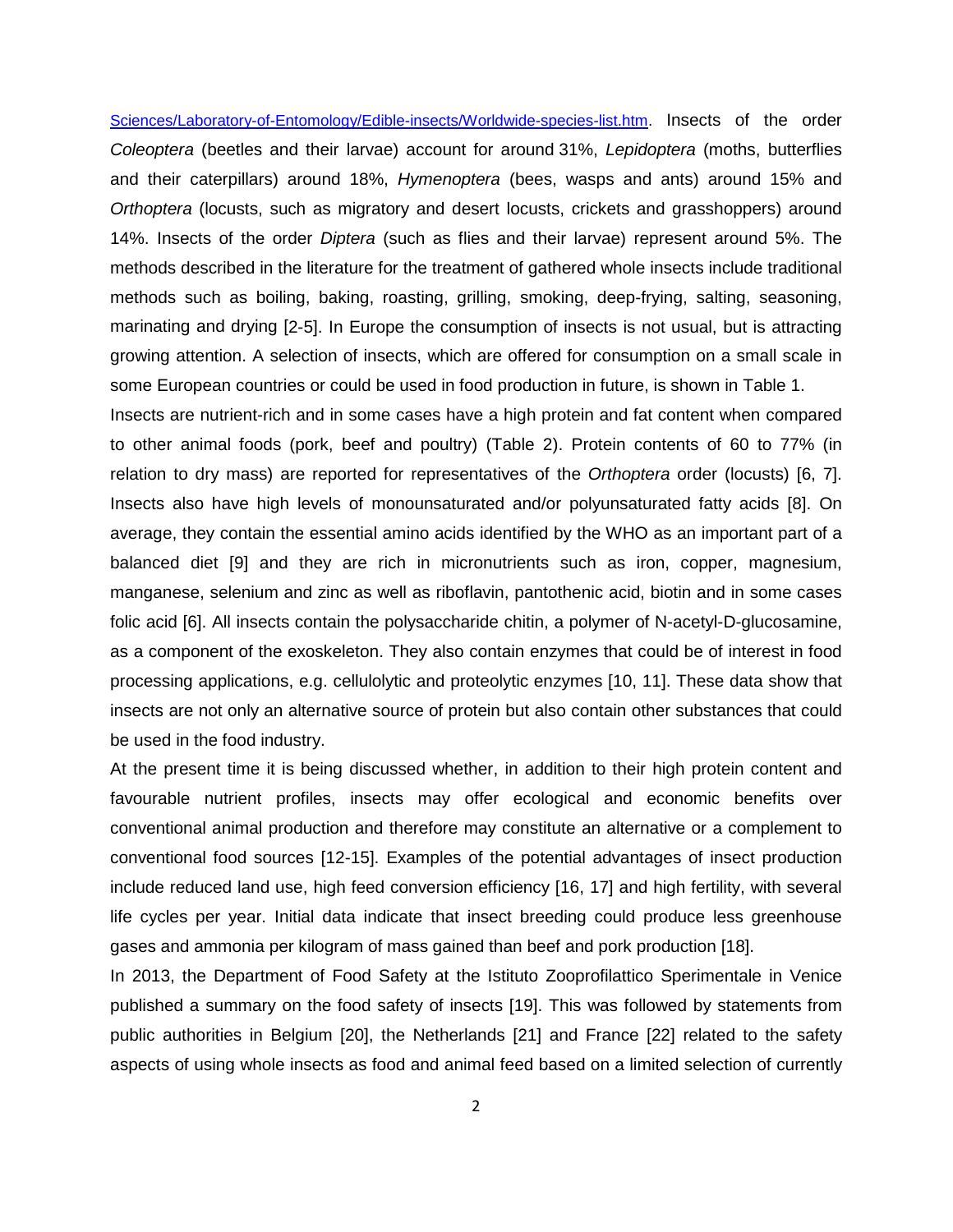relevant species. These statements only examined processing methods with regard to decontamination, mainly focusing on traditional methods such as deep-frying, toasting, drying or freeze-drying. They revealed significant research needs regarding the potential microbial, allergenic and toxicological risks associated with the consumption of whole insects. In October 2015, the European Food Safety Authority (EFSA) published a risk profile for the production and consumption of insects as food and feed [\[23\]](#page-30-7).

In this opinion of the SKLM, the safety aspects that need to be considered in relation to the fractionation of insects for the production of foods and food ingredients are identified and discussed. It is assumed that the conditions in insect rearing facilities used to produce fractions and ingredients will have to comply with the food safety regulations of the German Food and Feed Code (LFGB) applicable to livestock husbandry (see chapter 4). This includes controlled husbandry and feeding conditions to prevent microbial and chemical contamination. Data on the consumption of whole insects and the risks associated with the capture of insects living in the wild is not taken into consideration. The risks associated with the use of insects or insect fractions as feed and the production of bee honey are also not taken into account.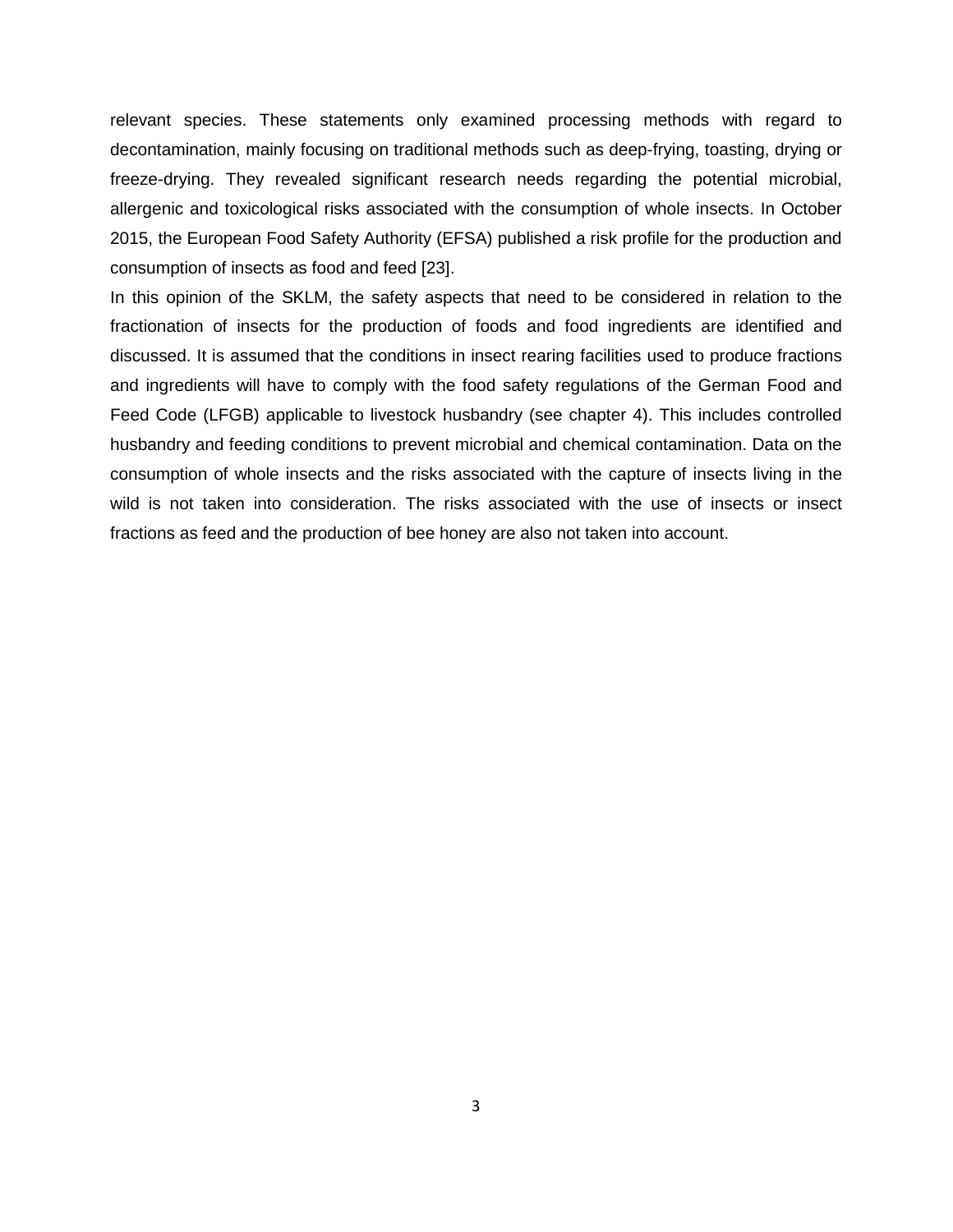# **2. Technological aspects relating to the use of insects for the extraction of fractions and ingredients**

Various fractions could potentially be obtained from insects, e.g. proteins (including enzymes), lipids and polysaccharides. Potential species-specific safety aspects must be considered during the selection of the insect species and their stages of development (in the case of holometabolous insects with a complete metamorphosis: egg, larva, pupa and adults; in the case of hemimetabolous insects with an incomplete metamorphosis: egg, nymph and adults; see glossary) depending on the intended use; these include microbial, allergenic and toxicological risks. Quality aspects such as nutritional [\[24\]](#page-30-8) and sensory properties and processability must also be taken into account.

The properties of the primary material as well as of the desired product affect the use of technological processing methods. The protein, fat and chitin contents of the larvae and imagines of an insect species may vary significantly and in turn may greatly influence the processing. The larva of the mealworm beetle *Tenebrio molitor*, for example, contains approximately 47% protein and 43% fat, whereas the adult mealworm beetle contains around 65% protein and 15% fat (in relation to dry mass) [\[25,](#page-30-9) [26\]](#page-30-10). In comparison with the other developmental stages, the final larval stage of the black soldier fly (*Hermetia illucens*) contains high amounts of calcium in the form of deposits as calcium carbonate [\[27\]](#page-30-11), which could affect fractionation.

Insects intended to be consumed are prepared after harvesting (killing, cleaning, classification, if applicable removal of the gut, if applicable cutting up with removal of the head, extremities, antennae and wings, decontamination, preservation) [\[2-5\]](#page-29-1). For fractionation, different processes are applied, depending on the primary material and intended use. The choice of processes depends not only on the technological, functional and nutritional properties of the fractions but also on the purity of the fractions that can be achieved. The available food technological isolation and preparation processes need to be examined regarding their capacity to remove undesired, insect-specific components and contaminants (toxins and antinutrients, see chapter 3.2) from the fractions. Established processes may have to be modified or new, suitable processes may need to be developed. To ensure microbial safety (see chapter 3.1), additional decontamination steps may be required. Figure 1 shows a flow chart regarding the selection of the type of insect and the processing method to be used. In this context, it is essential to carry out a hazard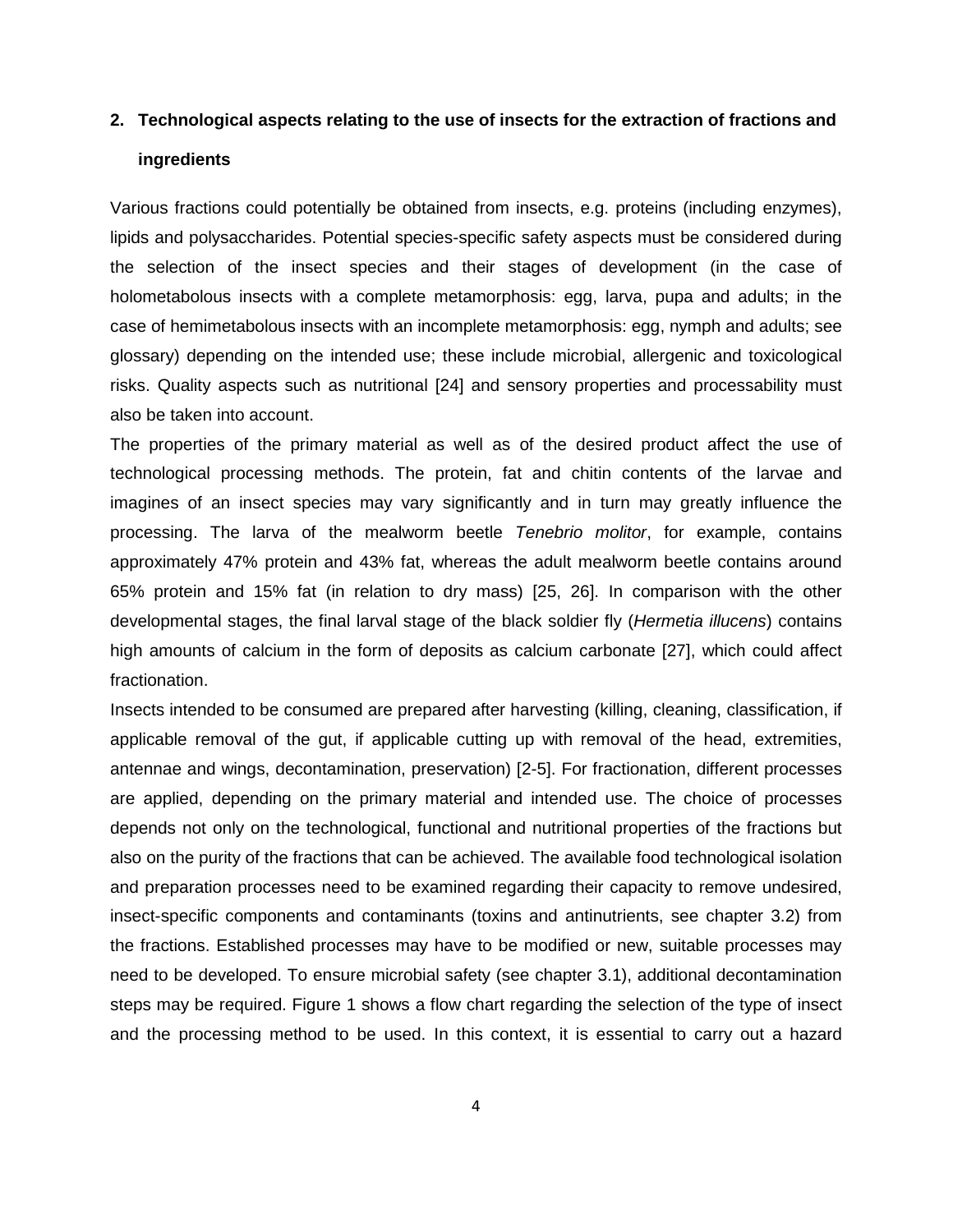analysis (HACCP study<sup>[1](#page-6-0)</sup>) for each product line, taking into account all risks (physical, microbial, allergenic and chemical). For hazards classified as relevant, critical control points and preventive programmes must be established.

#### *2.1. Proteins*

Regarding protein extraction from insects, there are differences between insects and conventional sources, such as the binding of insect-specific chitin to structure-providing proteins of the exoskeleton [\[28-30\]](#page-30-12). Insect-specific allergens (see chapter 3.3), insect-specific antimicrobial peptides [\[31-33\]](#page-31-0) and prions that may be taken up by the insect through feed (see chapter 3.1) may also be present. Insect-specific prions have not yet been described. In most cases, the gut cannot normally be removed; therefore, it must be assumed that microbial proteins are co-extracted with the target protein(s), especially in the case of insects with a high proportion of gut and gut content to total mass.

The protein content of various insects ranges from 5 to 77% with average values between 35 and 61% based on dry matter [\[6\]](#page-29-2). The protein content as a percentage of the fresh weight of various edible insects, e.g. the larvae of the Mexican fruit fly (*Anastrepha ludens)* [\[34\]](#page-31-1), the mealworm beetle (*Tenebrio molitor*), the darkling beetle (*Zophobas mori*) and the wax moth (*Galleria mellonela*) and the adult form of the house cricket (*Acheta domesticus*), ranges from 9 to 25% [\[24,](#page-30-8) [35,](#page-31-2) [36\]](#page-31-3). Various studies describing the isolation of proteins from selected insect species at the laboratory scale are available [\[34,](#page-31-1) [37-40\]](#page-31-4). A procedure to isolate proteins from mealworm beetle (*Tenebrio molitor*; larvae), darkling beetle (*Zophobas morio*; larvae), lesser mealworm (*Alphitobius diaperinus*; larvae), house cricket (*Acheta domesticus*; imago) and Dubia roach (*Blaptica dubia*; imago) revealed that around 40% of the total protein was found in the filtered residue, around 40% in the centrifuged pellet and around 20% in the supernatant of the aqueous extraction phase [\[37\]](#page-31-4). Using aqueous extractions at different temperatures and pH values, gelling proteins were isolated from defatted, dried and pulverised beetle species (*Aspongubus viduatus*, *Agonoscelis pubescens*, *Agonoscelis versicoloratus*, *Coridius viduatus*). These proteins had properties similar to conventional gelatine [\[38,](#page-31-5) [41\]](#page-31-6). For proteome analyses of the greenbug (*Schizaphis graminum*), different methods of protein extraction with TCA-acetone, phenol or urea buffer solutions supplemented with detergents were compared [\[40\]](#page-31-7).

<span id="page-6-0"></span><sup>1</sup> http://www.fda.gov/downloads/food/guidanceregulation/haccp/ucm077957.pdf http://www.fao.org/docrep/005/Y1579E/y1579e03.htm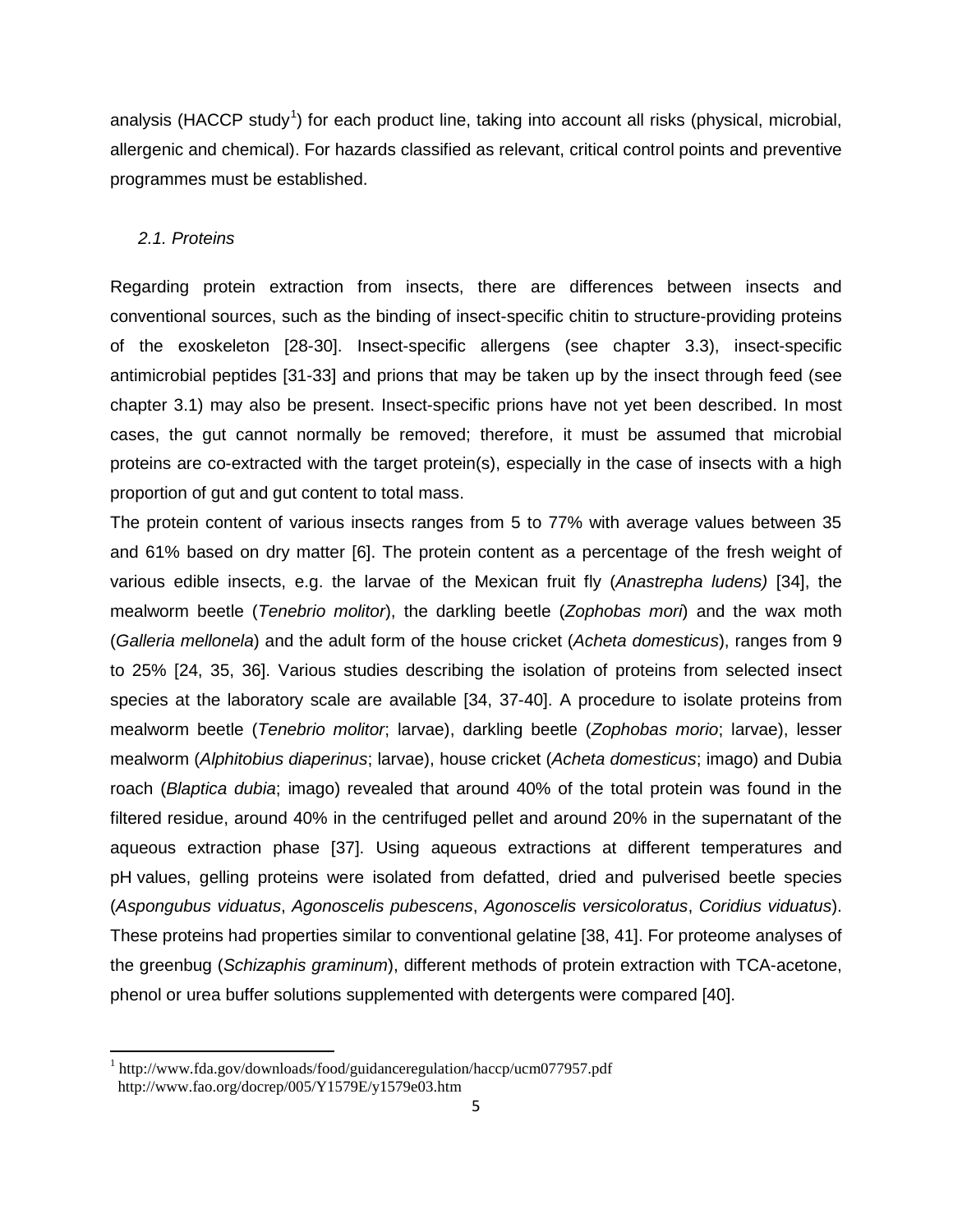Large amounts of co-extracted chitin may have a negative effect on the digestibility of insect protein. Whether chitin is digested in the human gastrointestinal tract is being controversially discussed at the present time [\[42\]](#page-31-8). A protein concentrate obtained from honeybees with a 10% NaOH extraction and subsequent precipitation was fed to rats and compared with whole pulverised bees. It was observed that the protein concentrate exhibited higher digestibility, measured as the ratio of absorbed to excreted protein. This was attributed to the removal of chitin [\[39\]](#page-31-9). Although the extrapolation of these data to humans still has to be verified, it does provide an indication that both the maximum amount of chitin recommended for human consumption in food and protein digestibility in association with chitin should be taken into consideration.

When developing methods to isolate proteins from insects, chitin should be removed as far as possible and the extraction conditions should not alter the amino acid composition in a way that it will reduce the quality of the protein [\[39\]](#page-31-9). It must also be verified whether extraction methods to obtain proteins from conventional sources are suitable for the insect matrix or whether they need to be modified, and to what extent the native structures and the allergenic potential of the isolated protein fractions are affected. It is likely that the methods will have to be adapted to different insect species. There is a need for research in this area, as no data are currently available.

#### Enzymes

Because they have adapted to a variety of habitats and diets, a wide range of digestive enzymes is produced by the insect itself or by members of the gut microbiota [\[43-45\]](#page-31-10), e.g. proteolytic enzymes [\[46-49\]](#page-32-0), cellulases [\[11,](#page-29-7) [50-52\]](#page-32-1), α-amylases [\[53,](#page-32-2) [54\]](#page-32-3) and lipases [\[55\]](#page-32-4). The genomic analysis of insects and the metagenomic analysis of insect microbiota have allowed researchers to identify genes coding for enzymes with the potential to be used in food technology [\[44\]](#page-31-11). The complexity of the insect matrix could make it difficult to extract sufficiently pure enzyme fractions. For their use in food production, it must be established whether the process steps involved in the isolation and purification of insect enzymes differ from those used for conventional sources. Furthermore, methods to extract enzymes from insects should ensure that the enzymes remain intact and guarantee a complete decontamination of the product. It remains to be established whether possible anti-nutritive properties of certain insect enzymes present a risk when applied in food production (see also chapter 3.2).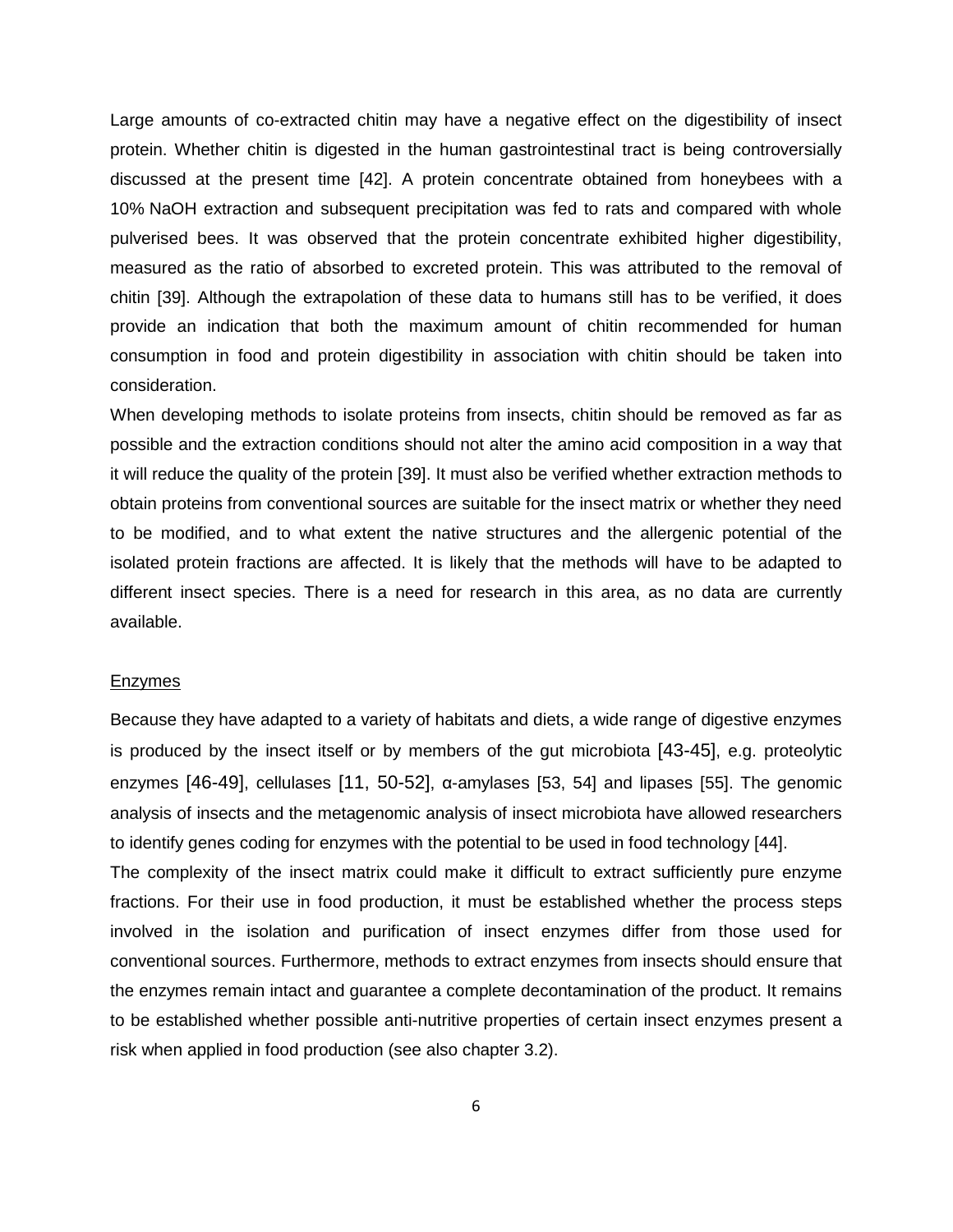#### 2.2. *Lipids*

Lipids are found in the fat body surrounding the insect gut, which is the central energy reservoir and an important metabolism site in insects [\[56\]](#page-32-5). The average fat content of various edible insect species ranges from 13 to 33% in relation to dry mass, whereby some species reach a maximum fat content of over 70% [\[6\]](#page-29-2). Moreover, a fat content of 4 to 32% has been reported in relation to fresh weight [\[24\]](#page-30-8).The fatty acid spectrum depends on the species and the stage of development; it is however comparable with other animal lipids [\[6\]](#page-29-2) and, like these, is affected by the composition of the diet [\[57\]](#page-32-6). Essentially, the favourable nutrient composition for each insect species depends on the type and quality of its feed [\[36,](#page-31-3) [58\]](#page-32-7).

Lipids can be isolated from insects with standard methods such as extraction with hexane/ petrol ether or supercritical carbon dioxide [\[59-63\]](#page-33-0).

Only a small amount of data is currently available on the influence of the extraction and thermal treatment on nutritionally relevant substances in insect oils. For example, the extraction conditions can alter the vitamin E content [\[61\]](#page-33-1). Thermal treatments resulted in vitamin losses in fat extracts from various insect species [\[64\]](#page-33-2). In the larva of the African palm weevil (*Rhynchophorus phoenicis*), various types of thermal treatments and storage affected the properties of the oil, e.g. its free fatty acid content [\[65\]](#page-33-3).

With regard to the extraction of lipids from insects, it must be assumed that both triglycerides and other endogenous lipophilic substances are co-extracted. One example are ecdysteroids, hormones that control moulting, metamorphosis and reproduction in insects and may potentially elicit pharmacological effects [\[66,](#page-33-4) [67\]](#page-33-5). The levels of these lipid components in insect oils should therefore be investigated.

In addition to endogenous lipophilic substances, lipophilic environmental contaminants such as dioxins [\[68\]](#page-33-6) represent a potential risk. Lipophilic contaminants which cannot be avoided despite carefully controlled breeding conditions should be minimised during lipid extraction by making use of appropriate methods (refining).

It must be clarified whether existing and usual methods for the extraction and refining of fats and oils are suitable for removing undesired insect-specific impurities. It may be necessary to adapt standard oil extraction and oil refining technologies to the insect species and their developmental stage.

7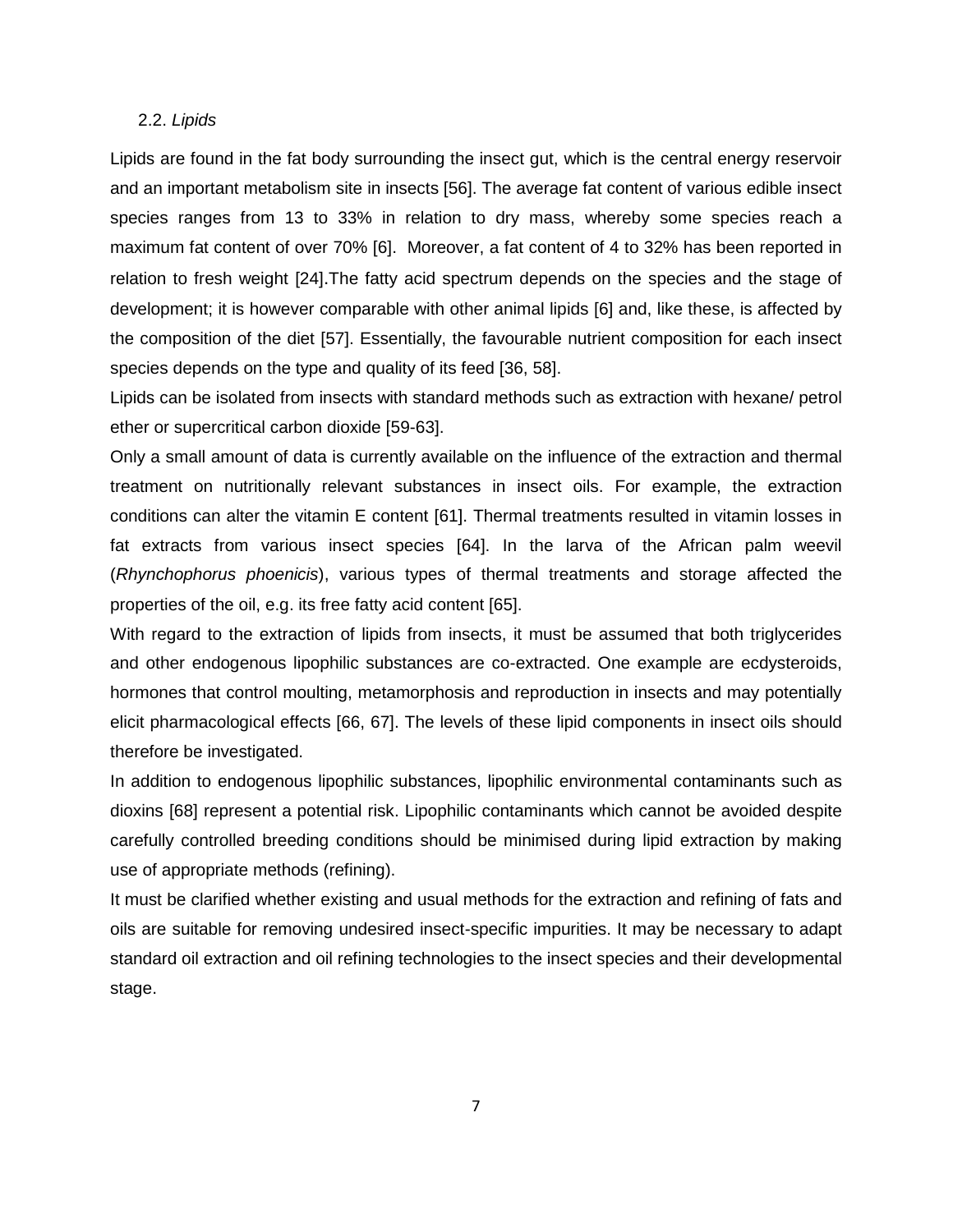#### *2.3. Polysaccharides*

The polysaccharides present in significant amounts in insects include chitin, a polymer of Nacetyl-D-glucosamine and one of the main component of the exoskeleton [\[28,](#page-30-12) [30\]](#page-30-13), and glycogen, which is stored in the cells of the fat body [\[56\]](#page-32-5) and in the muscles. In nature, chitin occurs in three forms:  $\alpha$ ,  $\beta$  and  $\gamma$ . In the most common form in nature, the  $\alpha$  form, the N-acetyl-Dglucosamine chains are antiparallel, in the β form they are parallel and in the γ form they are both parallel and antiparallel. In insects, chitin occurs in the α form [\[69\]](#page-33-7). The level of chitin depends on the insect species and the stage of development.

Chitin is an interesting component for the food industry and is currently extracted from the shells of *Crustacea* [\[70-72\]](#page-33-8). Chitosan (poly-D-glucosamine) can be manufactured from chitin through deacetylation [\[73\]](#page-34-0). This substance can be used in food as a thickening agent, a prebiotic or as an antimicrobial agent. As a semi-permeable coating it can extend the shelf life of fruits, vegetables and other foods by minimising respiration and reducing water losses [\[74\]](#page-34-1).

In studies on the chitin extraction from insects, isolation was accomplished in the same way as in the case of marine waste materials containing chitin, such as shrimp shells [\[69,](#page-33-7) [73,](#page-34-0) [75-79\]](#page-34-2).

It is not known whether chitin fractions from insects contain undesired, insect-specific contaminants whose removal would require additional technological processing stages. Given the potential adsorption of heavy metals onto chitin [\[80\]](#page-34-3), insect breeding would have to take place under appropriately controlled conditions. The allergenic potential of chitin and the binding of allergens to chitin should also be investigated (see chapter 3.3).

#### *2.4. Other components*

Except of carmine, there is currently no knowledge regarding other insect-derived components that are or could be applied in the food industry. Carmine is extracted from gravid female cochineals (*Dactylopius coccus*) and is approved in Germany for use as a food colourant (E 120). The cochineals are bred on the cladodes of various members of the genus Opuntia (a genus in the cactus family) [\[81\]](#page-34-4). They are defatted with an organic solvent, e.g. hexane, dried and then finely pulverised. Extraction occurs in a boiling sodium carbonate solution at 95° to 100°C and pH 9 for approximately 30 min. The carmine is precipitated at 100°C and pH 5.5 by the addition of citric acid, aluminium salts (alum) and calcium salts and then dried at 40° to 70°C [\[82\]](#page-34-5). Carmine has been described as a trigger for serious allergic reactions [\[83\]](#page-34-6) (see chapter 3.3).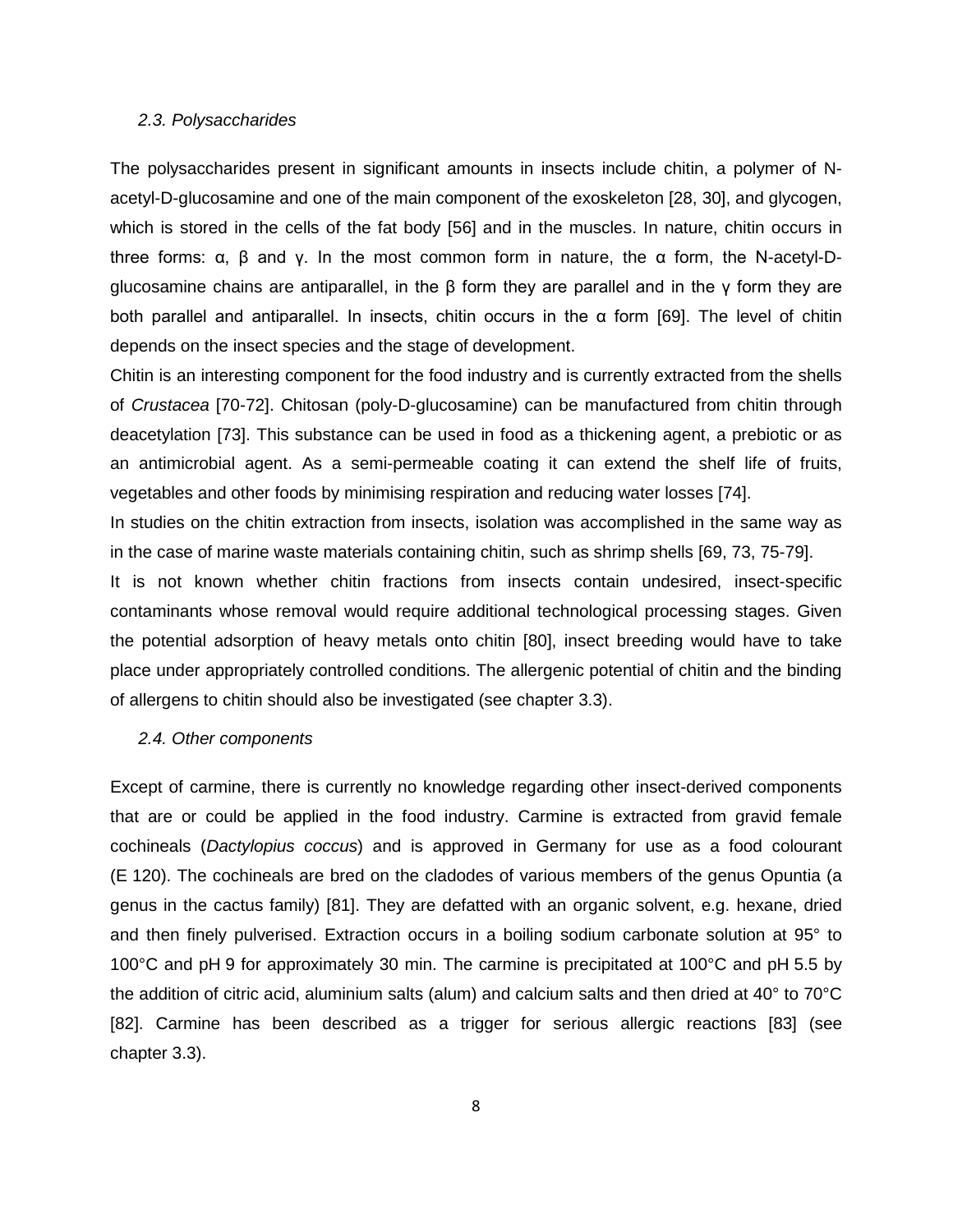#### **3. Safety criteria**

#### *3.1. Microbial aspects*

The microbiota of insects is highly complex [\[43,](#page-31-10) [84-86\]](#page-34-7). Apart from the body surface and the mouthparts, the main habitat for microorganisms is the gut. They colonise the insects in various ways: vertically with the parents' microorganisms through a) the ovary, b) the egg capsule, c) a smear infection during egg laying, and horizontally through diet and environment [\[87-91\]](#page-35-0). In recent years, modern metagenomic analyses have greatly increased the knowledge on microbial biodiversity, especially in the insect gut [\[44,](#page-31-11) [50,](#page-32-1) [86-88,](#page-34-8) [90,](#page-35-1) [92-105\]](#page-35-2). It has been shown that the insect microbiota includes many previously unknown species. The number of species varies according to the insect species and its diet.

The use of insects as food entails potential microbiological risks because insects can serve as vectors for microorganisms pathogenic to humans, animals and plants. In this context, one has to discern whether the transmission of microorganisms occurs mechanically through contact with the surface of the insect's body [\[106-110\]](#page-36-0) or whether the microorganisms are able to persist and multiply inside the insect. Insects may become a natural reservoir for pathogenic microorganisms without themselves becoming sick [\[111-118\]](#page-36-1). The pathogens which can be transmitted through insects include viruses [\[119,](#page-37-0) [120\]](#page-37-1), Rickettsia [\[121\]](#page-37-2), bacteria [\[122\]](#page-37-3), protozoa [\[123\]](#page-37-4), fungi [\[124,](#page-37-5) [125\]](#page-37-6), nematodes and other parasites of the human digestive tract [\[126,](#page-37-7) [127\]](#page-37-8). Insect-pathogenic microorganisms [\[128\]](#page-37-9) are considered harmless to humans because they have a high degree of tissue tropism (tissue specificity) and can therefore probably only colonise the cells or tissue of insects. So far, no insect-specific pathogenic microorganisms harmful to human health have been described, except for a few representatives of the rickettsia genus [\[129-131\]](#page-37-10). Insect-specific prions or insects as natural vectors for prions have not yet been described. The transmission of prions to animals and humans by the consumption of insects contaminated by prion-containing feed cannot be ruled out and might be taken into account when deciding on the kind of feed to be used for insect breeding. It has been experimentally demonstrated that grubs of the common flesh fly (*Sacrophaga carnaria*) fed on hamster brain infected with prion proteins PrP<sup>Sc</sup> (scrapie) can infect healthy hamsters after these ate contaminated fly extracts [\[132\]](#page-38-0).

Generally a distinction is made between microorganisms of the autochthonous microbiota, which always occur in all individuals of an insect species, and microorganisms of the allochthonous microbiota, which occur sporadically and are present because of specific environmental or breeding conditions or owing to contact with humans (gathering, harvesting) or other individuals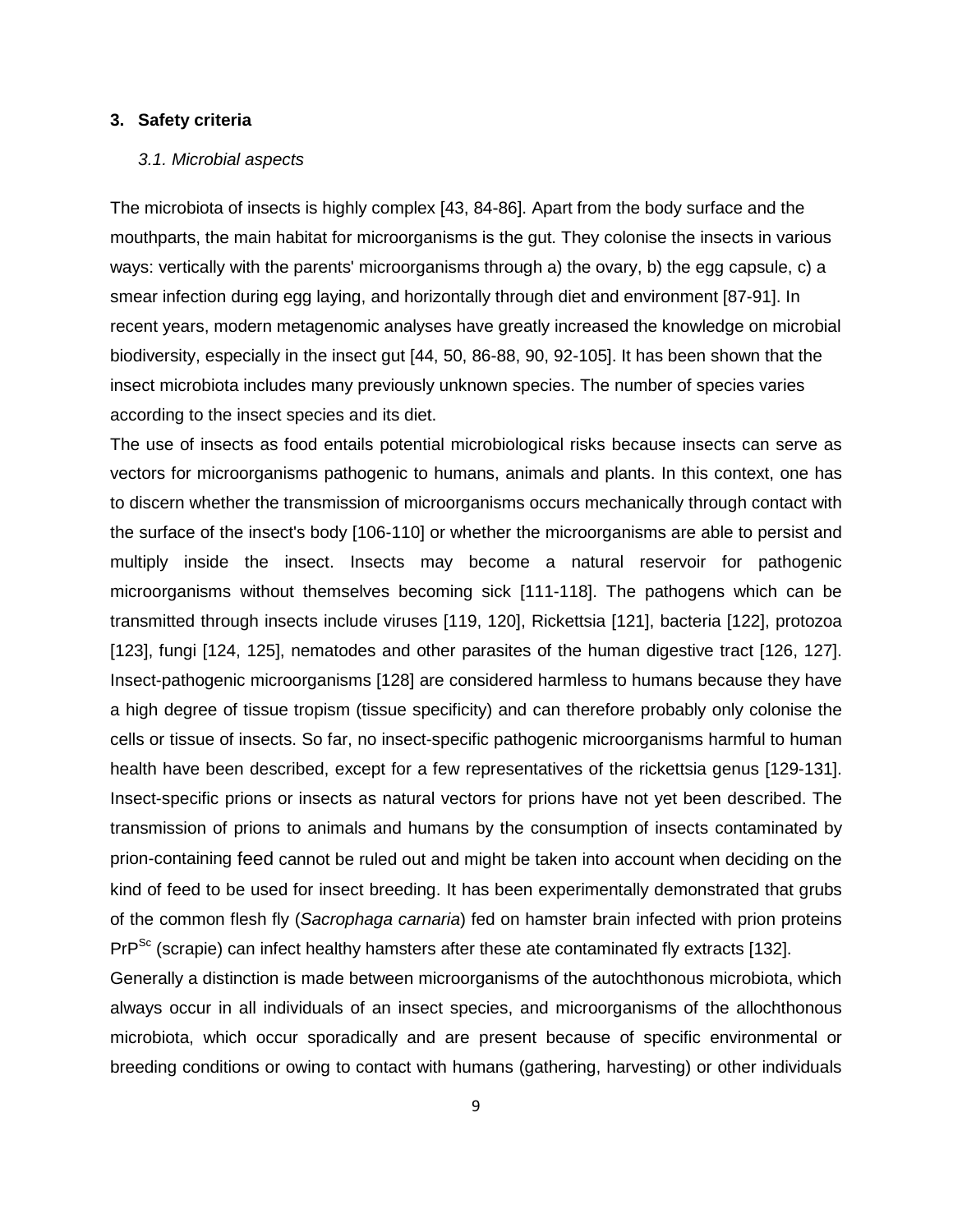[\[85\]](#page-34-9). Members of the allochthonous microbiota may potentially become permanent commensals of insects. Human-pathogenic and/or opportunistically human-pathogenic and toxin-forming microorganisms of food hygiene and/or medical relevance are found in the autochthonous as well as the allochthonous microbiota. As far as is currently known, they are limited to the known species, which can trigger *inter alia* foodborne diseases (Table 1). These are often zoonotic pathogens, which are key microorganisms in standard food technology processes for food production and preservation and in food infections. Their occurrence in insects is widespread and non-specific. They belong to the genera *Enterococcus*, *Streptococcus*, *Staphylococcus*, *Pseudomonas, Bacillus* and *Clostridium* or belong to the *Enterobacteriaceae*, such as *Escherichia*, *Enterobacter*, *Salmonella*, *Klebsiella*, *Serratia*, *Shigella* or *Yersinia* [\[95,](#page-35-3) [96,](#page-35-4) [101,](#page-36-2) [102,](#page-36-3) [133-140\]](#page-38-1). *Klebsiella pneumoniae* has been described as the most frequent bacterium in the gut of the Oriental migratory locust (*Locusta migratoria manilensi*) and is classified as autochthonous [\[50\]](#page-32-1). Fungi of the genera *Aspergillus*, *Penicillium*, *Alternaria* and *Candida*, which include human-pathogenic, toxin-forming species [\[98,](#page-35-5) [103,](#page-36-4) [104,](#page-36-5) [124,](#page-37-5) [136,](#page-38-2) [137,](#page-38-3) [141-145\]](#page-38-4) (see also chapter 3.2) and allergenic species (see also chapter 3.3), are also part of the microbiota on the surface and in the gut of insects.

Since in virtually all insect species it is not possible to remove the gut with its microbiota, the ratio of gut content to total mass is of particular interest in relation to the preparation of insects as food. The volume of the intestinal tract varies from 0.05 to 2 ml depending on the species. Average bacterial densities of  $10^6$  to  $10^{12}$  bacteria per ml of gut content have been detected in some insect species, depending on the segment of the gut analysed [\[146\]](#page-39-0). Microbial biomass accounts for 1 to 10% of the total insect body depending on the insect species [\[147\]](#page-39-1). When processing insects to produce fractions or extract enzymes, it must therefore be assumed that *ab initio* there is an unavoidably high microbial contamination, which needs to be taken care of with appropriate processing steps, e.g. heating processes.

It is likely that a contamination with human-pathogenic and toxin-forming species of the allochthonous microbiota can be made manageable by means of controlled breeding conditions, but the high density of insect monocultures represents an additional difficulty [\[128\]](#page-37-9). It must also be noted that different feed substrates can alter the species spectrum of the gut microbiota as well as the proportion of individual species depending on the insect species and developmental stage [\[86,](#page-34-8) [88-91,](#page-35-6) [101,](#page-36-2) [148-150\]](#page-39-2), which in turn may increase the microbial count of humanpathogenic microorganisms. The composition of the microbiota also changes during the complex individual development of insects and can be influenced by diet and environmental conditions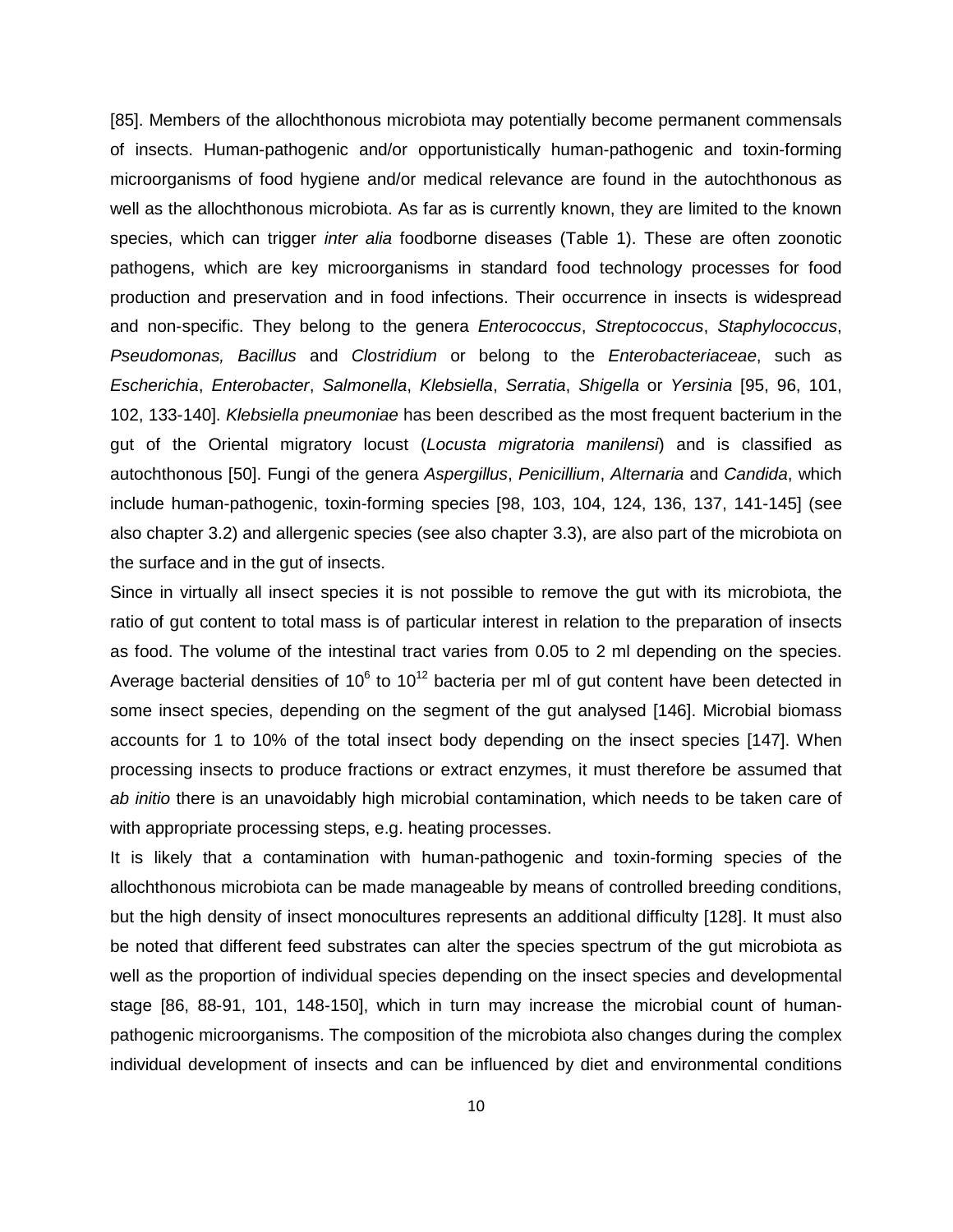[\[151-153\]](#page-39-3). The EFSA has proposed a possible classification of substrates for insect breeding with different levels of hazard potential [\[23\]](#page-30-7). Human-pathogenic microorganisms, which cannot be avoided even under controlled breeding conditions, must be given special attention and must be inactivated by adequate processes.

It can be assumed that the methods employed to process insects for the extraction of protein and lipid fractions or enzymes will remove the microbial contamination of the raw material. Nevertheless, it may be necessary to establish critical control points during the production and processing of insects [\[154\]](#page-39-4) and intermediate decontamination stages. Initial data is available on the effects of different processes on the microbiological status of whole insects [\[20\]](#page-30-4). No data are available on the assessment of the microbiological risk in comparison to other animal sources.

#### *3.2. Chemical and toxicological aspects*

The selection of insect species suitable for consumption must also include a consideration of toxins and antinutrients, such as oxalate, tannin, phytate [\[155,](#page-39-5) [156\]](#page-39-6) and thiaminases [\[157\]](#page-39-7). Toxins and antinutrients should be distinguished according to whether they are absorbed by the insect from the feed or synthesised by the insect itself. Insect breeding conditions should comply with applicable food safety regulations (see chapter 4). Insects selected for the production of food and food ingredients should therefore be kept in such a way as to prevent or minimise the accumulation of externally introduced toxins, drugs or antinutrients.

Some insect species synthesise substances, which are toxic to humans. One example is cantharidin, a monoterpene (2,6-dimethyl-4,10-dioxatricyclo-[5.2.1.02,6]decane-3,5-dione) synthesised by the Spanish fly (*Lytta vesicatoria*), a beetle that belongs to the oil beetle family, and various other beetles. It is bound to proteins, which are therefore referred to as cantharidinbinding proteins (CBP). The toxic effects following consumption include difficulty in swallowing, nausea and vomiting of blood [\[158-160\]](#page-40-0). Longhorn beetles may contain toluene. Darkling beetles (Tenebrionidae) produce quinones and alkanes [\[161\]](#page-40-1), while certain moth species of the genus *Zygaena* contain cyanogenic glycosides [\[162\]](#page-40-2). The risk potential of such substances needs to be investigated. The same applies to toxins that may be formed by microorganisms in the insect gut, for example toxins of the genera *Bacillus*, *Clostridium* and *Aspergillus* (Table 1). No data is available on the presence of toxins in potentially edible insect species. A first 90-day feeding trial showed that *Tenebrio molitor* larvae do not lead to adverse effects in rats when fed as dried powder up to the highest dose of 3,000 mg/kg body weight/day [\[163\]](#page-40-3).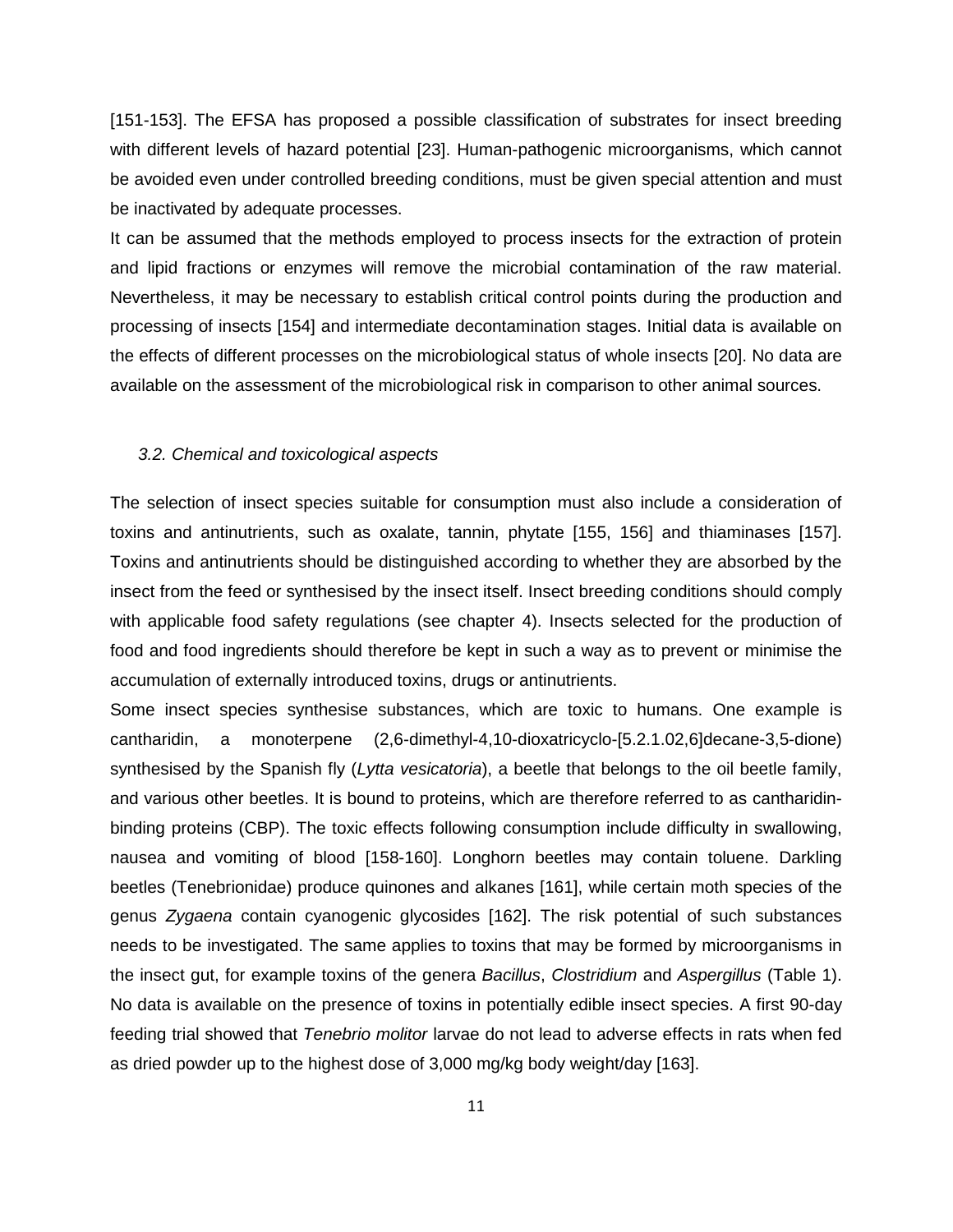In the few studies on antinutrients in gathered insects, the measured concentrations of substances such as oxalate, tannin and phytate were far below harmful limits [\[155,](#page-39-5) [156,](#page-39-6) [164-](#page-40-4) [166\]](#page-40-4). Annual seasonal thiamine deficiency in Nigeria has been attributed to heat-stable thiaminases described in the wild-gathered African silkworm (*Anaphe venata*) [\[157\]](#page-39-7). Although no relevant data is available, it may be assumed that heat-stable thiaminases are also biosynthesised under controlled breeding conditions. This issue should be investigated if the African silkworm were considered to be used for the production of food and food ingredients.

The traditional consumption of insects in certain parts of the world is taken as an indication that the consumption of insects does not present a health risk [\[1,](#page-29-0) [167\]](#page-40-5). There may be specific cases in which the existing knowledge on the traditional use of insects in certain countries is comprehensive enough to serve as a basis to demonstrate a "history of safe use". However, so far this point has not been scientifically or systematically investigated, it is possible that harmful components only present in trace amounts could be enriched together with the actual target components during fractionation, for example cantharidin with protein or toluene with lipids. The toxic potential of antinutrients and the antinutrient content should be minimised by selecting appropriate breeding and processing conditions.

#### *3.3. Allergenic potential*

#### Allergic reactions

Isolated allergic episodes, including anaphylactic reactions [\[168-170\]](#page-40-6), have been documented in the medical literature in connection with the consumption of insects. Pan-allergenic structures have been identified in arthropods (*Arthropoda*), which include insects (*Insecta*, e.g. bees, beetles, locusts and cockroaches), arachnids (*Arachnida*, e.g. mites) and crustaceans (*Crustacea*, e.g. shrimps, crabs and lobsters). Similarly, pan-allergenic structures have been described in molluscs (Mollusca) [\[171,](#page-40-7) [172\]](#page-41-0). For example, pan-allergenic tropomyosin may elicit allergic reactions to *Crustacea* as well as mites and insects (e.g. cockroaches) [\[173,](#page-41-1) [174\]](#page-41-2). This effect was confirmed in a study on cross-reactivity to mealworm larvae (*Tenebrio molitor*) in patients with inhalant and food allergy to mites and *Crustacea*, respectively. Tropomyosin and arginine kinase were identified as cross-reactive proteins. It is therefore possible that people who are allergic to *Crustacea* and house dust mites will also experience an allergic reaction to foods containing proteins from mealworm larvae [\[175\]](#page-41-3). Other ubiquitous or pan-allergenic structures (see below) may also result in a possible allergic cross-reaction to arthropods and therefore edible insects in atopic subjects. Furthermore, a primary sensitisation to these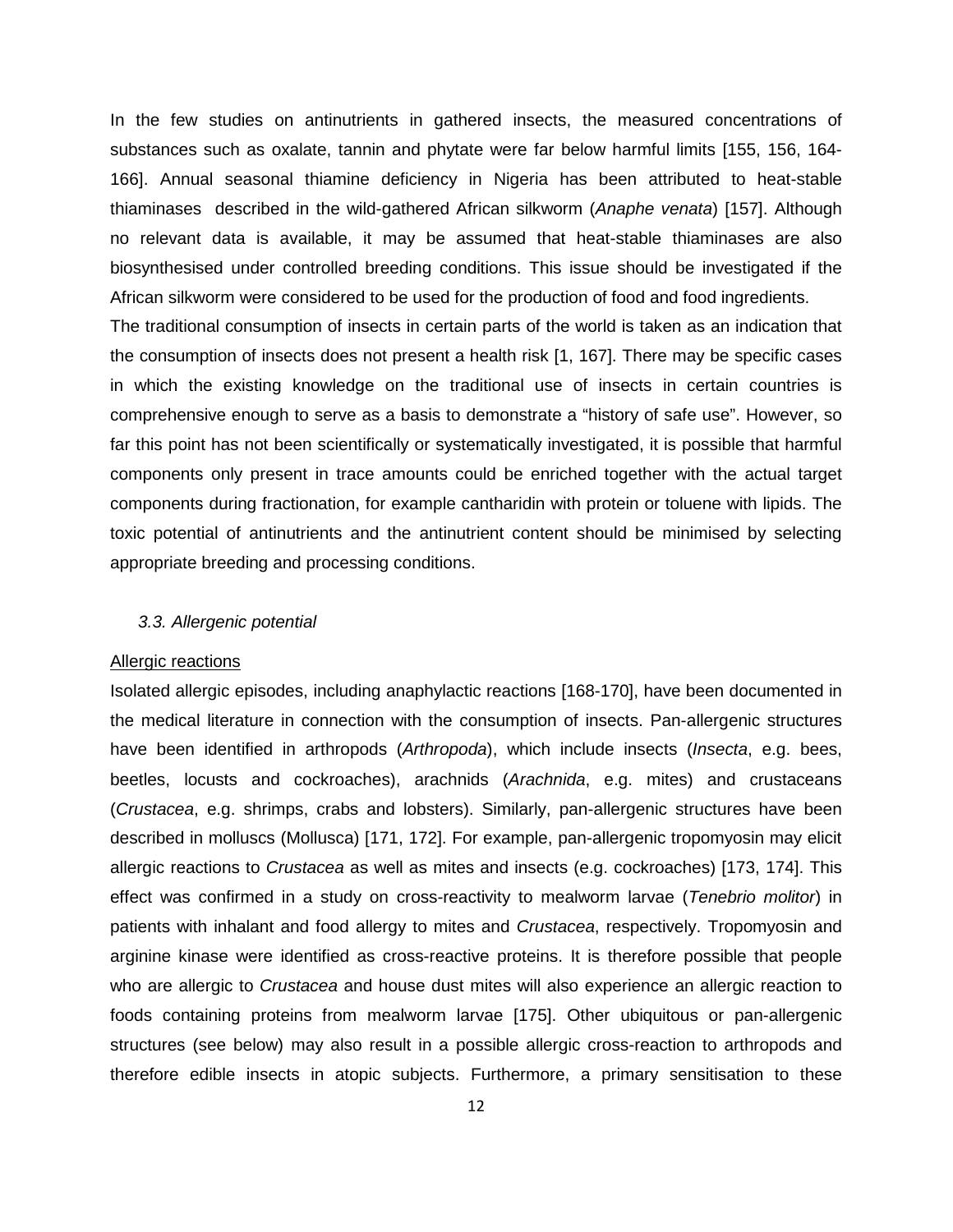ubiquitous or pan-allergenic structures and to species-specific allergens is possible. Unexpected allergic cross-reactions may occur due to sensitisation to pan-allergenic structures, as the allergic consumer cannot directly identify the source of the allergen. This problem becomes even more significant when potentially allergenic fractions, for example the protein fraction, are extracted and used as an ingredient in compound foods. Considering the relatively high frequency of inhalation allergies to house dust mites, flour mites and cockroaches in the general population when compared to classic food allergies [\[176,](#page-41-4) [177\]](#page-41-5), a much larger proportion of the population could be affected by possible cross-reactions between mite and insect pan-allergens. The possible contamination of insects with pathogenic molds with known allergenic potential, such as *Aspergillus* and *Penicillium* or pathogenic yeast, such as *Candida* [\[178\]](#page-41-6), should be taken into account as a secondary trigger of allergic reactions, i.e. not directly due to the insect. Measures would therefore have to be taken to ensure that cultivated insects were free from organisms with allergenic potential.

#### Allergenic structures

The main allergenic structures in insects are (glyco)proteins, which include the insect venom allergens (e.g. phospholipase A, hyaluronidase). In arthropods, 239 individual allergens are currently registered according to the requirements of the Allergen Nomenclature Sub-Committee of the World Health Organization and the International Union of Immunological Societies [\(www.allergen.org,](http://www.allergen.org/) last accessed 17.02.2016). These are mostly ubiquitous or pan-allergenic proteins, which, in simplified terms, can be categorised as muscle proteins (e.g. tropomyosin, myosin, actin, troponin C), cellular proteins (e.g. tubulin), circulating proteins (e.g. hemocyanin, defensin) and enzymes (e.g. arginine kinase, triosephosphate isomerase, α-amylase, trypsin, phospholipase A, hyaluronidase). About half of the current arthropod database entries relate to allergens in insects, although so far there has been no systematic investigation of the different stages of development. It is therefore unclear to what extent the developmental stages of insects contribute to allergenicity.

In addition to (glyco)proteins, further allergenic or immunomodulatory substances are known in arthropods. For example, immunogenic glycostructures, some with anaphylactic potential, have been described. It has been demonstrated that the allergenic glycoepitope galactose-α-1,3 galactose (α-Gal) can trigger anaphylactic reactions [\[179,](#page-41-7) [180\]](#page-41-8). For example, the bite of the tick or tick larva *Amblyomma americanum* (Arthropoda, Arachnida) can cause sensitivity to α-Gal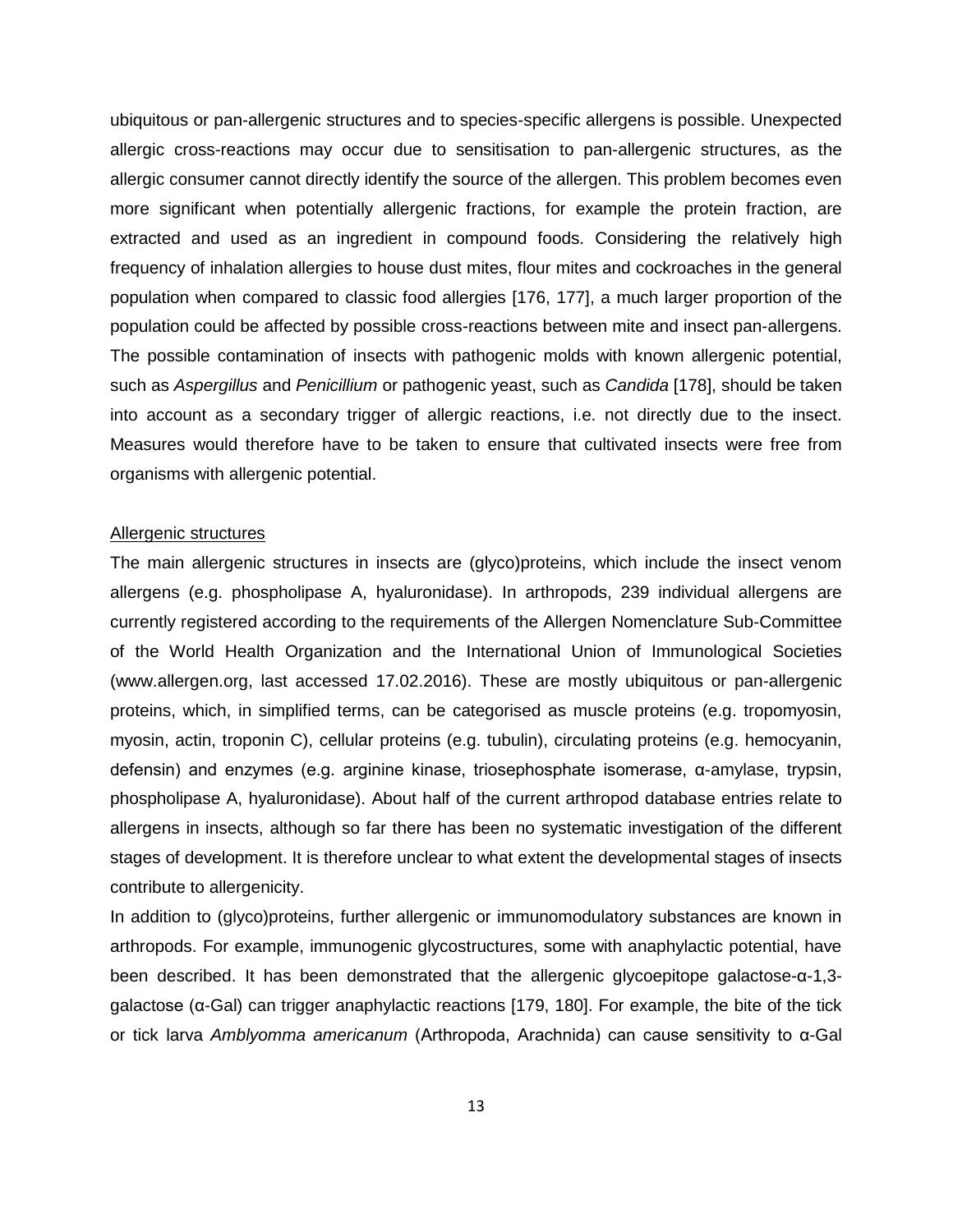with anaphylactic cross-reactions to the meat of non-primates, in which  $\alpha$ -Gal is a blood group substance. There is currently no data on the presence of allergenic α-Gal in edible insects.

Regarding the use of individual (micro-) components from insects, research on their levels in insects, optimised extraction methods and safety risks should be carried out. For example, the colourant carmine has been described as a trigger of severe allergic reactions to food [\[83\]](#page-34-6). Carminic acid alone or bound to protein [\[83\]](#page-34-6) and demonstrably co-extracted IgE-binding proteins from cochineals have been discussed as possible triggers of documented anaphylactic reactions to carmine [\[181\]](#page-41-9). The binding of IgE antibodies from carmine allergic individuals to extracted proteins of the cochineal was inhibited *in vitro* by a carmine extract [\[181\]](#page-41-9). The results point to allergenic proteins in the cochineal and their presence in carmine. The data do not allow to rule out the possibility that carminic acid may contribute to the described effects.

Chitin has also been described as another molecular structure with immunomodulatory potential. There is evidence to suggest that chitin can enhance the formation of allergen-specific IgE antibodies, which play a central role in the pathomechanism of immediate hypersensitivity reactions. This has been demonstrated in murine sensitisation studies, for example in *Aspergillus fumigatus* allergic mice and with the chitin-binding allergen Blo t 12 from mites (*Blomia tropicalis*), respectively [\[182,](#page-41-10) [183\]](#page-41-11). Furthermore, chitin-binding vicilins, leguminous storage proteins, have been described in *Enterolobium contortisiliquum* and *Erythrina velutina*[\[184,](#page-41-12) [185\]](#page-41-13). Vicilins have been described as important allergens in other, edible, legumes such as peanuts and soybeans [\[186,](#page-41-14) [187\]](#page-42-0). It is unclear whether complexes of chitin and known allergenic vicilins from dietetically relevant legumes possess an immunomodulatory potential to increase the formation of allergy-mediating antibodies in a similar way as described for chitinbinding Blo t 12 from mites.

#### Exposure and sensitisation scenarios

The different types of exposure, i.e. injection, inhalation, skin contact and ingestion, are described for allergies or cross-allergies to insects. Possible exposures to insect venom, which is known to cause allergic reactions up to an anaphylactic shock after injection, occur in connection with the processing of whole insects, if the venom is not inactivated by the processing. However, up to now, allergic reactions including anaphylactic reactions following the consumption of insects have only been described in individual cases.

There is still considerable uncertainty as to what extent primary sensitiation to insects occurs and to what extent such primary sensitiation can lead to allergic reactions. Similarly, there is a need to clarify possible cross-sensitivities to arthropod species and, especially, their clinical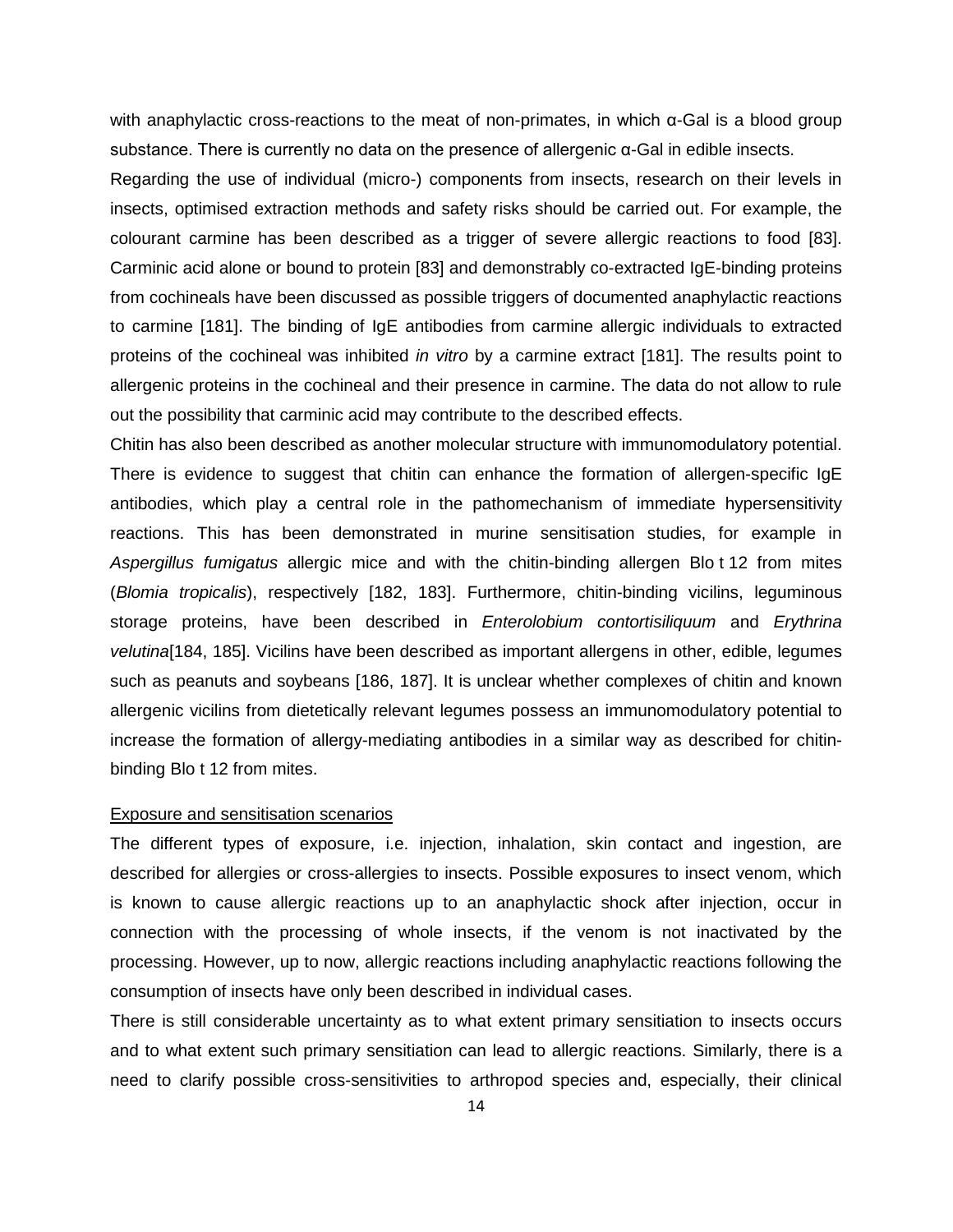relevance and the associated exposure scenarios, for example inhalation versus ingestion. Since *Crustacea* are usually heated before consumption, it must be assumed that these allergens and, thus, also cross-reactive insect allergens possess a certain degree of thermostability. It has been demonstrated, for example, that heating does not reduce the allergenicity of mealworm proteins but simply modifies the protein solubility [\[188\]](#page-42-1). Another study involving three different mealworm species documented that the IgE cross-reaction of *Crustacea* allergic subjects to mealworm tropomyosin was reduced but not eliminated after thermal treatment and *in vitro* digestion [\[189\]](#page-42-2).

In contrast, in the case of an isolated inhalant allergy to mites and/or cockroaches, allergens that have not been thermally treated (faeces, dusts) cause a primary sensitisation. The question regarding a possible cross-reaction with edible arthropod species should therefore be examined in the context of the food technology process used. For example, *in vitro* IgE cross-reactions of house dust mite allergic subjects to mealworm proteins were reduced to a greater extent (but not eliminated) than IgE cross-reactions of shrimp allergic subjects following thermal treatment and *in vitro* digestion. The profile of the cross-reacting allergens also differed depending on whether the individuals were sensitised to shrimps or house dust mites. It was concluded that the consumption of mealworms that were only thermally treated represents a risk to individuals who are allergic to shrimps and/or house dust mites [\[189\]](#page-42-2).

Overall, it can be stated that only a few available food technology processes, such as fermentation and hydrolysis, are able to attain a significant reduction in food allergenicity [\[190\]](#page-42-3). Similar results may be assumed in the case of insect allergens which means that new methods for allergen minimisation need to be developed.

Given the high sensitisation potential associated with arthropods (e.g. shrimps, mites, cockroaches), it has to be assumed that the increased consumption of insects or insect-based products will be associated with a rise in the frequency of allergic reactions to insects.

15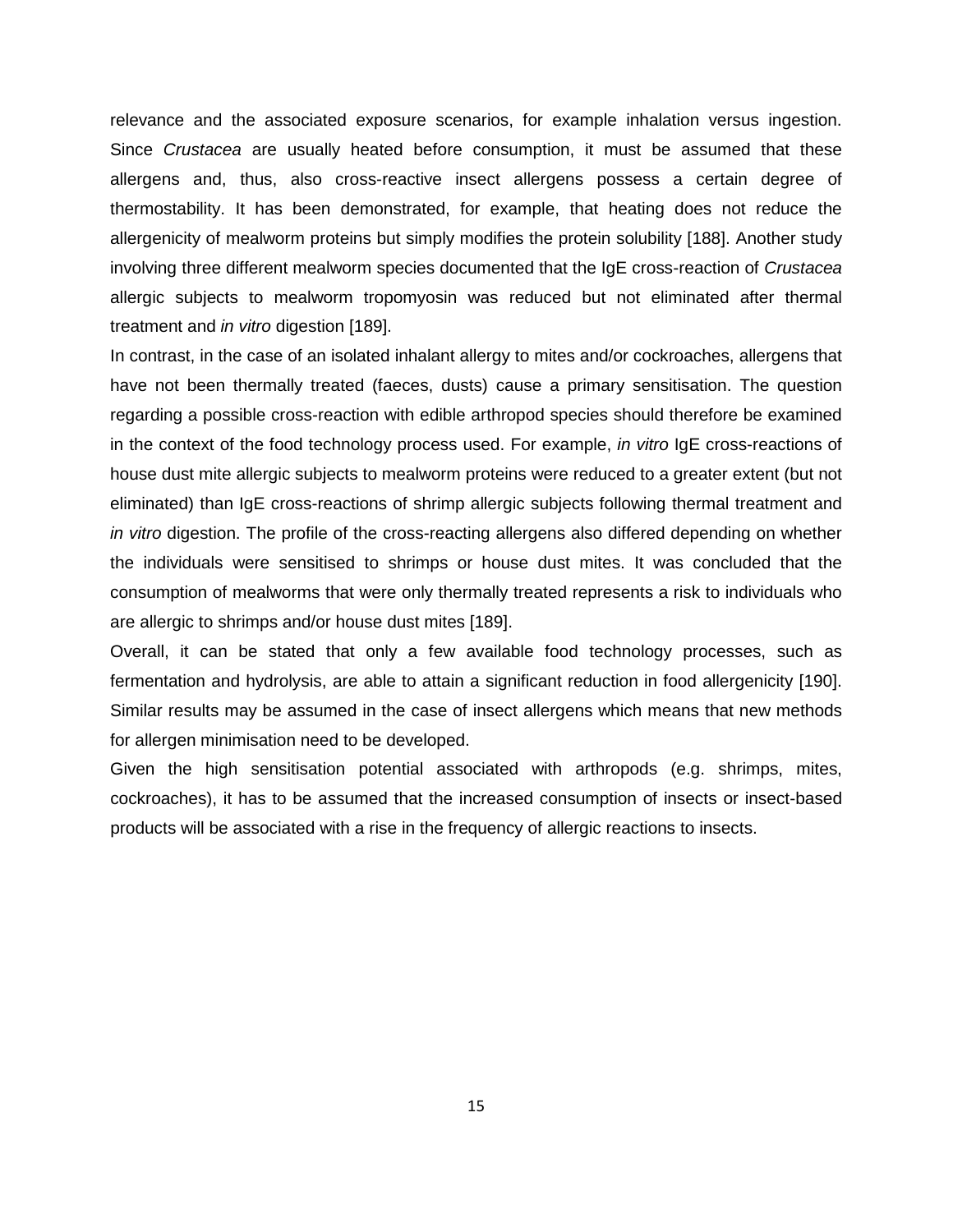#### **4. Food safety aspects**

In Germany, insects, insect parts and insect-derived ingredients intended for human consumption may, as in the case of all other foods, only be placed on the market if they comply with the respective food safety regulations. In this context, these include Regulation (EC) No. 178/[2](#page-17-0)002<sup>2</sup> (known as the basic regulation in food law), Regulation (EC) No. 852/2004<sup>[3](#page-17-1)</sup> and the German Food and Feed Code. In accordance with these regulations it is forbidden to market foods which are not safe or to manufacture or treat foods in such a way that their consumption could be harmful to health.

Insect parts and insect-derived ingredients are novel foods according to Regulation (EC) No.  $258/97<sup>4</sup>$  $258/97<sup>4</sup>$  $258/97<sup>4</sup>$  and may only be marketed in the EU following a health assessment and approval if they were not consumed in a significant degree before the cut-off date,  $15<sup>th</sup>$  of May 1997.

In some EU Member States, whole insects are also classified as novel foods, while other Member States consider them to be products which do not fall in the scope of Regulation (EC) No. 2[5](#page-17-3)8/97. Legal clarity is provided by Regulation (EU) 2015/2283<sup>5</sup>, which will replace Regulation (EC) No. 258/97 on the 1<sup>st</sup> of January 2018. In this regulation, whole animals are explicitly covered by the term 'novel foods'. Thus, whole insects will certainly require health assessment and approval before they can be marketed, unless they were consumed in noteworthy quantity in the EU prior to the cut-off date,  $15<sup>th</sup>$  of May 1997.

Without prejudice to the regulations on novel foods, imports of insects (live or dead), insect parts and insect-derived ingredients into the European Community from third countries are subject to the special import procedures set out in Directive 97/78/EC<sup>[6](#page-17-4)</sup>, Directive 91/496/EC<sup>[7](#page-17-5)</sup> and Decision  $2007/275/EC<sup>8</sup>$  $2007/275/EC<sup>8</sup>$  $2007/275/EC<sup>8</sup>$ . According to these rules, the import of insects from third countries into the

<span id="page-17-0"></span><sup>2</sup> Regulation (EC) No. 178/2002 of the European Parliament and of the Council laying down the general principles and requirements of food law, establishing the European Food Safety Authority and laying down procedures in matters of food safety<br> $3$  Regulation (EC) No. 852/2004 of the European Parliament and of the Council on the hygiene of foodstuffs

<span id="page-17-1"></span>

<span id="page-17-2"></span> $4$  Regulation (EC) No. 258/97 of the European Parliament and of the Council concerning novel foods and novel food ingredients

<span id="page-17-3"></span><sup>&</sup>lt;sup>5</sup> Regulation (EC) No. 2015/2283 of the European Parliament and of the Council on novel foods <sup>6</sup> Directive 97/78/EC of the Council laying down the principles governing the organisation of veterinary checks on

<span id="page-17-4"></span>products entering the Community from third countries  $^7$  Directive 91/496/EEC of the Council laying down the principles governing the organization of veterinary checks on

<span id="page-17-5"></span>animals entering the Community from third countries and amending Directives 89/662/EEC, 90/425/EEC and 90/675/EEC<br><sup>8</sup> Decision 2007/275/EC of the Commission concerning lists of animals and products to be subject to controls at

<span id="page-17-6"></span>border inspection posts under Council Directives 91/496/EEC and 97/78/EC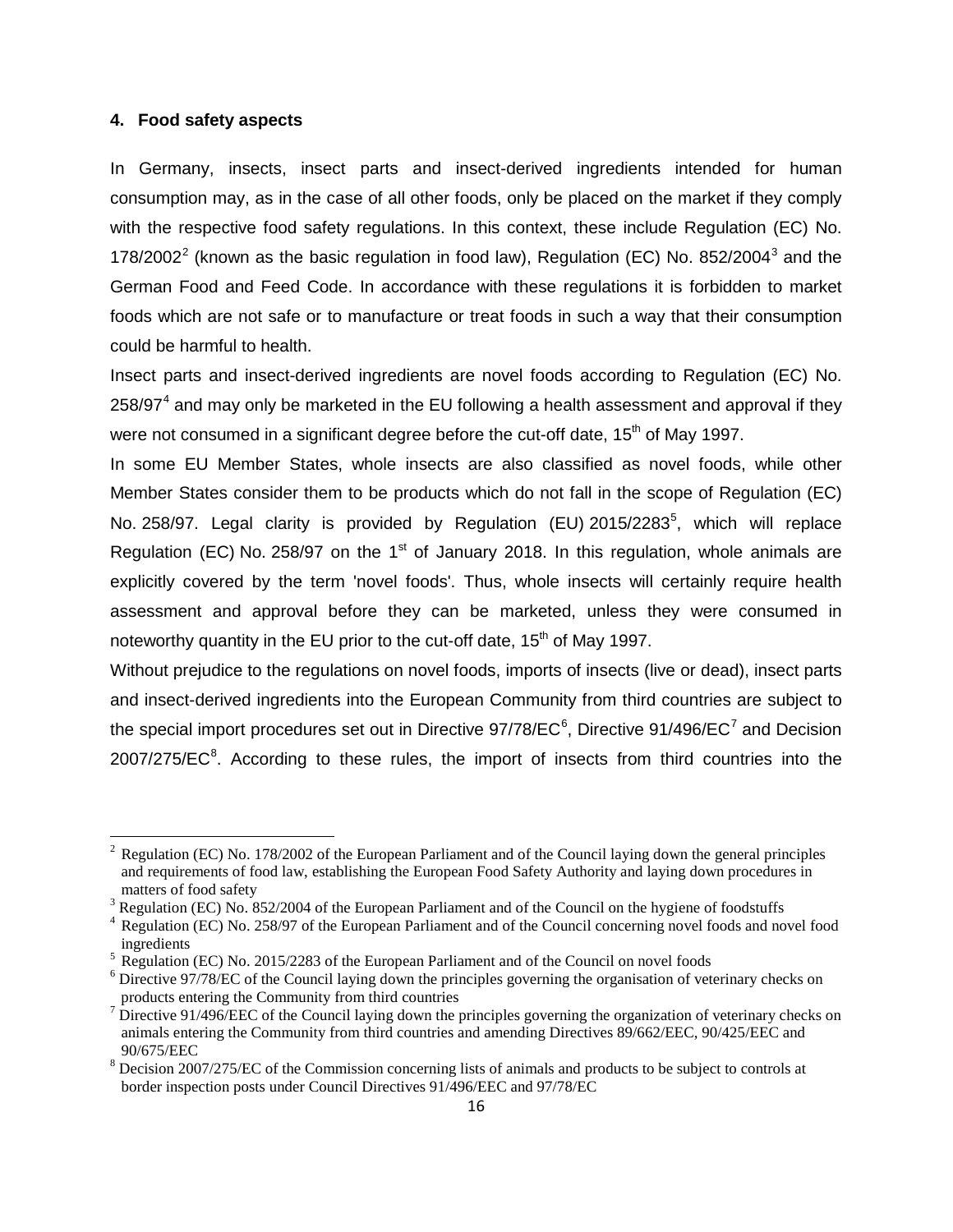European Community is subject to veterinary checks and must take place by a border inspection post.

Under German food law, as a special import requirement, imports of insects, insect parts and insect-derived ingredients for human consumption must be accompanied by a certificate in accordance with § 6 Para 2 Clause 2 in conjunction with Appendix 2a of the German Food Import Regulation. In the import certificate, the official veterinarian or inspector in the third country who signs the document must confirm that the products intended for human consumption satisfy the general EU requirements for food safety and food hygiene.

Specific import conditions relating to animal diseases are only defined for live honeybees and bumblebees in Directive  $92/65/EC^9$  $92/65/EC^9$  and Regulation (EU) No. 206/2010<sup>10</sup>.

<span id="page-18-0"></span><sup>9</sup> Directive 92/65/EEC of the Council laying down animal health requirements governing trade in and imports into the Community of animals, semen, ova and embryos not subject to animal health requirements laid down in

<span id="page-18-1"></span>specific Community rules referred to in Annex A (I) to Directive 90/425/EEC  $^{10}$  Regulation (EU) No. 206/2010 of the Commission laying down lists of third countries, territories or parts thereof authorised for the introduction into the European Union of certain animals and fresh meat and the veterinary certification requirements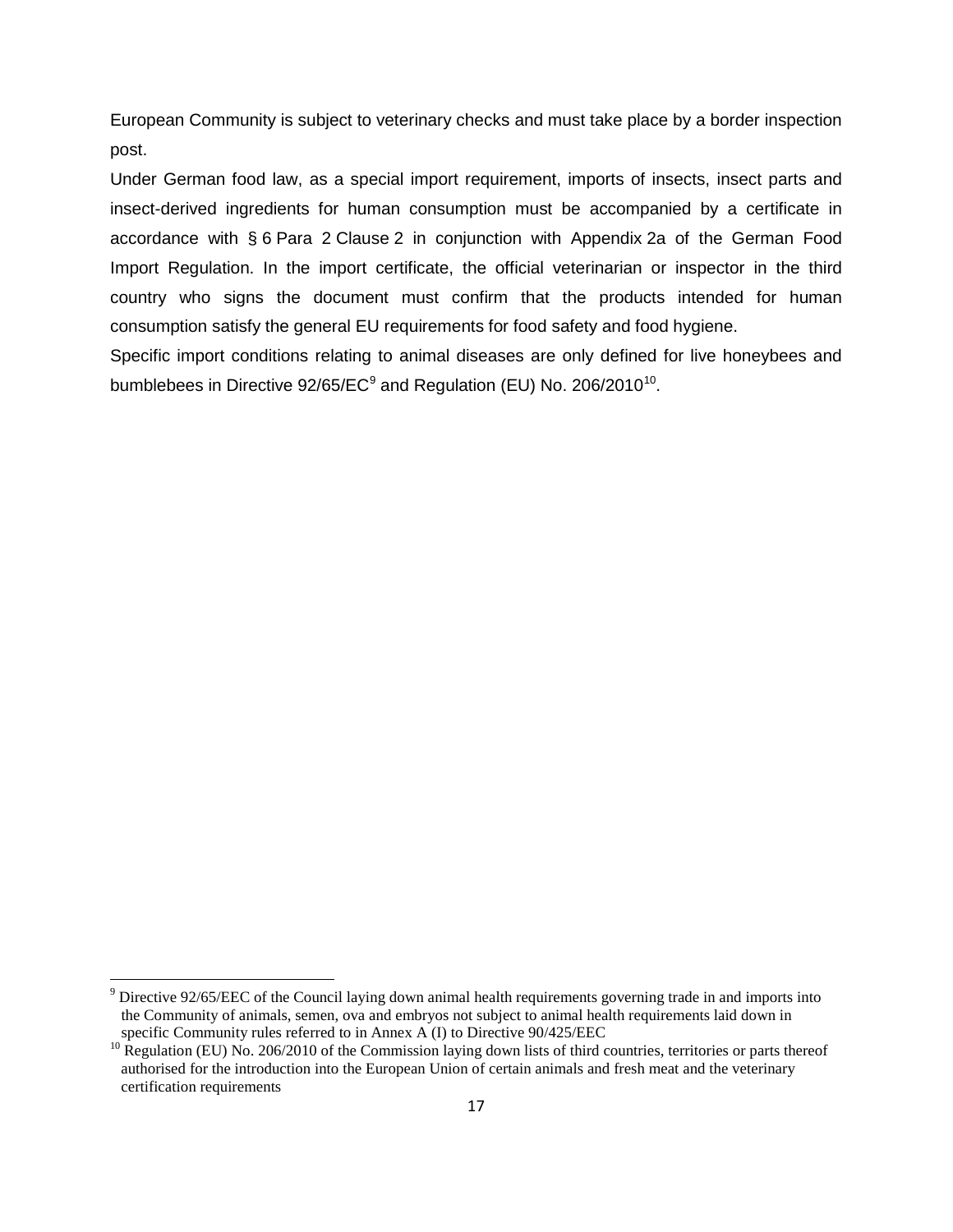#### **5. Conclusions**

On the one hand, insect-derived fractions may be mixtures whose composition is determined by a shared physicochemical property, e.g. solubility in lipophilic media; on the other hand, single substances may be obtained by using specific purification and isolation methods.

There are significant knowledge gaps regarding the safety-related and technological aspects of the processing of insects. To ensure the quality and safety of fractions or ingredients derived from insects, the following criteria must be taken into account:

- Microbial, allergenic and toxicological risks must be avoided when selecting insect species, developmental stages and breeding conditions.
- For the extraction of food ingredients, insects must be cultivated under defined husbandry and feeding conditions to prevent undesired components (pathogenic microorganisms, toxins, allergens, antinutrients etc.) from being absorbed / enriched from the feed or the environment.
- Microorganisms must be inactivated by means of suitable process steps after harvesting. A critical aspect in the selection and/or development of methods is the effective killing of the gut microbiota, as it is not possible to remove the gut from most insects. Further decontamination steps may be necessary depending on the product line.
- To assess the allergenic potential of insects and, in particular, of extracted fractions or individual substances, knowledge of potentially allergenic structures is required. The influence of different exposure and sensitisation scenarios and processing technologies on allergenicity should be taken into consideration.
- Insects can synthesise undesired toxic components. This potential may be specific to a particular insect species and may depend on the developmental stage. These components must therefore be minimised during isolation and purification.
- Fractions and food ingredients obtained from insects must be analytically characterised regarding their identity, purity and unavoidable residual levels of potentially harmful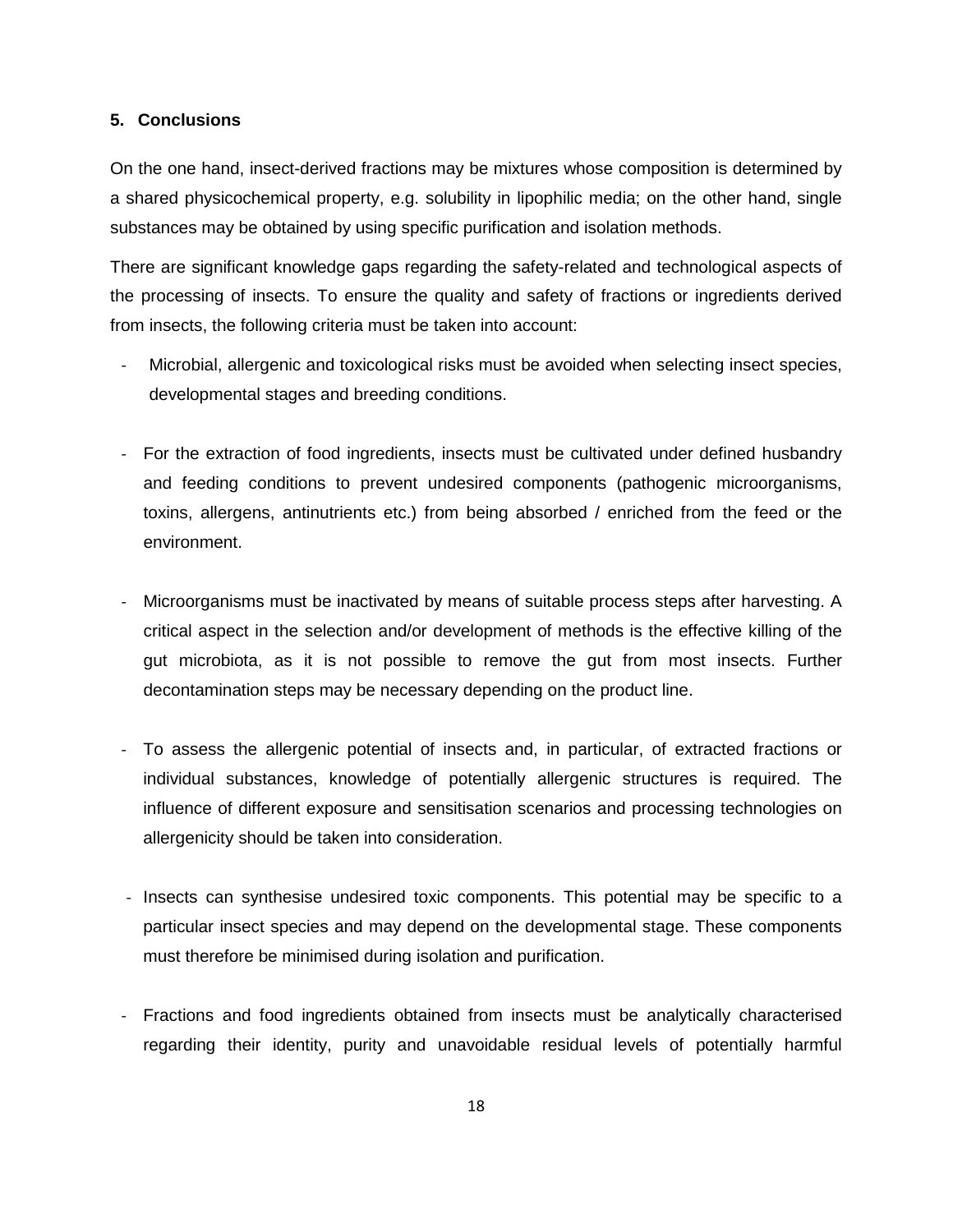substances. By doing so, it will be possible to compare the obtained data with those of isolates from conventional sources (e.g. plants), for which safety assessments are available.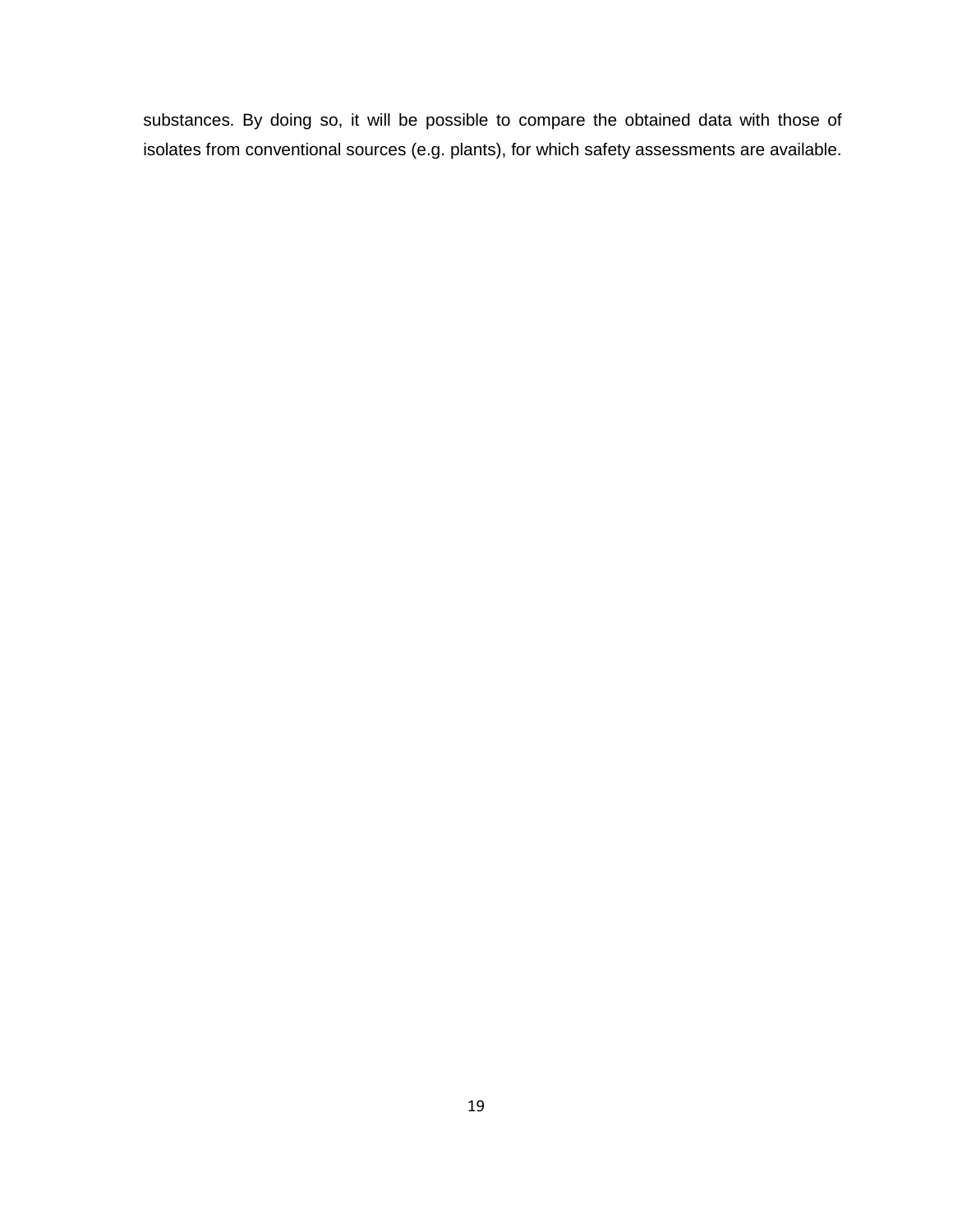#### **6. Required research**

Based on the criteria defined in chapter 5, the following research needs for the minimisation of microbial, allergenic and toxicological risks have been identified.

- Collection of data on potential microbial, allergenic and toxicological risks related to
	- (i) insect species and stages of development
	- (ii) breeding and cultivation conditions
	- (iii) processing methods
- The suitability of a positive and/or a negative list as well as a QPS (Qualified Presumption of Safety) system similar to that used for microorganisms to select safe insect species / developmental stages for the extraction of fractions and ingredients (http://**www**[.efsa.europa.eu/de/efsajournal/pub/4138;](http://www.efsa.europa.eu/de/efsajournal/pub/4138) 2015) should be examined.
- Examination of the insect species intended for use to establish the presence of safetyrelevant microorganisms; examination of the ability of potential decontamination processes to reduce the microbial count resp. to inactivate identified safety-relevant microorganisms.
- Collection of data on
	- (i) the occurrence of allergenic structures in insect species intended to be used for the extraction of insect fractions
	- (ii) exposure and sensitisation in humans
	- (iii) the influence of technological processes on the allergenicity of potentially allergenic structures
- Examination of insect derived ingredients regarding
	- (i) their allergenicity *per se*
	- (ii) their allergenicity depending on the presence or absence of co-extracted endogenous, potentially allergenic protein structures
	- (iii) their immunomodulatory potential, both alone and in complexes with known exogenous allergens, such as vicilins from edible legumes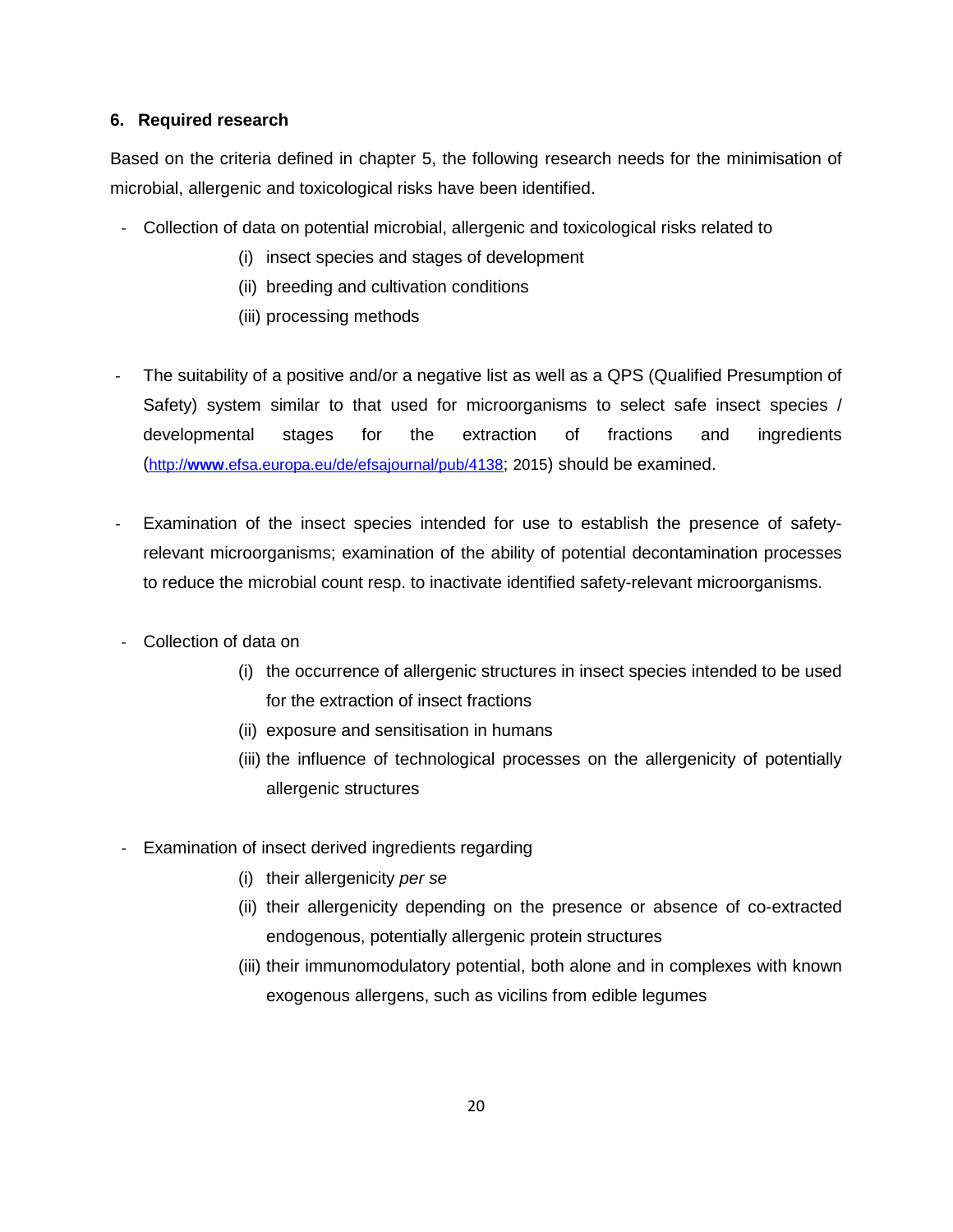- Collection of data on
	- (i) the occurrence of insect-specific toxins in the insect species intended for use
	- (ii) the co-extraction or enrichment of toxins and other critical components during the fractionation of insects
- Development of criteria to assess the suitability of technological processes for the extraction of safe insect fractions and insect ingredients with due consideration of hazard analyses, identification of critical control points and potentially required preventive programmes (HACCP concept).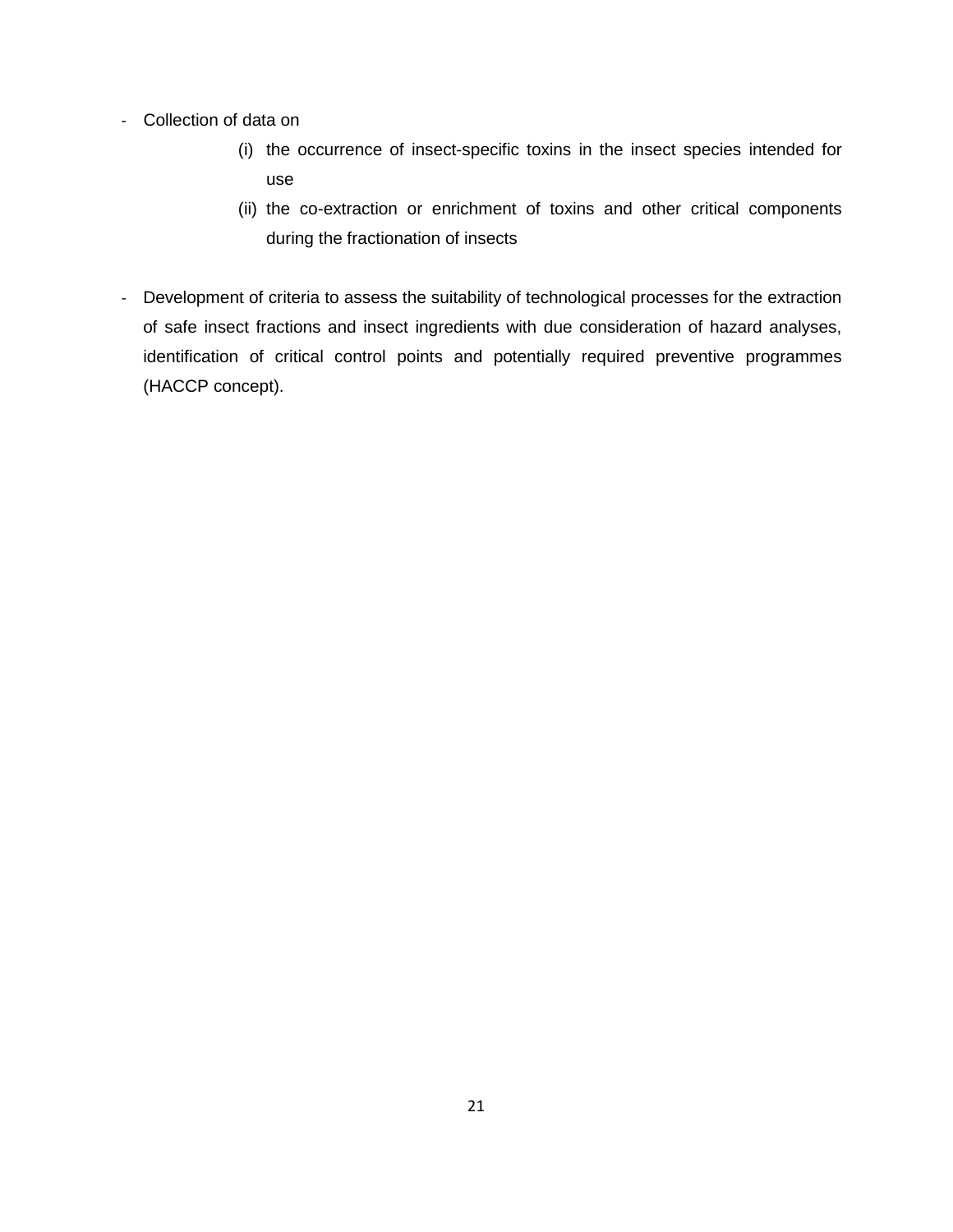| <b>Insect Species</b>                  | Order                         | developmental<br>stage | Relevant pathogenic microorganisms                                                                                    |               |
|----------------------------------------|-------------------------------|------------------------|-----------------------------------------------------------------------------------------------------------------------|---------------|
|                                        |                               | being consumed         |                                                                                                                       |               |
|                                        |                               |                        |                                                                                                                       |               |
| Acheta domesticus                      | Orthoptera                    | imago (adult form)     | Enterobacteriaceae (Klebsiella sp., Yersinia sp., Citrobacter sp.)                                                    | [133, 191]    |
| (Cricket)                              | (long antennae)               |                        | potential vector for Abbreviata antarctica (experimental)                                                             |               |
| Grvllus assimilis                      | Orthoptera                    | imago (adult form)     | no data on the autochthonous microbiota                                                                               |               |
| (Field Cricket)                        | (long antennae)               |                        |                                                                                                                       |               |
| Gryllus bimaculatus                    | Orthoptera                    | imago (adult form)     | no data on the autochthonous microbiota,                                                                              | [192]         |
|                                        | (long antennae)               |                        | new species of Spiroplasma sp. with 95% identity to Spiroplasma platyhelix<br>no data on the autochthonous microbiota |               |
| Gryllodes sigillatus                   | Orthoptera                    | imago (adult form)     |                                                                                                                       |               |
| (Banded Cricket)<br>Locusta migratoria | (long antennae)<br>Orthoptera | imago (adult form)     | Enterobacteriaceae (Klebsiella sp., Klebsiella pneumoniae, Klebsiella oxytoca,                                        | [50, 154,     |
| (Migratory Locust)                     | (short antennae)              |                        | Yersinia sp., Enterobacter cloacae), Enterococcus sp., Pseudomonas aeruginosa                                         | 193-195]      |
|                                        |                               |                        | vector and reservoir for vesicular stomatitis virus (VS)                                                              |               |
| Oxya fuscovittata                      | Orthoptera                    | imago (adult form)     | no data on the autochthonous microbiota                                                                               |               |
|                                        | (short antennae)              |                        |                                                                                                                       |               |
| Schistocerca americana                 | Orthoptera                    | imago (adult form)     | no data on the autochthonous microbiota                                                                               |               |
| (American Bird Grasshopper)            | (short antennae)              |                        |                                                                                                                       |               |
| Schistocerca gregaria                  | Orthoptera                    | imago (adult form)     | Enterobacteriaceae (Enterobacter sp., Enterobacter liquefaciens, Klebsiella                                           | $[196 - 199]$ |
| (Desert Locust)                        | (short antennae)              |                        | pneumonia, Klebsiella oxytoca, Escherichia coli, Enterobacter cloacae,                                                |               |
|                                        |                               |                        | Enterobacter agglomerans, Serratia marcescens, Citrobacter sp.), Bacillus cerreus,                                    |               |
|                                        |                               |                        | Clostridium perfringens, Clostridium septicum, Clostridium difficile, Clostridium                                     |               |
|                                        |                               |                        | sporogenes, Clostridium capitovale, Pseudomonas aeruginosa, Acinetobacter sp.,                                        |               |
|                                        |                               |                        | Enterococcus sp., Staphylococcus sp., Streptococcus sp., Rhodococcus sp.,                                             |               |
|                                        | Lepidoptera                   | caterpillar            | no data on the autochthonous microbiota                                                                               |               |
| Achroia grisella<br>(Lesser Wax Moth)  | (butterflies and              |                        |                                                                                                                       |               |
|                                        | moths)                        |                        |                                                                                                                       |               |
| Bombyx mori                            | Lepidoptera                   | caterpillar,           | Enterobacteriaceae (Proteus vulgaris, Klebsiella pneumoniae, Citrobacter freundii,                                    | [52, 149,     |
| (Silkmoth)                             | (butterflies and              | pupa without cocoon    | Serratia liquefaciens, Serratia sp., Shigella sp., Enterobacter sp., Erwinia sp.,                                     | 200, 201]     |
|                                        | moths)                        |                        | Pantoea sp), Aeromonas sp., Pseudomonas aeruginosa, Pseudomonas                                                       |               |
|                                        |                               |                        | fluorescens, Clostridium sp., Bacillus sp., Bacillus circulans, Staphylococcus sp.,                                   |               |
|                                        |                               |                        | Streptococcus sp., Enterococcus sp., Enterococcus mundtii, Acinetobacter sp.,                                         |               |
|                                        |                               |                        | Moraxella sp., Aeromonas hydrophila, Actinobacteria                                                                   |               |
| Galleria melonella                     | Lepidoptera                   | caterpillar            | no data on the autochthonous microbiota.                                                                              | $[202 - 205]$ |
| (Greater Wax Moth)                     | (butterflies and moth)        |                        | Galleria melonella is prevalently used as an in vivo infection model for pathogenic                                   |               |
|                                        |                               |                        | bacteria and fungi, because numerous human-pathogenic microorganisms are                                              |               |
|                                        |                               |                        | easy to breed in this species                                                                                         |               |
| Imbrasia bellina/Gonimbrasia           | Lepidoptera                   | caterpillar            | Alternaria sp., Aspergillus sp., Chaetomium sp., Drechslera sp., Penicillium sp.,                                     | [206]         |
| bellina.                               | (butterflies and              |                        | Fusarium sp., Mucor sp., Phoma,                                                                                       |               |
| (Mopani, Emperor Moth)                 | moths)                        |                        |                                                                                                                       |               |
| Imbrasia bellina/Gonimbrasia           | Lepidoptera                   | caterpillar            | Alternaria sp., Aspergillus sp., Chaetomium sp., Drechslera sp., Penicillium sp.,                                     | $[206]$       |
| bellina.                               | (butterflies and moth)        |                        | Fusarium sp., Mucor sp., Phoma,                                                                                       |               |
| (Mopani, Emperor Moth)                 |                               |                        |                                                                                                                       |               |

## Table 1: Insect species which might be used as food in EU countries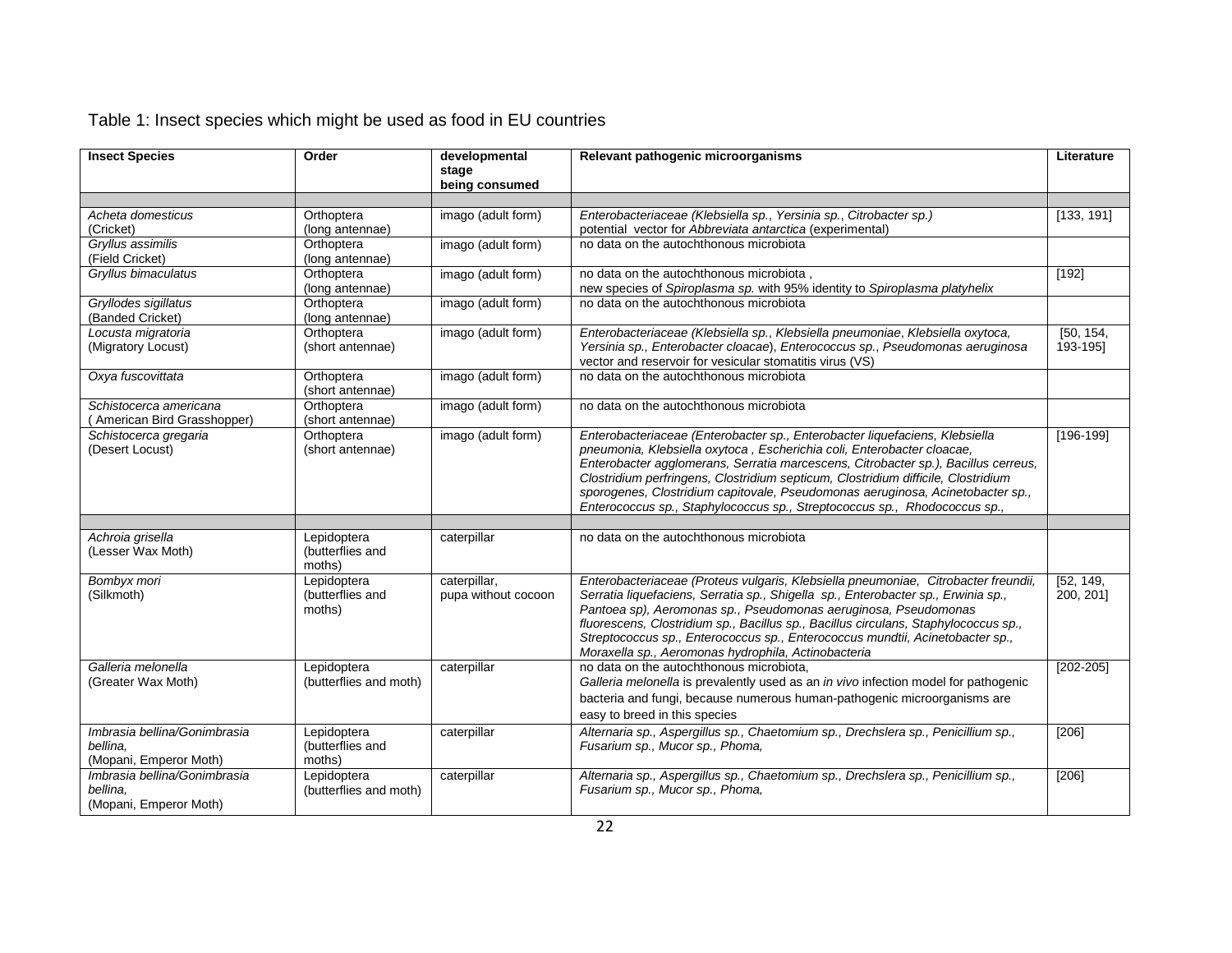| Alphitobius diaperinus<br>(Litter Beetle) | Coleoptera<br>(beetles)                  | larva<br>(lesser mealworm) | no data on the autochthonous microbiota<br>vector for Salmonella enterica, Escherichia coli, Campylobacter jejuni,<br>Acinetobacter sp.<br>Aspergillus sp., Infectious Bursal disease virus (IBDV), Marek's disease virus,<br>Turkey Corona virus, Sporozoa: Coccidia (Eimeria)                                                                                                                                                                                                                                                                                                                                                                                                                                                                                                                                                                    | $[111-114]$<br>207-2161                         |
|-------------------------------------------|------------------------------------------|----------------------------|----------------------------------------------------------------------------------------------------------------------------------------------------------------------------------------------------------------------------------------------------------------------------------------------------------------------------------------------------------------------------------------------------------------------------------------------------------------------------------------------------------------------------------------------------------------------------------------------------------------------------------------------------------------------------------------------------------------------------------------------------------------------------------------------------------------------------------------------------|-------------------------------------------------|
| Tenebrio molitor<br>(yellow Meal Beetle)  | Coleoptera<br>(beetles)                  | larva<br>(mealworm)        | Enterobacteriaceae (Salmonella sp., Erwinia sp., Pantoea sp.),<br>Staphylococcus sp., Haemophilus sp., Clostridium sp., Bacillus sp.,<br>Enterococcus sp., Bacillus sp.<br>vector for Mycobacterium sp. (experimental)                                                                                                                                                                                                                                                                                                                                                                                                                                                                                                                                                                                                                             | [90, 139]<br>154, 217]                          |
| Zophobas atratus<br>(Morio Beetle)        | Coleoptera<br>(beetles)                  | larva                      | vector for Mycobacterium sp. (experimental)                                                                                                                                                                                                                                                                                                                                                                                                                                                                                                                                                                                                                                                                                                                                                                                                        | [217]                                           |
| Atta laevigata<br>(Leaf Cutter Ants)      | Hymenoptera<br>(bees, wasps and<br>ants) | imago (adult form)         | Aspergillus fumigatus, Aspergillus sclerotiorum and Penicillium sp., opportunistic<br>human-pathogenic fungi of the genera Cladophialophora, Exophiala, Metarhizium,<br>Ochroconis, Phialophora and Penidiella                                                                                                                                                                                                                                                                                                                                                                                                                                                                                                                                                                                                                                     | [141, 145]                                      |
| Hermetia illucens<br>(black soldier fly)  | Diptera<br>(dipteran, flies)             | larva                      | Enterobacteriaceae (Klebsiella pneumoniae, Escherichia coli, Morganella<br>morganii, Klebsiella sp., Klebsiella granulomatis, Shigella sp., Proteus mirabilis,<br>Providencia rettgeri, Providencia stuartii, Citrobacter sp., Enterobacter sp.)<br>Enterococcus caccae, Clostridium sp., Bacillus sp., Strepptococcus sp.,<br>Pseudomonas sp., Staphylococcus sp., Corynebacterium sp., Acinetobacter sp.,<br>Wohlfahrtiimonas larvae sp. nov.<br>potential vector for Ascaris suum (experimental)                                                                                                                                                                                                                                                                                                                                                | [88, 218]<br>221]                               |
| Musca domestica<br>(Housefly)             | Diptera<br>(dipteran, flies)             | larva                      | dependent on rearing conditions frequently transition of allochthonous to<br>autochthonous microbiota: Enterobacteriaceae (Escherichia coli, Enterobacter sp.,<br>Klebsiella sp., Citrobacter sp., Shigella sp., Morganella sp., Proteus sp.,<br>Providencia sp.)<br>Bacillus sp., Bacilius cereus, Staphylococcus aureus, Pseudomonas aeruginosa,<br>Streptococcus pyogenes, Streptococcus faecalis, Enterococcus sp.<br>fungi as Aspergillus tamari and Alternaria sp.,<br>vector für Escherichia coli O157:H7, Salmonella sp., Salmonella typhi, Yersinia<br>pseudotuberculosis,<br>vector for different species of nematodes: round worm (Ascaris lumbricoides),<br>whipworm (Trichuris trichiura) and hookworm<br>vector for Circovirus, subtypes of avian influenza virus H5N7 and H7N1,<br>suspected to act as a vector for Vibrio cholerae | [95, 106,<br>109, 110,<br>126, 138,<br>222-233] |
| Blattella germanica                       | <b>Blattodea</b>                         | imago (adult form)         | dependent on rearing conditions frequently transition of allochthonous to                                                                                                                                                                                                                                                                                                                                                                                                                                                                                                                                                                                                                                                                                                                                                                          | [115, 150,                                      |
| (German cockroach)                        | (cockroachs)                             |                            | autochthonous microbiota: Enterobacteriaceae (Escherichia coli, Salmonella sp.,<br>Klebsiella sp., Klebsiella pneumoniae, Enterobacter sp., Enterobacter aeroginus,<br>Enterobacter cloacae, Serratia sp., Serratia marcesens, Citrobacter sp., Citrobacter<br>freundii, Proteus sp., Proteus mirabilis, Shigella sp.) Enterococcaceae,<br>Enterococcus sp., Staphylococcaceae sp., Staphylococcus aureus, Streptococcus<br>sp., Aeromonas sp., Pseudomonadaceae, Pseudomonas sp., Pseudomonas<br>aeruginosa, Haemophilus sp., Clostrdiales, Candida sp., Mucor sp., Penicillium<br>sp., Aspergillus niger, Aspergillus fumigatus                                                                                                                                                                                                                  | 234-237]                                        |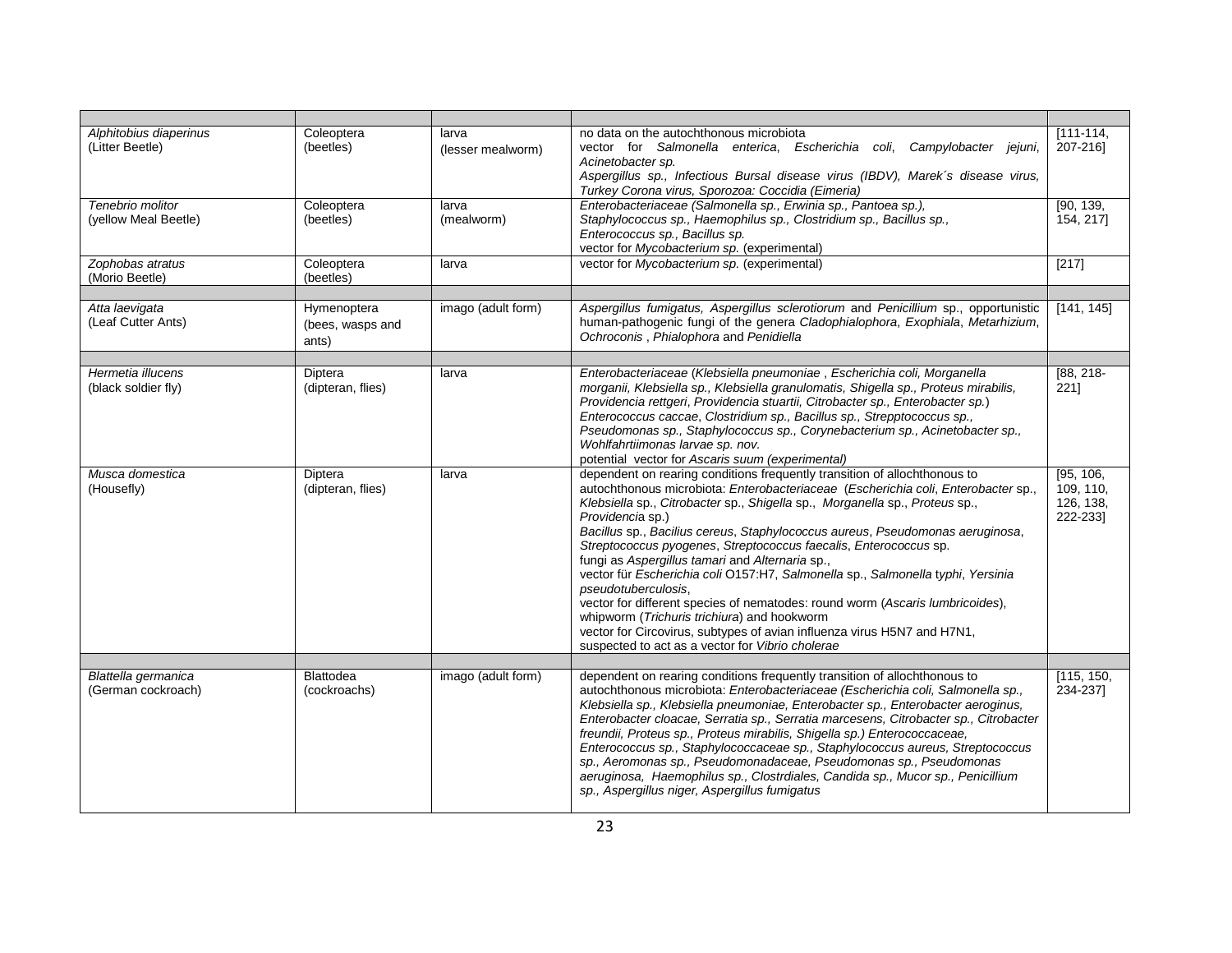| Periplaneta americana | Blattodea    | imago (adult form) | dependent on rearing conditions: Enterobacteriaceae (Escherichia coli, Escherichia     | [140, 232, |
|-----------------------|--------------|--------------------|----------------------------------------------------------------------------------------|------------|
| (American cockroach)  | (cockroachs) |                    | vulneris, Salmonella sp., Enterobacter aeroginus, Enterobacter cloacae, Shigella       | 235, 237,  |
|                       |              |                    | flexneri, Klebsiella pneumoniae, Serratia marcesens, Citrobacter freundii,             | 2381       |
|                       |              |                    | Enterobacter cloacae, Providencia sp., Yersinia pseudotuberculosis, Yersinia           |            |
|                       |              |                    | intermedia, Klebsiella sp., Klebsiella oxytoca, Klebsiella planticola, Salmonella sp.) |            |
|                       |              |                    | Proteus sp., Proteus mirabilis, Proteus vulgaris, Leclercia adecarboxylata,            |            |
|                       |              |                    | Rahnella aquatilis, Bacillus sp., Staphylococcus sp., Staphylococcus aureus,           |            |
|                       |              |                    | Staphylococcus epidermidis, Enterococcus sp., Pseudomonas aeruginosa                   |            |
|                       |              |                    | Aspergillus niger, Mucor sp., Candida sp., Fusarium sp., Penicillium,                  |            |
|                       |              |                    | round worm (Ascaris lumbricoides), whipworm (Trichuris trichiura), Coccidia,           |            |
|                       |              |                    | Entamoeba histolytica, Enterobius vermicularis, Schistosoma haematobium,               |            |
|                       |              |                    | Balantidium coli                                                                       |            |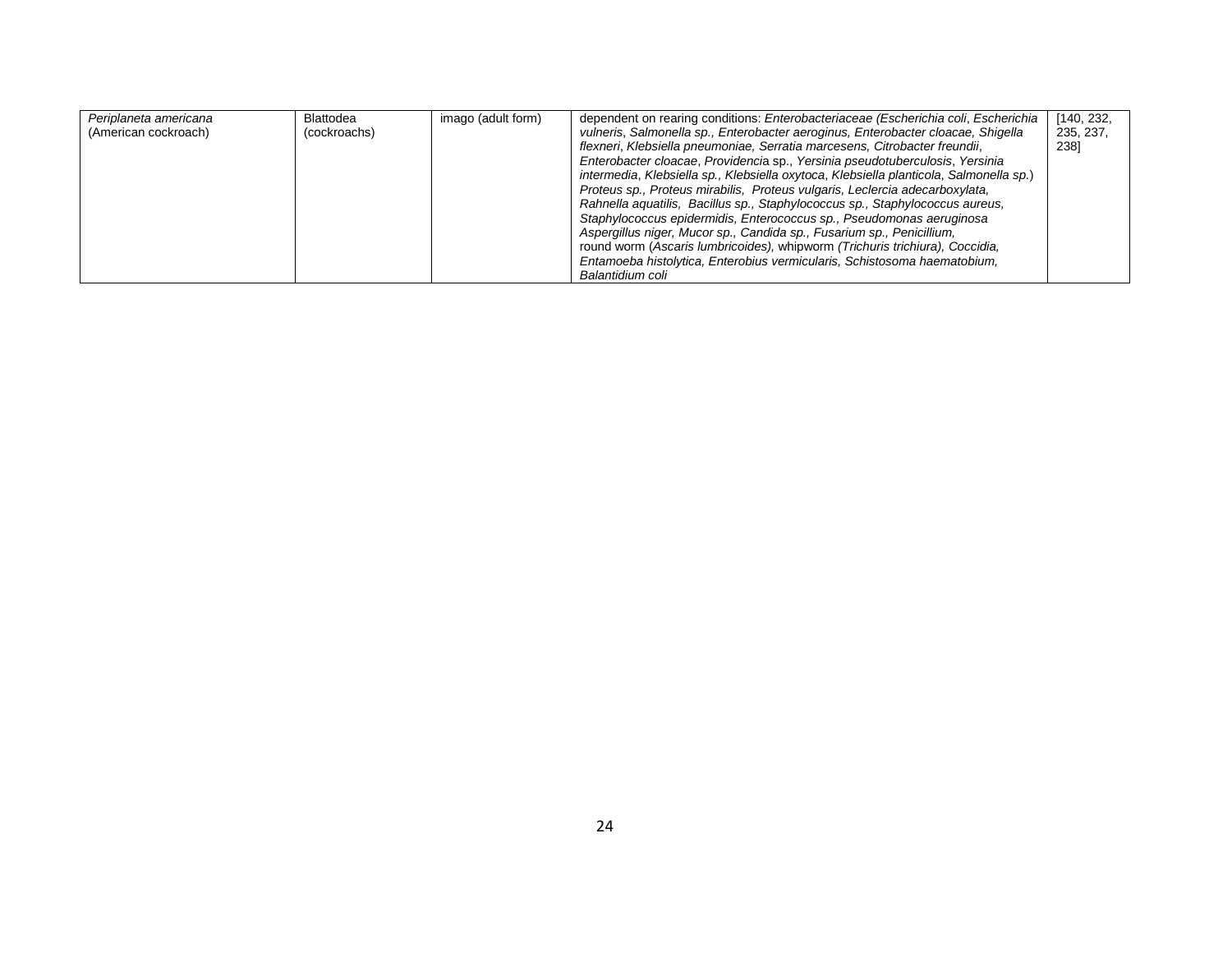|                                                          | Water | <b>Protein</b> | Fat         | Carbo-<br>hydrates | Ash          | <b>Energy</b><br>[kJ/100g] |
|----------------------------------------------------------|-------|----------------|-------------|--------------------|--------------|----------------------------|
| Beef (lean) $1$                                          | 75.0  | 22.3           | 1.8         |                    | 1.2          | 485                        |
| Beef (carcasse) <sup>1</sup>                             | 54.7  | 16.5           | 28.0        |                    | 0.8          | 1351                       |
| Pork (lean)                                              | 75.1  | 22.8           | 1.2         |                    | 1.0          | 469                        |
| Pork (carcasse) <sup>1</sup>                             | 41.1  | 11.2           | 47          |                    | 0.6          | 1975                       |
| Chicken <sup>1</sup>                                     | 75.0  | 22.8           | 0.9         |                    | 1.2          | 439                        |
| Egg (raw) <sup>2</sup>                                   | 75.8  | 12.6           | 9.9         | 0.8                | 0.8          | 594                        |
| Whole wheat flour <sup>2</sup>                           | 11.7  | 10.7           | 2.4         | 74.1               | 1.0          | 1426                       |
| Silkworm,<br>fresh (Bombyx mori) <sup>3-4</sup>          | 82-87 | $8.8 - 9.3$    | $1.2 - 4$   | 4.4                | $1.1 - 1.4$  | 282                        |
| House cricket, fresh<br>(Acheta domesticus) <sup>3</sup> | 69.2  | 20.5           | 6.8         | 0.8                | 1.1          | 587                        |
| Yellow mealworm,<br>fresh (Tenebrio<br>$m$ olitor $)^3$  | 61.9  | 18.7           | 13.4        | 0.27               | 0.9          | 860                        |
| Silkworm, dried<br>(Bombyx mori) $3-4$                   |       | 53.8-69.8      | $8.1 - 9.5$ | 25.4               | $6.4 - 11.1$ | 1630                       |
| House cricket, dried<br>(Acheta domesticus) <sup>3</sup> |       | 66.6           | 22.1        | 2.6                | 3.6          | 1904                       |
| Yellow mealworm,<br>dried (Tenebrio<br>$m$ olitor $)^3$  |       | 49.1           | 35.2        | 7.1                | 2.4          | 2258                       |

Table 2: Content of proximates in selected insects compared to conventional foodstuffs (in [%], if not stated otherwise).

Sources: <sup>1</sup> [\[239\]](#page-45-5), <sup>2</sup> [\[240\]](#page-46-0), <sup>3</sup> [\[25\]](#page-30-9), <sup>4</sup> [\[241\]](#page-46-1).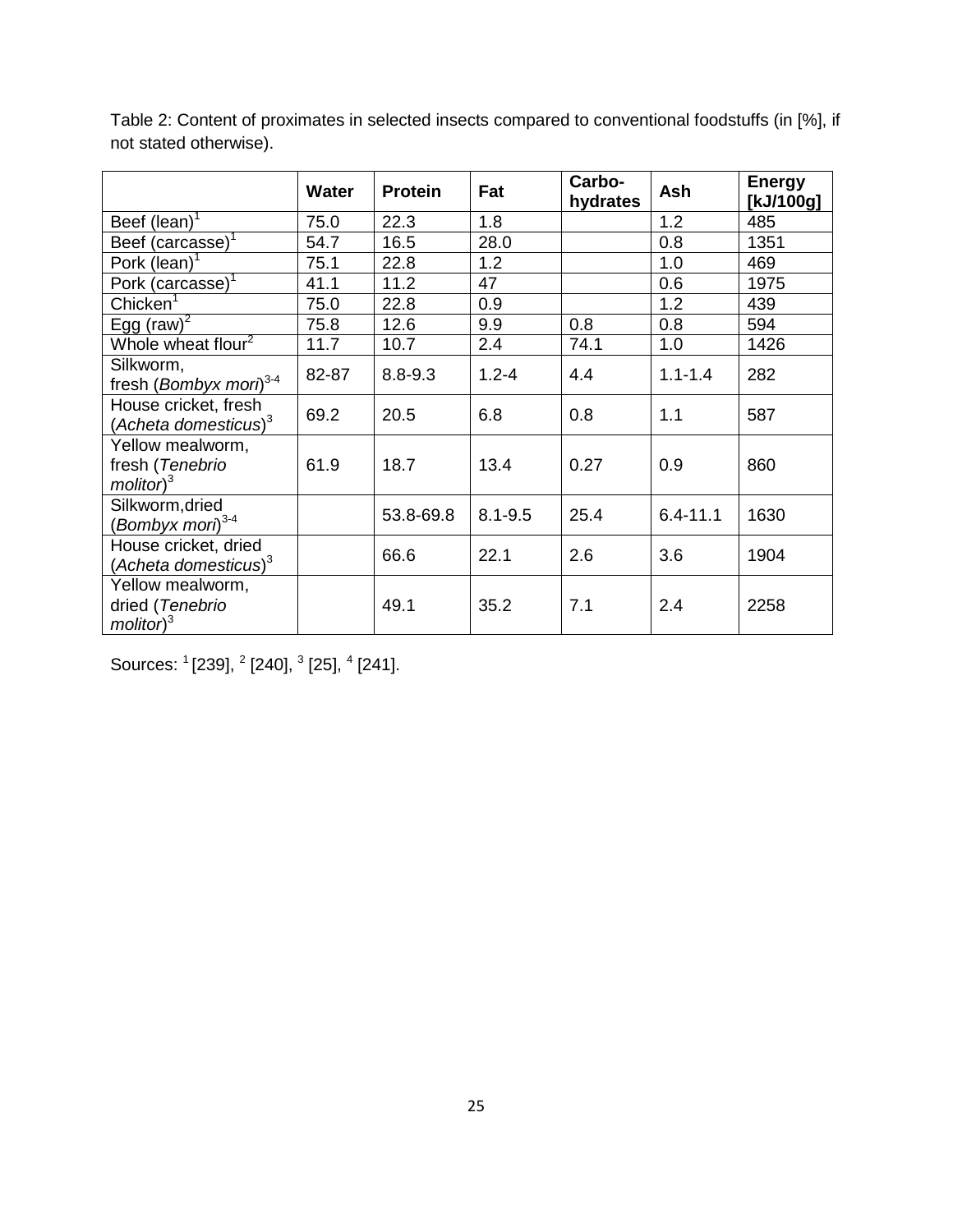Figure 1: Flow chart for the selection of insect species and processing processes

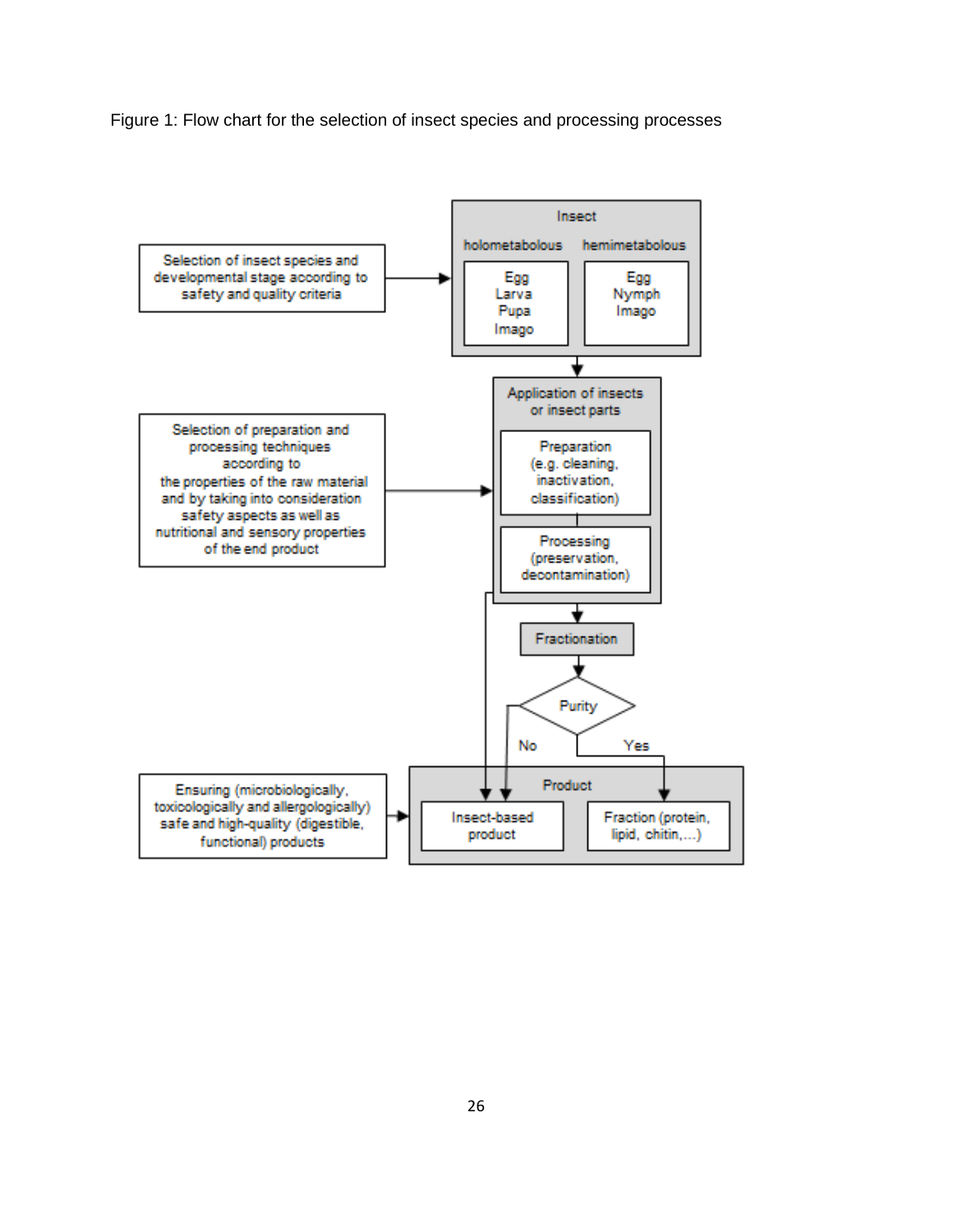#### **Glossary**

- Allochthonous The allochthonous microbiota refers to all microorganisms that can be found **temporarily** in a certain environment, e.g. in a certain insect species.
- Autochthonous The autochthonous microbiota refers to all microorganisms that can be found **stably** in a certain environment, e.g. in a certain insect species.
- CCPs Critical Control Points
- HACCP The `Hazard Analysis and Critical Control Points' concept is a preventative food safety system by which every step in the processing, storage and distribution of a food product is scientifically analysed for microbiological, chemical and physical hazards.
- Hemimetabolous Hemimetabolous insects develop from eggs to nymphs and then the adult form (imago).
- Holometabolous Holometabolous insects develop from eggs to larvae or caterpillars, then pupae and finally the adult form.
- Imago The sexually mature adult form of insects, which follows from the juvenile stages after pupation or the final moult.
- IgE Immunoglobulin E
- Key microorganisms Microorganisms which occur in large numbers in a certain disease either alone or with other microorganisms and give a disease its typical pattern. In food production, these are microorganisms (usually those which cause spoilage or zoonotic agents), which occur in certain foods and whose inactivation can be shown to achieve effective sterilisation of the food.
- Microbiota **A microbiota** is a community of microorganisms which occur in a certain environment, e.g. in a particular insect species, and may be mutually dependent or exist independently of one another due to the same needs.
- QPS Qualified Presumption of Safety
- TCA Trichloroacetic acid
- Zoonotic agent Zoonotic agents (from the Greek "zoon", animal; "nosos", ailment) are pathogens which are transmitted from animals to humans and from humans to animals. In food production this term refers to microorganisms which are transmitted through food.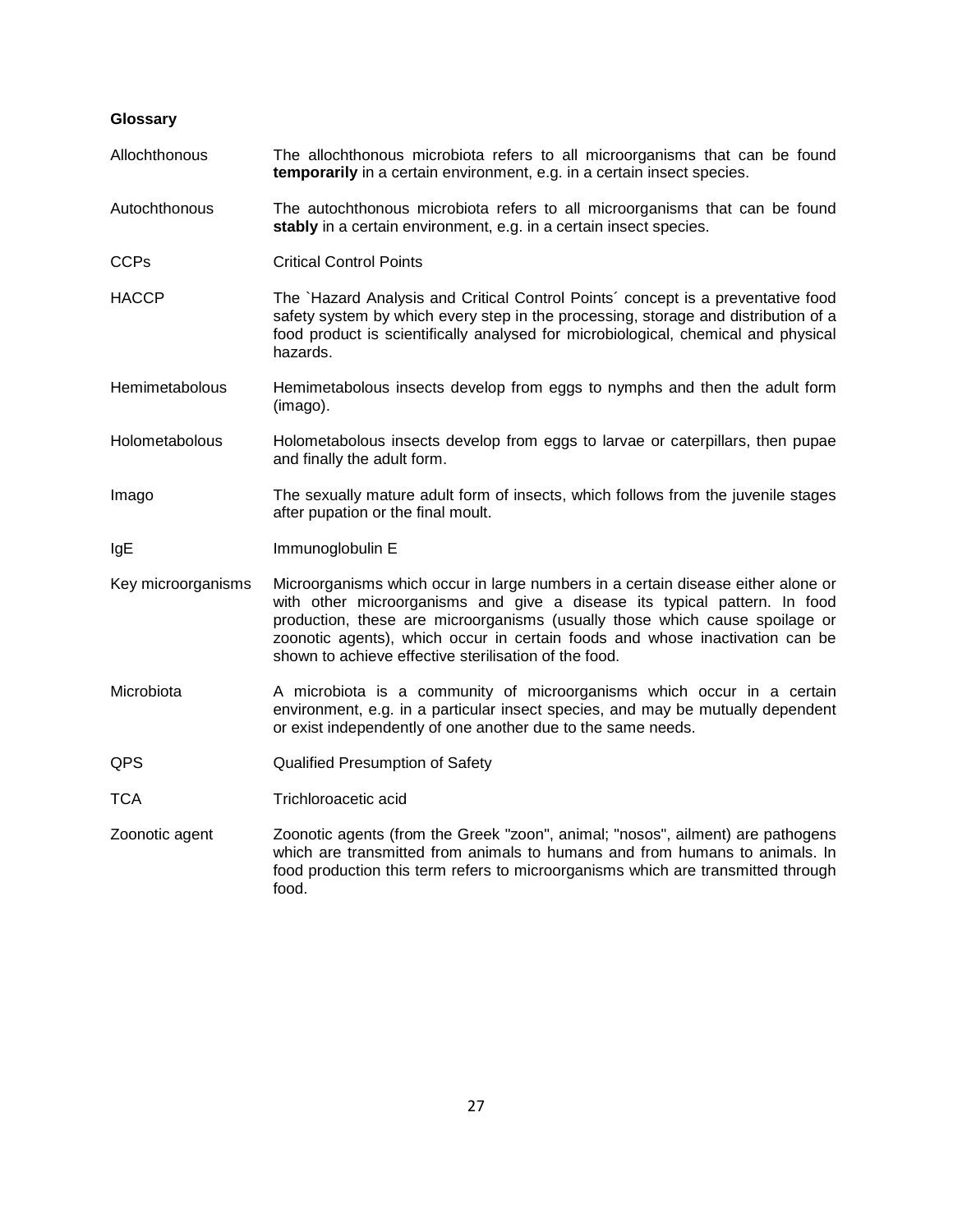#### **References**

<span id="page-29-0"></span>[1] Anankware, P., Fening, K., Osekre, E., Obeng-Ofori, D., Insects as food and feed: a review. *Int J Agric Res Rev* 2015, *3*, 143-151.

<span id="page-29-1"></span>[2] Chakravorty, J., Ghosh, S., Meyer-Rochow, V. B., Practices of entomophagy and entomotherapy by members of the Nyishi and Galo tribes, two ethnic groups of the state of Arunachal Pradesh (North-East India). *Journal of ethnobiology and ethnomedicine* 2011, *7*, 5.

[3] Srivastava, S. K., Babu, N., Pandey, H., Traditional insect bioprospecting - As human food and medicine. *Indian Journal of Traditional Knowledge* 2009, *8*, 485-494.

[4] Solomon, M., Prisca, N., Nutritive value of Lepidoptara litoralia (edible caterpillar) found in Jos Nigeria: implication for food security and poverty alleviation. *African Journal of Food, Agriculture, Nutrition and Development* 2012, *12*, 6737-6747.

[5] Acuna, A. M., Caso, L., Aliphat, M. M., Vergara, C. H., Edible insects as part of the Traditional Food System of the Popoloca Town of Los Reyes Metzontla, Mexico. *Journal of Ethnobiology* 2011, *31*, 150-169.

<span id="page-29-2"></span>[6] Rumpold, B. A., Schlüter, O. K., Nutritional composition and safety aspects of edible insects. *Molecular Nutrition & Food Research* 2013, *57*, 802-823.

<span id="page-29-3"></span>[7] Ramos-Elorduy, J., Pino-M, J. M., Correa, S. C., Edible insects of the state of Mexico and determination of their nutritive values. *Anales del Instituto de Biologia Universidad Nacional Autonoma de Mexico Serie Zoologia* 1998, *69*, 65-104.

<span id="page-29-4"></span>[8] DeFoliart, G., Insect Fatty Acids: Similar to Those of Poultry and Fish in Their Degree of Unsaturation, but Higher in the Polyunsaturates. *The Food Insects Newsletter* 1991, *4*, 1-4.

<span id="page-29-5"></span>[9] WHO, *WHO technical report series* 2007.

<span id="page-29-6"></span>[10] Terra, W. R., Ferreira, C., Insect Digestive Enzymes - Properties, Compartmentalization and function. *Comparative Biochemistry and Physiology B-Biochemistry & Molecular Biology* 1994, *109*, 1-62.

<span id="page-29-7"></span>[11] Watanabe, H., Tokuda, G., Cellulolytic Systems in Insects. *Annual review of entomology*  2010, *55*, 609-632.

<span id="page-29-8"></span>[12] Lundy, M. E., Parrella, M. P., Crickets are not a free lunch: protein capture from scalable organic side-streams via high-density populations of Acheta domesticus. *PLoS One* 2015, *10*, e0118785.

[13] Oonincx, D. G. A. B., de Boer, I. J. M., Environmental Impact of the Production of Mealworms as a Protein Source for Humans - A Life Cycle Assessment. *Plos One* 2012, *7*, e51145.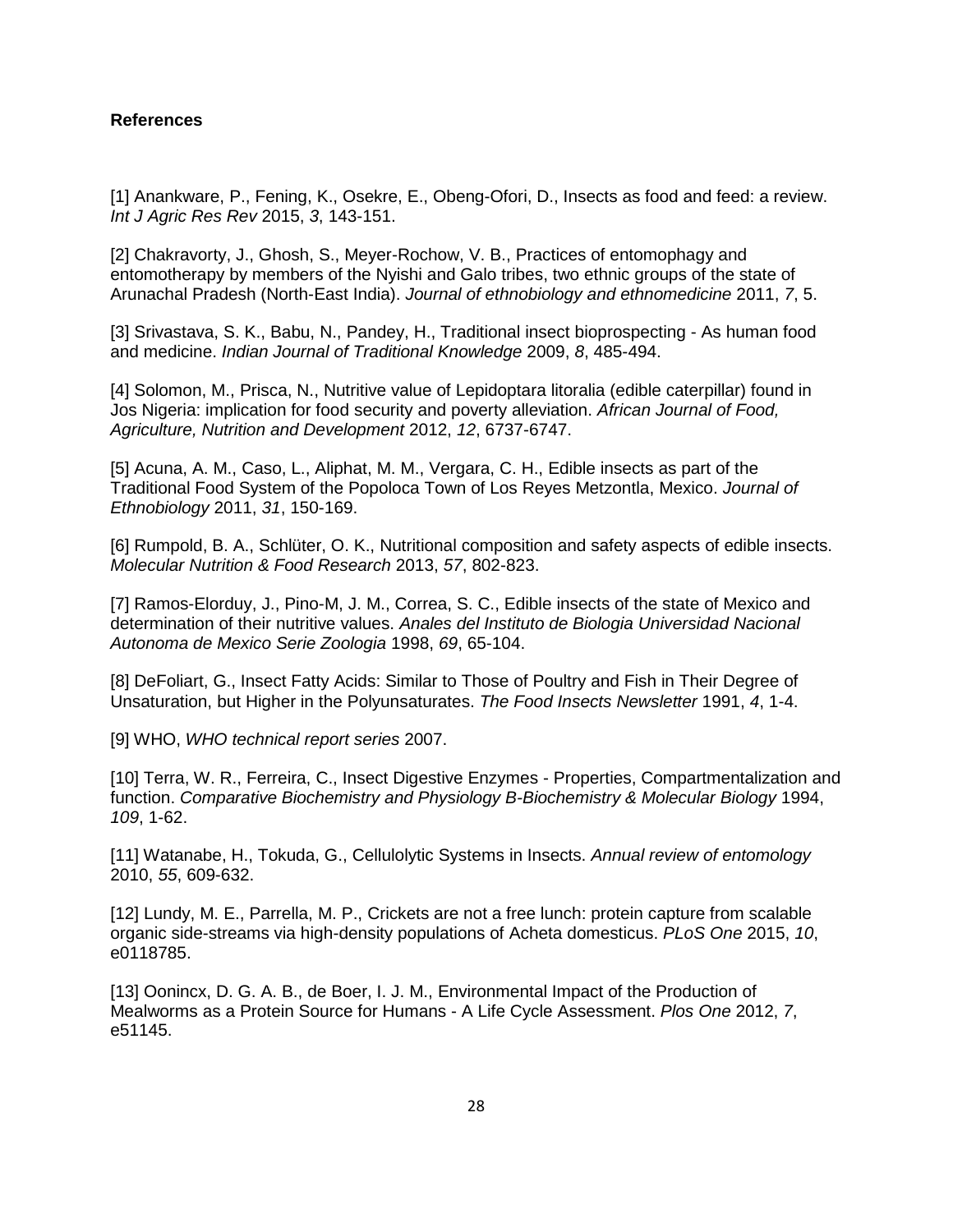[14] Yates-Doerr, E., The world in a box? Food security, edible insects, and "One World, One Health" collaboration. *Soc Sci Med* 2015, *129*, 106-112.

[15] Tabassum, A., Abbasi, T., Abbasi, S. A., Reducing the global environmental impact of livestock production: the minilivestock option. *J. Clean Prod.* 2016, *112*, 1754-1766.

<span id="page-30-0"></span>[16] van Huis, A., in: Berenbaum, M. R. (Ed.), *Annual review of entomology* 2013, pp. 563-583.

<span id="page-30-1"></span>[17] van Huis, A., van Itterbeeck, J., Klunder, H. C., Mertens, E.*, et al.*, *Edible insects - Future prospects for food and feed security*, FAO, Rome 2013.

<span id="page-30-2"></span>[18] Oonincx, D. G. A. B., van Itterbeeck, J., Heetkamp, M. J. W., van den Brand, H.*, et al.*, An Exploration on Greenhouse Gas and Ammonia Production by Insect Species Suitable for Animal or Human Consumption. *Plos One* 2010, *5*.

<span id="page-30-3"></span>[19] Belluco, S., Losasso, C., Maggioletti, M., Alonzi, C. C.*, et al.*, Edible Insects in a Food Safety and Nutritional Perspective: A Critical Review. *Comprehensive reviews in food science and food safety* 2013, *12*, 296-313.

<span id="page-30-4"></span>[20] FAFSC, SHC, Brussels 2014.

<span id="page-30-5"></span>[21] Opperhuizen, A., Dutch Office for Risk Assessment and Research, Utrecht 2014.

<span id="page-30-6"></span>[22] l`Anses, l'Agence nationale de sécurité sanitaire de l'alimentation,de l'environnement et du travail (anses), Maisons-Alfort 2015.

<span id="page-30-7"></span>[23] EFSA, Risk profile related to production and consumption of insects as food and feed. *EFSA Journal* 2015, *13*, 4257-4317.

<span id="page-30-8"></span>[24] Payne, C. L., Scarborough, P., Rayner, M., Nonaka, K., A systematic review of nutrient composition data available for twelve commercially available edible insects, and comparison with reference values. *Trends in Food Science & Technology* 2016, *47*, 69-77.

<span id="page-30-9"></span>[25] Finke, M. D., Complete nutrient composition of commercially raised invertebrates used as food for insectivores. *Zoo Biology* 2002, *21*, 269-285.

<span id="page-30-10"></span>[26] Nowak, V., Persijn, D., Rittenschober, D., Charrondiere, U. R., Review of food composition data for edible insects. *Food chemistry* 2016, *193*, 39-46.

<span id="page-30-11"></span>[27] Johannsen, O. A., Stratiomyiid Larvae and Puparia of the north-eastern States. *Journal of the New York Entomological Society* 1922, *30*, 141-153.

<span id="page-30-12"></span>[28] Hamodrakas, S. J., Willis, J. H., Iconomidou, V. A., A structural model of the chitin-binding domain of cuticle proteins. *Insect Biochem Mol Biol* 2002, *32*, 1577-1583.

[29] Khoushab, F., Yamabhai, M., Chitin research revisited. *Mar Drugs* 2010, *8*, 1988-2012.

<span id="page-30-13"></span>[30] Willis, J. H., Structural cuticular proteins from arthropods: annotation, nomenclature, and sequence characteristics in the genomics era. *Insect Biochem Mol Biol* 2010, *40*, 189-204.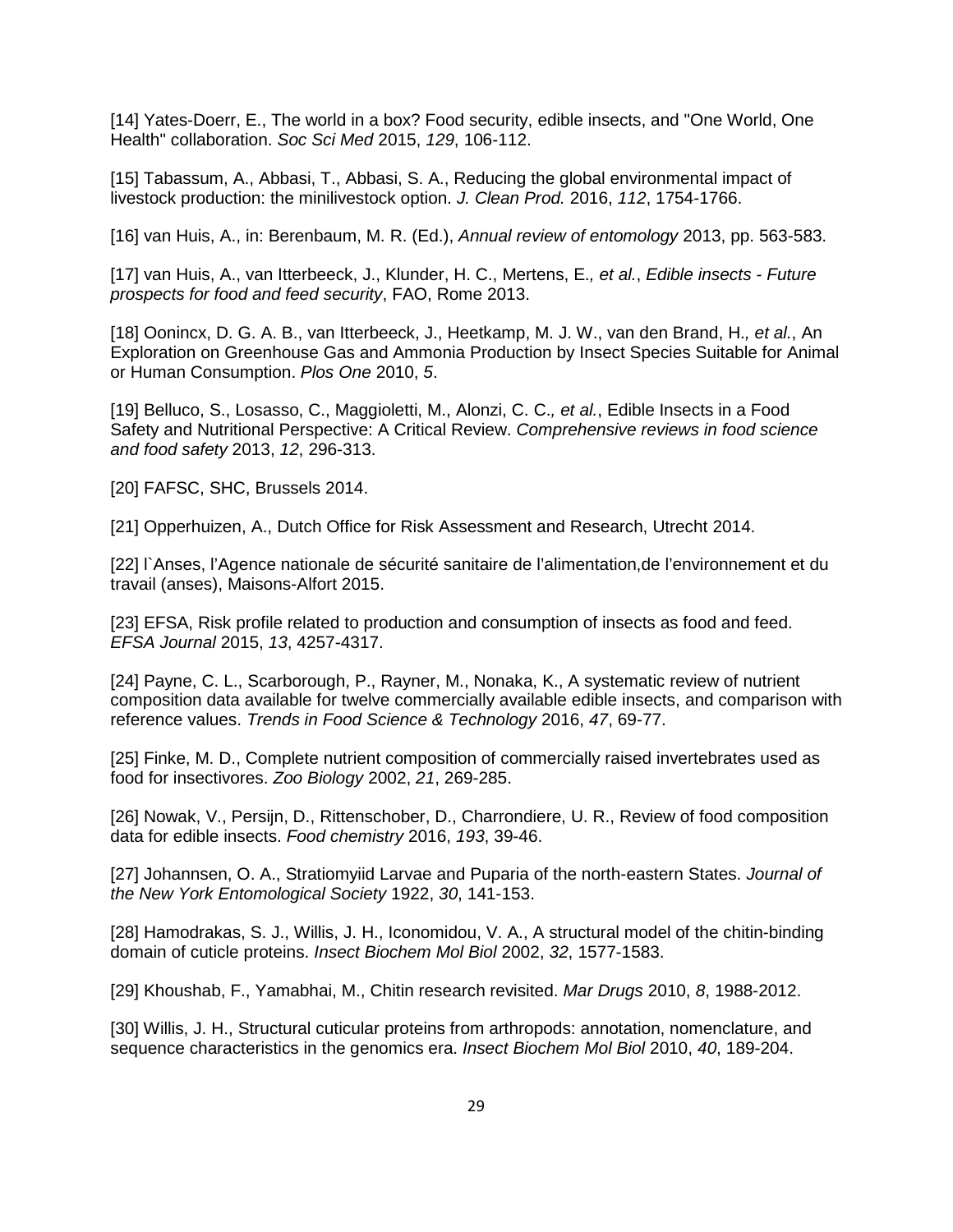<span id="page-31-0"></span>[31] Bulet, P., Stocklin, R., Insect antimicrobial peptides: structures, properties and gene regulation. *Protein and peptide letters* 2005, *12*, 3-11.

[32] Chernysh, S., Kim, S. I., Bekker, G., Pleskach, V. A.*, et al.*, Antiviral and antitumor peptides from insects. *Proceedings of the National Academy of Sciences of the United States of America*  2002, *99*, 12628-12632.

[33] Yi, H.-Y., Chowdhury, M., Huang, Y.-D., Yu, X.-Q., Insect antimicrobial peptides and their applications. *Applied microbiology and biotechnology* 2014, *98*, 5807-5822.

<span id="page-31-1"></span>[34] Valle, F. R. d., Mena, M. H., Bourges, H., An investigation into insect protein. *Journal of Food Processing and Preservation* 1982, *6*, 99-110.

<span id="page-31-2"></span>[35] Ghaly, A. E., Alkoaik, F. N., The Yellow Mealworm as a Novel Source of Protein. *American Journal of Agricultural and Biological Sciences* 2009, *4*, 319-331.

<span id="page-31-3"></span>[36] Finke, M. D., Complete nutrient content of four species of commercially available feeder insects fed enhanced diets during growth. *Zoo Biol* 2015, *34*, 554-564.

<span id="page-31-4"></span>[37] Yi, L., Lakemond, C. M. M., Sagis, L. M. C., Eisner-Schadler, V.*, et al.*, Extraction and characterisation of protein fractions from five insect species. *Food Chemistry* 2013, *141*, 3341- 3348.

<span id="page-31-5"></span>[38] Mariod, A. A., Fadul, H., Extraction and characterization of gelatin from two edible Sudanese insects and its applications in ice cream making. *Food Sci Technol Int* 2015, *21*, 380- 391.

<span id="page-31-9"></span>[39] Ozimek, L., Sauer, W. C., Kozikowski, V., Ryan, J. K.*, et al.*, Nutritive Value of Protein Extracted from Honey Bees. *Journal of Food Science* 1985, *50*, 1327-1332.

<span id="page-31-7"></span>[40] Cilia, M., Fish, T., Yang, X., McLaughlin, M.*, et al.*, A Comparison of Protein Extraction Methods Suitable for Gel-Based Proteomic Studies of Aphid Proteins. *J Biomol Tech* 2009, *20*, 201-215.

<span id="page-31-6"></span>[41] Mariod, A. A., Abdelwahab, S. I., Ibrahim, M. Y., Mohan, S.*, et al.*, Preparation and Characterization of Gelatins from Two Sudanese Edible Insects *Journal of Food Science and Engineering* 2011, *1*, 45-55.

<span id="page-31-8"></span>[42] Muzzarelli, R. A. A., Boudrant, J., Meyer, D., Manno, N.*, et al.*, Current views on fungal chitin/chitosan, human chitinases, food preservation, glucans, pectins and inulin: A tribute to Henri Braconnot, precursor of the carbohydrate polymers science, on the chitin bicentennial. *Carbohydrate Polymers* 2012, *87*, 995-1012.

<span id="page-31-10"></span>[43] Douglas, A. E., Multiorganismal insects: diversity and function of resident microorganisms. *Annual review of entomology* 2015, *60*, 17-34.

<span id="page-31-11"></span>[44] Krishnan, M., Bharathiraja, C., Pandiarajan, J., Prasanna, V. A.*, et al.*, Insect gut microbiome - An unexploited reserve for biotechnological application. *Asian Pac J Trop Biomed*  2014, *4*, S16-21.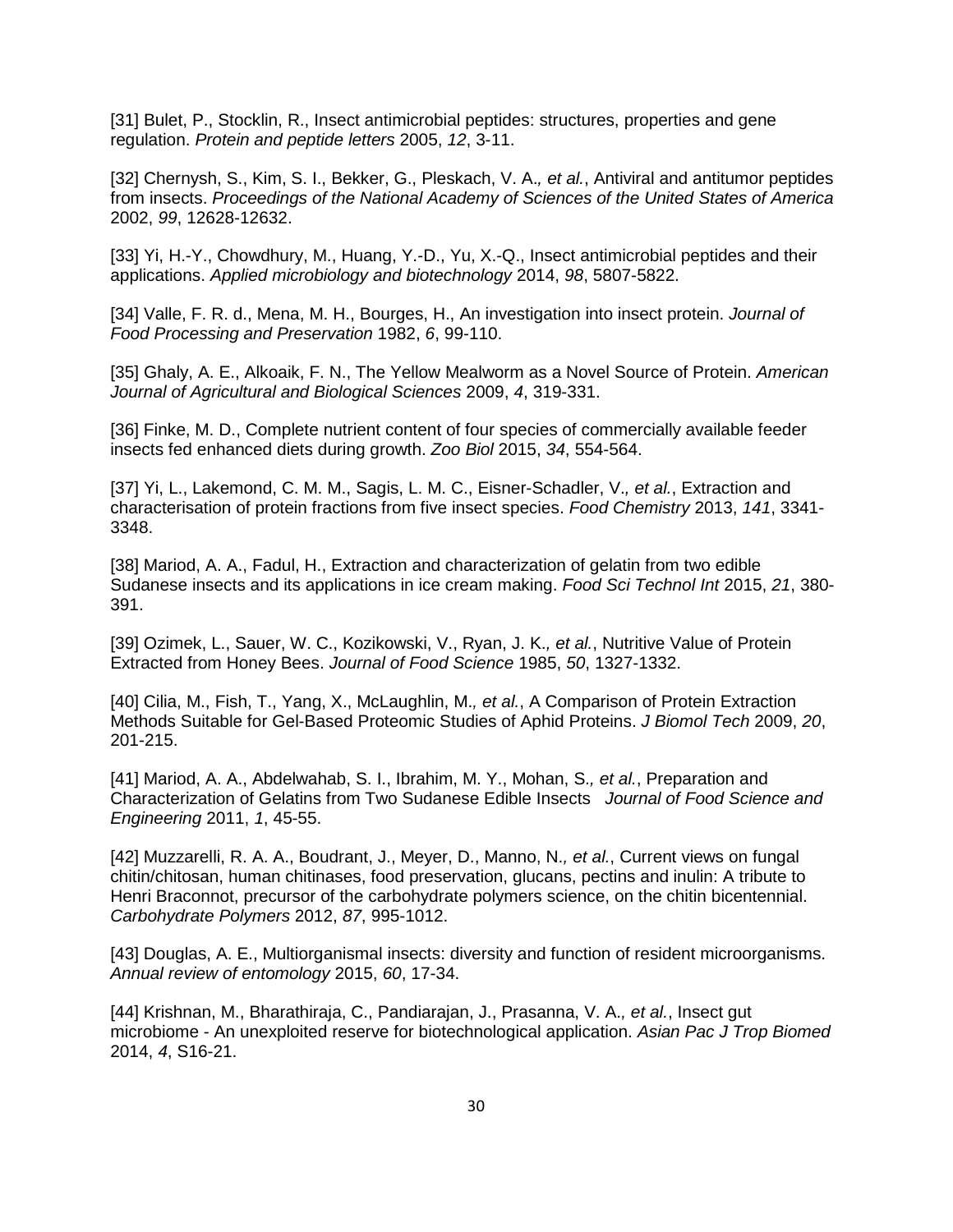[45] Dadd, R. H., *Digestion in insects*, Academic Press, New York, London 2012.

<span id="page-32-8"></span><span id="page-32-0"></span>[46] Elpidina, E. N., Goptar, I. A., Digestive peptidases in Tenebrio molitor and possibility of use to treat celiac disease. *Entomological Research* 2007, *37*, 139.147.

[47] Goptar, I. A., Filippova, I. Y., Lysogorskaya, E. N., Oksenoit, E. S.*, et al.*, Localization of post-proline cleaving peptidases in Tenebrio molitor larval midgut. *Biochimie* 2008, *90*, 508-514.

<span id="page-32-9"></span>[48] Cristofoletti, P. T., Ribeiro, A. F., Terra, W. R., The cathepsin L-like proteinases from the midgut of Tenebrio molitor larvae: sequence, properties, immunocytochemical localization and function. *Insect Biochem Mol Biol* 2005, *35*, 883-901.

[49] Prabhakar, S., Chen, M. S., Elpidina, E. N., Vinokurov, K. S.*, et al.*, Sequence analysis and molecular characterization of larval midgut cDNA transcripts encoding peptidases from the yellow mealworm, Tenebrio molitor L. *Insect Mol Biol* 2007, *16*, 455-468.

<span id="page-32-1"></span>[50] Su, L. J., Liu, H., Li, Y., Zhang, H. F.*, et al.*, Cellulolytic activity and structure of symbiotic bacteria in locust guts. *Genetics and molecular research : GMR* 2014, *13*, 7926-7936.

[51] Genta, F. A., Dillon, R. J., Terra, W. R., Ferreira, C., Potential role for gut microbiota in cell wall digestion and glucoside detoxification in Tenebrio molitor larvae. *J Insect Physiol* 2006, *52*, 593-601.

[52] Anand, A. A., Vennison, S. J., Sankar, S. G., Prabhu, D. I.*, et al.*, Isolation and characterization of bacteria from the gut of Bombyx mori that degrade cellulose, xylan, pectin and starch and their impact on digestion. *J Insect Sci* 2010, *10*, 107-127.

<span id="page-32-2"></span>[53] Kaur, R., Kaur, N., Gupta, A. K., Structural features, substrate specificity, kinetic properties of insect alpha-amylase and specificity of plant alpha-amylase inhibitors. *Pestic Biochem Physiol*  2014, *116*, 83-93.

<span id="page-32-3"></span>[54] Kouadio, E. J. P., Konan, H. K., Tetchi, F. A., Kouakou, D. B., Kouamé, L. P., Novel α-Amylases Amy A1 and Amy A2 from digestive tract of tropical house cricket Gryllodes sigillatus (Orthoptera: Gryllidae): hydrolysis and transglycosylation reactions. *Agriculture and Biology Journal of North America* 2012, *3*, 198-207.

<span id="page-32-4"></span>[55] Weidlich, S., Hoffmann, K. H., Woodring, J., Secretion of lipases in the digestive tract of the cricket Gryllus bimaculatus. *Arch Insect Biochem Physiol* 2015, *90*, 209-217.

<span id="page-32-5"></span>[56] Arrese, E. L., Soulages, J. L., Insect fat body: energy, metabolism, and regulation. *Annual review of entomology* 2010, *55*, 207-225.

<span id="page-32-6"></span>[57] Oonincx, D. G. A. B., *Feed conversion efficiency, survival, crude protein content and lipid composition of four insect species on diets composed of organic by-products. In: Insects as food and feed: Nutrient composition and environmental impact.* , Ageningen University, Wageningen, NL 2015.

<span id="page-32-7"></span>[58] van Broekhoven, S., Oonincx, D. G., van Huis, A., van Loon, J. J., Growth performance and feed conversion efficiency of three edible mealworm species (Coleoptera: Tenebrionidae) on diets composed of organic by-products. *J Insect Physiol* 2015, *73*, 1-10.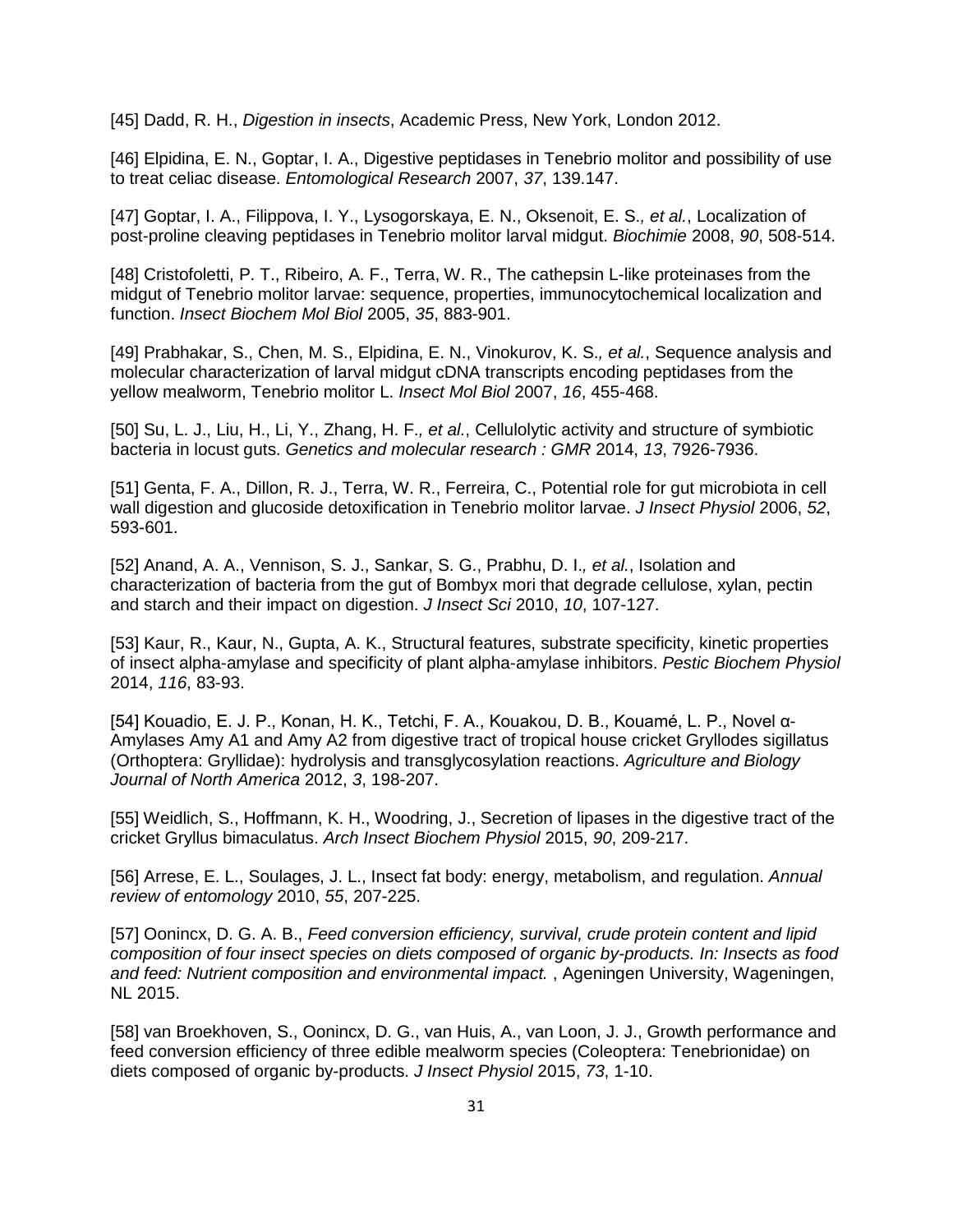<span id="page-33-0"></span>[59] Wu, S., Supercritical carbon dioxide extraction of oil from Clanis bilineata (Lepidoptera), an edible insect. *African Journal of Biotechnology* 2012, *11*, 4607-4610.

[60] Pan, W.-J., Liao, A.-M., Zhang, J.-G., Dong, Z., Wei, Z.-J., Supercritical Carbon Dioxide Extraction of the Oak Silkworm (Antheraea pernyi) Pupal Oil: Process Optimization and Composition Determination. *International Journal of Molecular Sciences* 2012, *13*, 2354-2367.

<span id="page-33-1"></span>[61] Mariod, A. A., Abdelwahab, S. I., Gedi, M. A., Solati, Z., Supercritical Carbon Dioxide Extraction of Sorghum Bug (Agonoscelis pubescens) Oil Using Response Surface Methodology. *Journal of the American Oil Chemists Society* 2010, *87*, 849-856.

[62] Tzompa-Sosa, D. A., Yi, L., van Valenberg, H. J. F., van Boekel, M. A. J. S., Lakemond, C. M. M., Insect lipid profile: aqueous versus organic solvent-based extraction methods. *Food Research International* 2014, *62*, 1087-1094.

[63] Mustafa, N. E. M., Mariod, A. A., Matthaeus, B., Antibacterial activity of Aspongopus viduatus (melon bug) oil. *Journal of Food Safety* 2008, *28*, 577-586.

<span id="page-33-2"></span>[64] Kinyuru, J. N., Kenji, G. M., Njoroge, S. M., Ayieko, M. A., Effect of Processing Methods on the In Vitro Protein Digestibility and Vitamin Content of Edible Winged Termite (Macrotermes subhylanus) and Grasshopper (Ruspolia differens). *Food and Bioprocess Technology* 2010, *3*, 778-782.

<span id="page-33-3"></span>[65] Tiencheu, B., Womeni, H. M., Linder, M., Mbiapo, F. T.*, et al.*, Changes of lipids in insect (Rhynchophorus phoenicis) during cooking and storage. *European Journal of Lipid Science and Technology* 2013, *115*, 186-195.

<span id="page-33-4"></span>[66] Lafont, R., Dinan, L., Practical uses for ecdysteroids in mammals including humans: And update. *Journal of Insect Science (Tucson)* 2003, *3*, 1-30.

<span id="page-33-5"></span>[67] Dinan, L., Lafont, R., Effects and applications of arthropod steroid hormones (ecdysteroids) in mammals. *Journal of Endocrinology* 2006, *191*, 1-8.

<span id="page-33-6"></span>[68] Nordentoft, S., Cederberg, T. L., Fischer, C. H., Bjerrum, L., *Proceedings of the 34th International Symposium on Halogenated Persistent Organic Pollutants* 2014.

<span id="page-33-7"></span>[69] Zhang, M., Haga, A., Sekiguchi, H., Hirano, S., Structure of insect chitin isolated from beetle larva cuticle and silkworm (Bombyx Mori) pupa exuvia. *International Journal of Biological Macromolecules* 2000, *27*, 99-105.

<span id="page-33-8"></span>[70] Aranaz, I., Mengibar, M., Harris, R., Panos, I.*, et al.*, Functional Characterization of Chitin and Chitosan. *Current Chemical Biology* 2009, *3*, 203-230.

[71] Shahidi, F., Abuzaytoun, R., Chitin, chitosan, and co-products: chemistry, production, applications, and health effects. *Advances in Food and Nutrition Research* 2005, *49*, 93-137.

[72] Shahidi, F., Synowiecki, J., Isolation and characterization of nutrients and value-added products from snow crab (Chinoecetes opilio) and shrimp )Pandalus borealis) processing discards. *Journal of Agricultural and Food Chemistry* 1991, *39*, 1527-1532.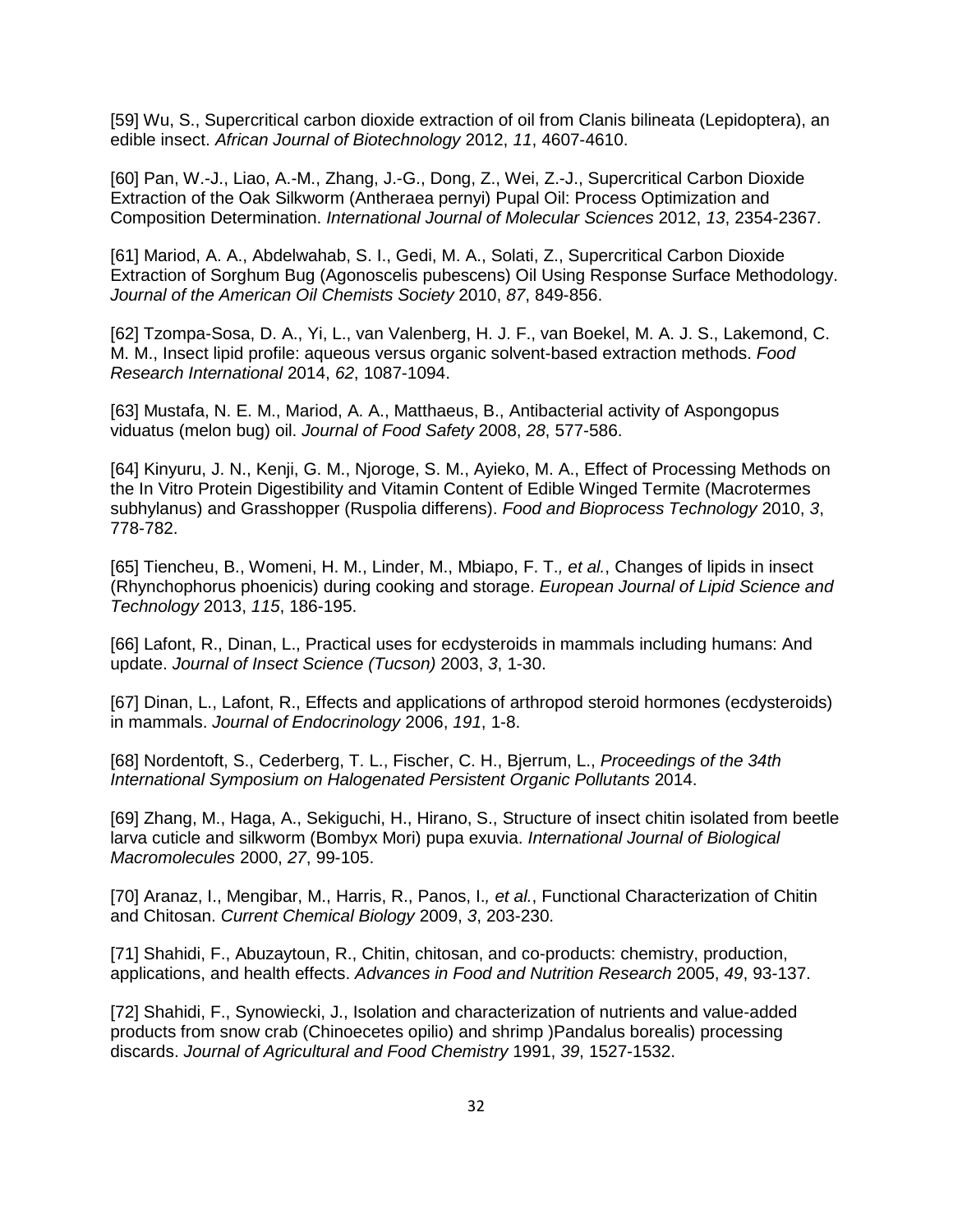<span id="page-34-0"></span>[73] Zhang, A.-J., Qin, Q.-L., Zhang, H., Wang, H.-T.*, et al.*, Preparation and Characterisation of Food-Grade Chitosan from Housefly Larvae. *Czech Journal of Food Sciences* 2011, *29*, 616- 623.

<span id="page-34-1"></span>[74] Galed, G., Fernandez-Valle, M. E., Martinez, A., Heras, A., Application of MRI to monitor the process of ripening and decay in citrus treated with chitosan solutions. *Magn Reson Imaging*  2004, *22*, 127-137.

<span id="page-34-2"></span>[75] Kaya, M., Baran, T., Asan-Ozusaglam, M., Cakmak, Y. S.*, et al.*, Extraction and characterization of chitin and chitosan with antimicrobial and antioxidant activities from cosmopolitan Orthoptera species (Insecta). *Biotechnology and Bioprocess Engineering* 2015, *20*, 168-179.

[76] Kaya, M., Baran, T., Erdogan, S., Mentes, A.*, et al.*, Physicochemical comparison of chitin and chitosan obtained from larvae and adult Colorado potato beetle (Leptinotarsa decemlineata). *Materials Science & Engineering C-Materials for Biological Applications* 2014, *45*, 72-81.

[77] Kaya, M., Erdogan, S., Mol, A., Baran, T., Comparison of chitin structures isolated from seven Orthoptera species. *International Journal of Biological Macromolecules* 2015, *72*, 797- 805.

[78] Liu, S., Sun, J., Yu, L., Zhang, C.*, et al.*, Extraction and Characterization of Chitin from the Beetle Holotrichia parallela Motschulsky. *Molecules* 2012, *17*, 4604-4611.

[79] Paulino, A. T., Simionato, J. I., Garcia, J. C., Nozaki, J., Characterization of chitosan and chitin produced from silkworm crysalides. *Carbohydrate Polymers* 2006, *64*, 98-103.

<span id="page-34-3"></span>[80] Bailey, S. E., Olin, T. J., Bricka, R. M., Adrian, D. D., A review of potentially low-cost sorbents for heavy metals. *Water Research* 1999, *33*, 2469-2479.

<span id="page-34-4"></span>[81] Dapson, R. W., The history, chemistry and modes of action of carmine and related dyes. *Biotechnic & Histochemistry* 2007, *82*, 173-187.

<span id="page-34-5"></span>[82] IDRC, International Development Research Centre, Ottawa, Canada 1999.

<span id="page-34-6"></span>[83] Wuthrich, B., Kagi, M. K., Stucker, W., Anaphylactic reactions to ingested carmine (E120). *Allergy* 1997, *52*, 1133-1137.

<span id="page-34-7"></span>[84] Engel, P., Moran, N. A., The gut microbiota of insects - diversity in structure and function. *FEMS microbiology reviews* 2013, *37*, 699-735.

<span id="page-34-9"></span>[85] Dillon, R. J., Dillon, V. M., The gut bacteria of insects: nonpathogenic interactions. *Annual review of entomology* 2004, *49*, 71-92.

<span id="page-34-8"></span>[86] Yun, J. H., Roh, S. W., Whon, T. W., Jung, M. J.*, et al.*, Insect gut bacterial diversity determined by environmental habitat, diet, developmental stage, and phylogeny of host. *Appl Environ Microbiol* 2014, *80*, 5254-5264.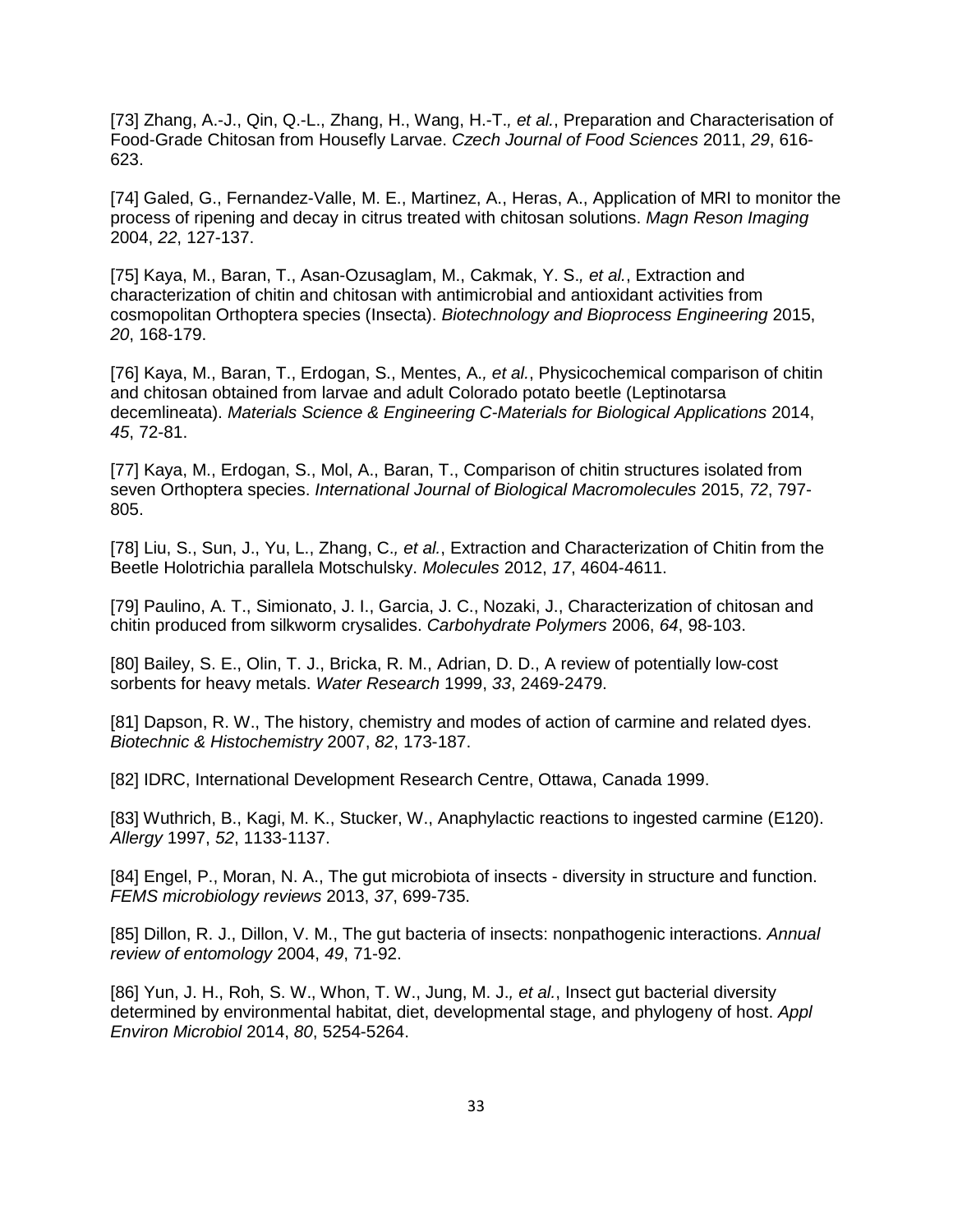<span id="page-35-8"></span><span id="page-35-7"></span><span id="page-35-0"></span>[87] Dematheis, F., Kurtz, B., Vidal, S., Smalla, K., Microbial communities associated with the larval gut and eggs of the Western corn rootworm. *PLoS One* 2012, *7*, e44685.

<span id="page-35-6"></span>[88] Jeon, H., Park, S., Choi, J., Jeong, G.*, et al.*, The intestinal bacterial community in the food waste-reducing larvae of Hermetia illucens. *Curr Microbiol* 2011, *62*, 1390-1399.

[89] Montagna, M., Chouaia, B., Mazza, G., Prosdocimi, E. M.*, et al.*, Effects of the diet on the microbiota of the red palm weevil (Coleoptera: Dryophthoridae). *PLoS One* 2015, *10*, e0117439.

<span id="page-35-1"></span>[90] Jung, J., Heo, A., Park, Y. W., Kim, Y. J.*, et al.*, Gut microbiota of Tenebrio molitor and their response to environmental change. *Journal of microbiology and biotechnology* 2014, *24*, 888- 897.

<span id="page-35-9"></span>[91] Belda, E., Pedrola, L., Pereto, J., Martinez-Blanch, J. F.*, et al.*, Microbial diversity in the midguts of field and lab-reared populations of the European corn borer Ostrinia nubilalis. *PLoS One* 2011, *6*, e21751.

<span id="page-35-2"></span>[92] Zheng, L., Crippen, T. L., Singh, B., Tarone, A. M.*, et al.*, A survey of bacterial diversity from successive life stages of black soldier fly (Diptera: Stratiomyidae) by using 16S rDNA pyrosequencing. *Journal of medical entomology* 2013, *50*, 647-658.

[93] Fang, W., Fang, Z., Liu, Z., Yuan, J.*, et al.*, Phylogenetic analysis of bacterial community in the gut of American cockroach (Periplaneta americana). *Wei Sheng Wu Xue Bao* 2013, *53*, 984- 994.

[94] Broderick, N. A., Raffa, K. F., Goodman, R. M., Handelsman, J., Census of the bacterial community of the gypsy moth larval midgut by using culturing and culture-independent methods. *Appl Environ Microbiol* 2004, *70*, 293-300.

<span id="page-35-3"></span>[95] Gupta, A. K., Nayduch, D., Verma, P., Shah, B.*, et al.*, Phylogenetic characterization of bacteria in the gut of house flies (Musca domestica L.). *FEMS Microbiol Ecol* 2012, *79*, 581-593.

<span id="page-35-4"></span>[96] Gupta, A. K., Rastogi, G., Nayduch, D., Sawant, S. S.*, et al.*, Molecular phylogenetic profiling of gut-associated bacteria in larvae and adults of flesh flies. *Med Vet Entomol* 2014, *28*, 345-354.

[97] Schauer, C., Thompson, C., Brune, A., Pyrotag sequencing of the gut microbiota of the cockroach Shelfordella lateralis reveals a highly dynamic core but only limited effects of diet on community structure. *PLoS One* 2014, *9*, e85861.

<span id="page-35-5"></span>[98] Liu, N., Zhang, L., Zhou, H., Zhang, M.*, et al.*, Metagenomic insights into metabolic capacities of the gut microbiota in a fungus-cultivating termite (Odontotermes yunnanensis). *PLoS One* 2013, *8*, e69184.

[99] Otani, S., Mikaelyan, A., Nobre, T., Hansen, L. H.*, et al.*, Identifying the core microbial community in the gut of fungus-growing termites. *Mol Ecol* 2014, *23*, 4631-4644.

[100] Kautz, S., Rubin, B. E., Russell, J. A., Moreau, C. S., Surveying the microbiome of ants: comparing 454 pyrosequencing with traditional methods to uncover bacterial diversity. *Appl Environ Microbiol* 2013, *79*, 525-534.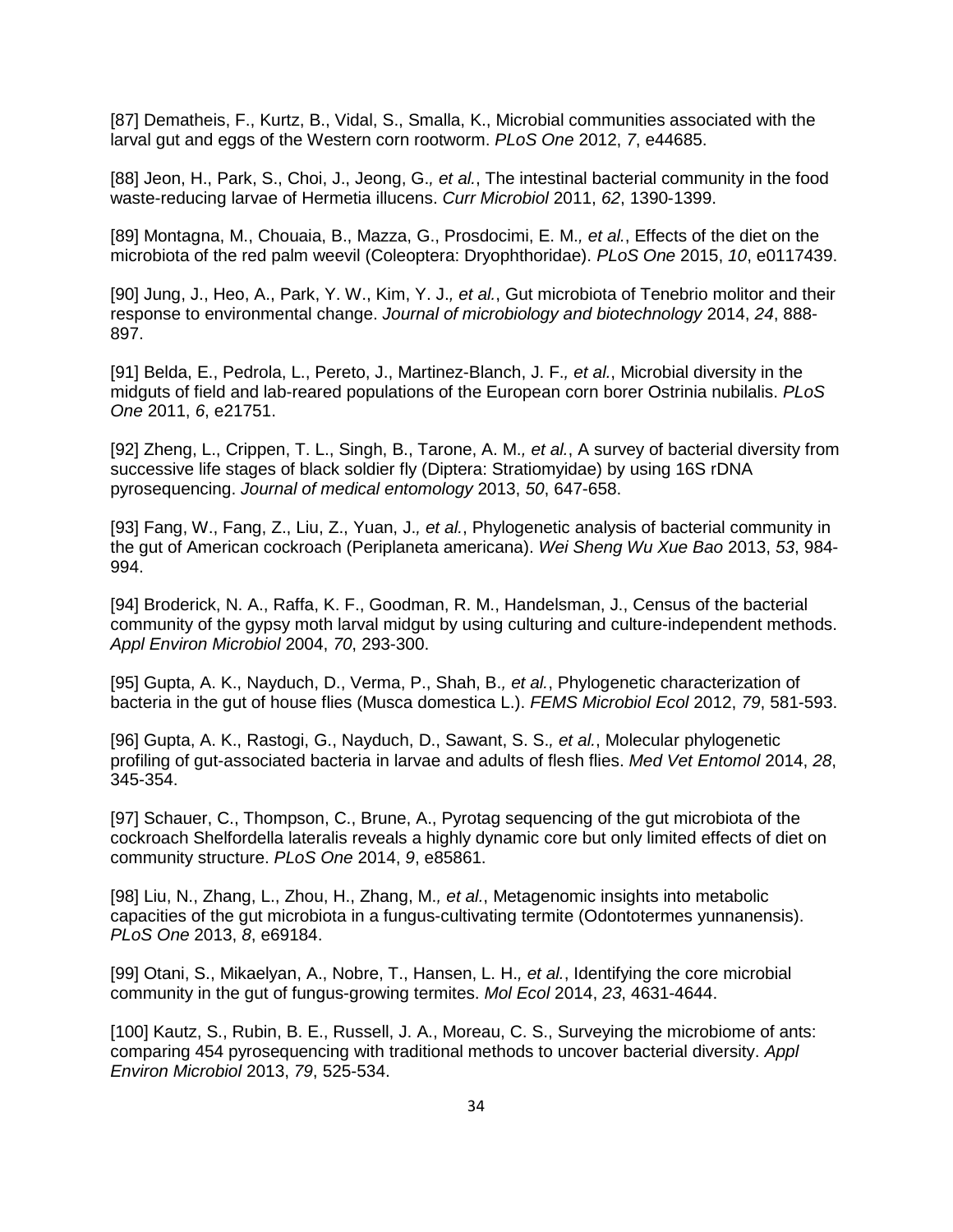<span id="page-36-2"></span>[101] Tang, X., Freitak, D., Vogel, H., Ping, L.*, et al.*, Complexity and variability of gut commensal microbiota in polyphagous lepidopteran larvae. *PloS one* 2012, *7*, e36978.

<span id="page-36-7"></span><span id="page-36-3"></span>[102] Bansal, R., Hulbert, S., Schemerhorn, B., Reese, J. C.*, et al.*, Hessian fly-associated bacteria: transmission, essentiality, and composition. *PLoS One* 2011, *6*, e23170.

<span id="page-36-4"></span>[103] Suh, S. O., Nguyen, N. H., Blackwell, M., Yeasts isolated from plant-associated beetles and other insects: seven novel Candida species near Candida albicans. *FEMS Yeast Res* 2008, *8*, 88-102.

<span id="page-36-5"></span>[104] Suh, S. O., McHugh, J. V., Pollock, D. D., Blackwell, M., The beetle gut: a hyperdiverse source of novel yeasts. *Mycological research* 2005, *109*, 261-265.

<span id="page-36-8"></span>[105] Yu, C., Liu, C., Wang, X., Zhao, J.*, et al.*, Streptomyces polyrhachii sp. nov., a novel actinomycete isolated from an edible Chinese black ant (Polyrhachis vicina Roger). *Antonie Van Leeuwenhoek* 2013, *104*, 1013-1019.

<span id="page-36-9"></span><span id="page-36-0"></span>[106] Chaiwong, T., Srivoramas, T., Sueabsamran, P., Sukontason, K.*, et al.*, The blow fly, Chrysomya megacephala, and the house fly, Musca domestica, as mechanical vectors of pathogenic bacteria in Northeast Thailand. *Tropical biomedicine* 2014, *31*, 336-346.

<span id="page-36-6"></span>[107] Graczyk, T. K., Knight, R., Tamang, L., Mechanical transmission of human protozoan parasites by insects. *Clinical microbiology reviews* 2005, *18*, 128-132.

[108] Lima, W. R., Marques, S. G., Rodrigues, F. S., Rebelo, J. M., Ants in a hospital environment and their potential as mechanical bacterial vectors. *Revista da Sociedade Brasileira de Medicina Tropical* 2013, *46*, 637-640.

[109] Wasala, L., Talley, J. L., Desilva, U., Fletcher, J., Wayadande, A., Transfer of Escherichia coli O157:H7 to spinach by house flies, Musca domestica (Diptera: Muscidae). *Phytopathology*  2013, *103*, 373-380.

[110] Forster, M., Klimpel, S., Sievert, K., The house fly (Musca domestica) as a potential vector of metazoan parasites caught in a pig-pen in Germany. *Vet Parasitol* 2009, *160*, 163-167.

<span id="page-36-1"></span>[111] McAllister, J. C., Steelman, C. D., Skeeles, J. K., Reservoir competence of the lesser mealworm (Coleoptera: Tenebrionidae) for Salmonella typhimurium (Eubacteriales: Enterobacteriaceae). *J Med Entomol* 1994, *31*, 369-372.

[112] McAllister, J. C., Steelman, C. D., Skeeles, J. K., Newberry, L. A., Gbur, E. E., Reservoir competence of Alphitobius diaperinus (Coleoptera:Tenebrionidae) for Escherichia coli (Eubacteriales:Enterobacteriaceae). *J Med Entomol* 1996, *33*, 983-987.

[113] Strother, K. O., Steelman, C. D., Gbur, E. E., Reservoir competence of lesser mealworm (Coleoptera: Tenebrionidae) for Campylobacter jejuni (Campylobacterales: Campylobacteraceae). *J Med Entomol* 2005, *42*, 42-47.

[114] Skov, M. N., Spencer, A. G., Hald, B., Petersen, L.*, et al.*, The role of litter beetles as potential reservoir for Salmonella enterica and thermophilic Campylobacter spp. between broiler flocks. *Avian diseases* 2004, *48*, 9-18.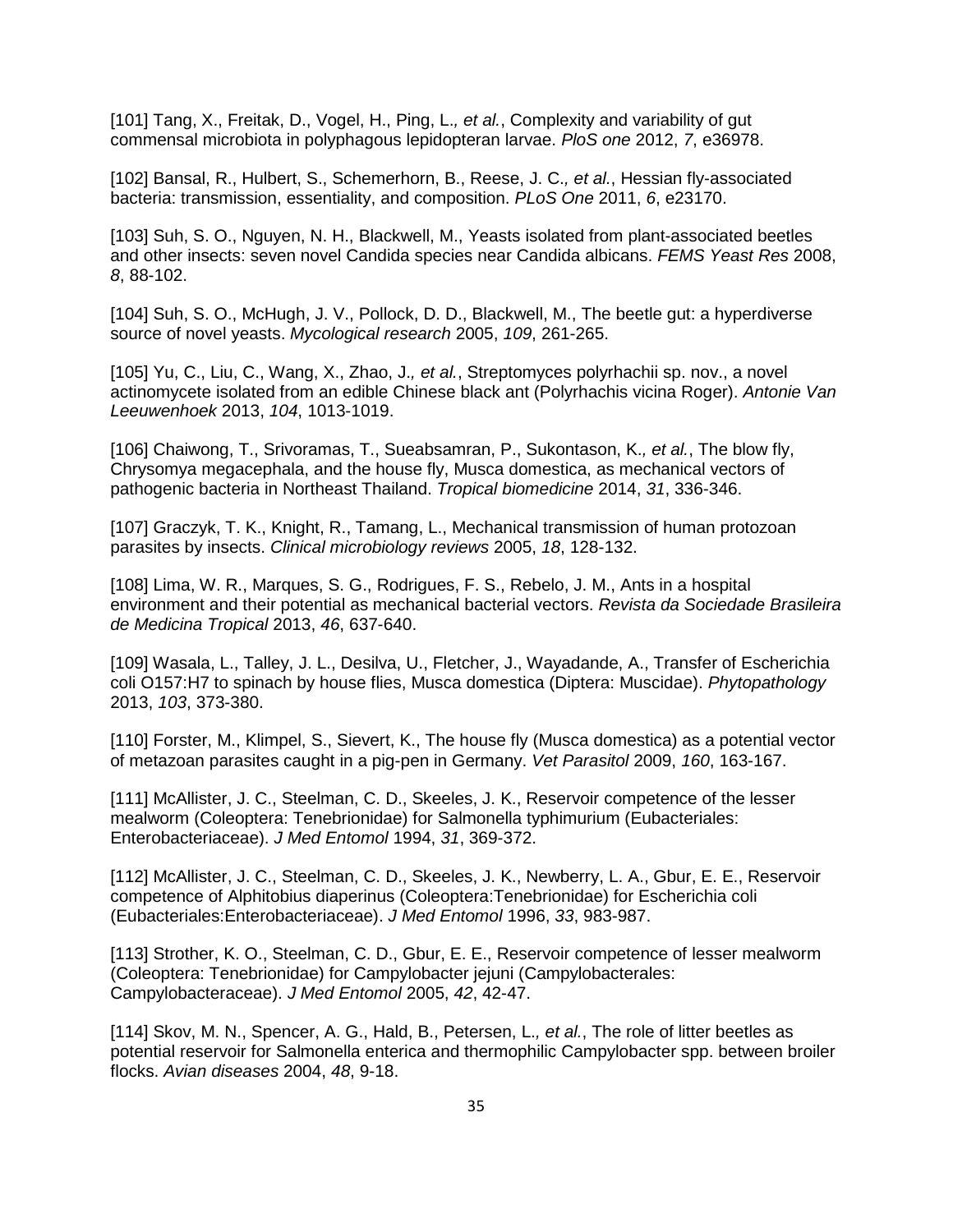<span id="page-37-12"></span>[115] Menasria, T., Moussa, F., El-Hamza, S., Tine, S.*, et al.*, Bacterial load of German cockroach (Blattella germanica) found in hospital environment. *Pathogens and global health*  2014, *108*, 141-147.

[116] Ghosh, A., Akhtar, M., Holderman, C., Zurek, L., Significance and survival of Enterococci during the house fly development. *J Med Entomol* 2014, *51*, 63-67.

[117] Zurek, L., Ghosh, A., Insects represent a link between food animal farms and the urban environment for antibiotic resistance traits. *Appl Environ Microbiol* 2014, *80*, 3562-3567.

[118] Kampen, H., [What makes an insect a vector?]. *Berl Munch Tierarztl Wochenschr* 2009, *122*, 451-457.

<span id="page-37-0"></span>[119] Hogenhout, S. A., Ammar el, D., Whitfield, A. E., Redinbaugh, M. G., Insect vector interactions with persistently transmitted viruses. *Annual review of phytopathology* 2008, *46*, 327-359.

<span id="page-37-1"></span>[120] Whitfield, A. E., Falk, B. W., Rotenberg, D., Insect vector-mediated transmission of plant viruses. *Virology* 2015, *479-480C*, 278-289.

<span id="page-37-2"></span>[121] Parola, P., Davoust, B., Raoult, D., Tick- and flea-borne rickettsial emerging zoonoses. *Veterinary research* 2005, *36*, 469-492.

<span id="page-37-11"></span><span id="page-37-3"></span>[122] Wales, A. D., Carrique-Mas, J. J., Rankin, M., Bell, B.*, et al.*, Review of the carriage of zoonotic bacteria by arthropods, with special reference to Salmonella in mites, flies and litter beetles. *Zoonoses and public health* 2010, *57*, 299-314.

<span id="page-37-4"></span>[123] Koura, E. A., Kamel, E. G., A study of the protozoa associated with some harmful insects in the local environment. *Journal of the Egyptian Society of Parasitology* 1990, *20*, 105-115.

<span id="page-37-5"></span>[124] Davari, B., Khodavaisy, S., Ala, F., Isolation of fungi from housefly (Musca domestica L.) at Slaughter House and Hospital in Sanandaj, Iran. *Journal of preventive medicine and hygiene*  2012, *53*, 172-174.

<span id="page-37-6"></span>[125] Phoku, J. Z., Barnard, T. G., Potgieter, N., Dutton, M. F., Fungi in housefly (Musca domestica L.) as a disease risk indicator-A case study in South Africa. *Acta Trop* 2014, *140*, 158-165.

<span id="page-37-7"></span>[126] Adenusi, A. A., Adewoga, T. O., Human intestinal parasites in non-biting synanthropic flies in Ogun State, Nigeria. *Travel Med Infect Dis* 2013, *11*, 181-189.

<span id="page-37-8"></span>[127] Azambuja, P., Garcia, E. S., Ratcliffe, N. A., Gut microbiota and parasite transmission by insect vectors. *Trends Parasitol* 2005, *21*, 568-572.

<span id="page-37-9"></span>[128] Eilenberg, J., Vlak, J., Nielsen-LeRoux, C., Cappellozza, S., Jensen, A. B., Diseases in insects produced for food and feed. *Journal of Insects as Food and Feed* 2015, *1*, 87-102.

<span id="page-37-10"></span>[129] Almuzara, M. N., Palombarani, S., Tuduri, A., Figueroa, S.*, et al.*, First case of fulminant sepsis due to Wohlfahrtiimonas chitiniclastica. *Journal of clinical microbiology* 2011, *49*, 2333- 2335.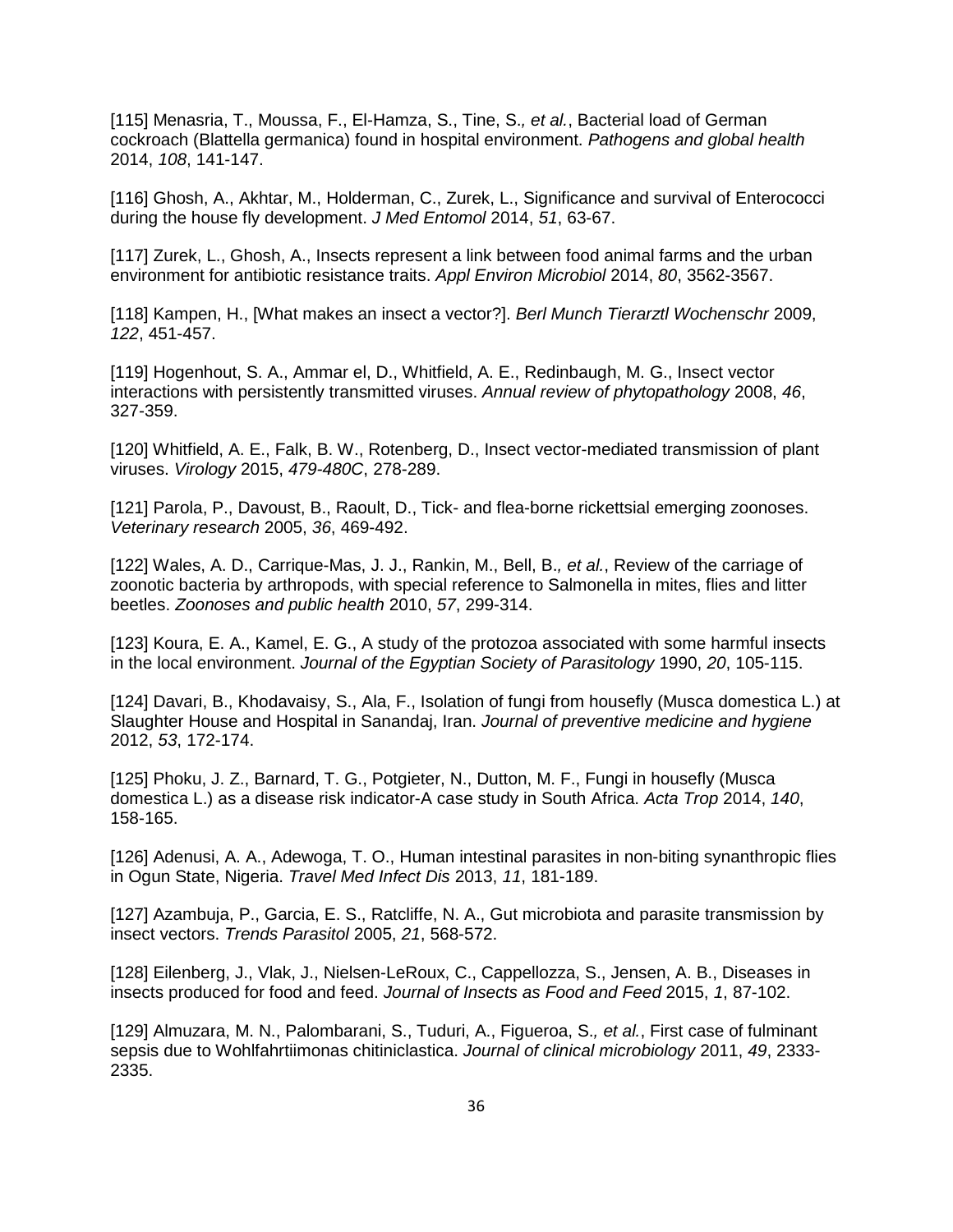<span id="page-38-5"></span>[130] Rebaudet, S., Genot, S., Renvoise, A., Fournier, P. E., Stein, A., Wohlfahrtiimonas chitiniclastica bacteremia in homeless woman. *Emerging infectious diseases* 2009, *15*, 985-987.

[131] Lacey, E. D., *Manual of Techniques in Insect Pathlogy*, Academic Press Elsevier Science, Wapato, USA 1997.

<span id="page-38-0"></span>[132] Post, K., Riesner, D., Walldorf, V., Mehlhorn, H., Fly larvae and pupae as vectors for scrapie. *Lancet* 1999, *354*, 1969-1970.

<span id="page-38-1"></span>[133] Ulrich, R. G., Buthala, D. A., Klug, M. J., Microbiota Associated with the Gastrointestinal Tract of the Common House Cricket, Acheta domestica. *Appl Environ Microbiol* 1981, *41*, 246- 254.

<span id="page-38-8"></span>[134] Bansal, R., Hulbert, S. H., Reese, J. C., Whitworth, R. J.*, et al.*, Pyrosequencing reveals the predominance of pseudomonadaceae in gut microbiome of a gall midge. *Pathogens* 2014, *3*, 459-472.

<span id="page-38-9"></span><span id="page-38-6"></span>[135] Tagliavia, M., Messina, E., Manachini, B., Cappello, S., Quatrini, P., The gut microbiota of larvae of Rhynchophorus ferrugineus Oliver (Coleoptera: Curculionidae). *BMC Microbiol* 2014, *14*, 136.

<span id="page-38-7"></span><span id="page-38-2"></span>[136] Banjo, A. D., Lawal, O. A., Adeduji, O. O., Bacteria and fungi isolated from housefly (Musca domestica L.) larvae. *African Journal of Biotechnology* 2005, *4* 780-784.

<span id="page-38-3"></span>[137] Banjo, A. D., Lawal, O. A., Adeyemi, A. I., The Microbial Fauna Associated with the Larvae of Oryctes Monocerus. *Journal of Applied Sciences Research* 2006, *2*, 837-843.

[138] Nazni, W. A., Seleena, B., Lee, H. L., Jeffery, J.*, et al.*, Bacteria fauna from the house fly, Musca domestica (L.). *Tropical biomedicine* 2005, *22*, 225-231.

[139] Klunder, H. C., Wolkers-Rooijackers, J., Korpela, J. M., Nout, M. J. R., Microbiological aspects of processing and storage of edible insects. *Food Control* 2012, *26*, 628-631.

[140] Akbari, S., Oshaghi, M. A., Hashemi-Aghdam, S. S., Hajikhani, S.*, et al.*, Aerobic Bacterial Community of American Cockroach Periplaneta americana,a Step toward Finding Suitable Paratransgenesis Candidates. *J Arthropod Borne Dis* 2015, *9*, 35-48.

<span id="page-38-4"></span>[141] Duarte, A. P., Attili-Angelis, D., Baron, N. C., Forti, L. C., Pagnocca, F. C., Leaf-cutting ants: an unexpected microenvironment holding human opportunistic black fungi. *Antonie Van Leeuwenhoek* 2014, *106*, 465-473.

[142] Pagnocca, F. C., Rodrigues, A., Nagamoto, N. S., Bacci, M., Jr., Yeasts and filamentous fungi carried by the gynes of leaf-cutting ants. *Antonie Van Leeuwenhoek* 2008, *94*, 517-526.

[143] McFrederick, Q. S., Mueller, U. G., James, R. R., Interactions between fungi and bacteria influence microbial community structure in the Megachile rotundata larval gut. *Proc Biol Sci*  2014, *281*, 20132653.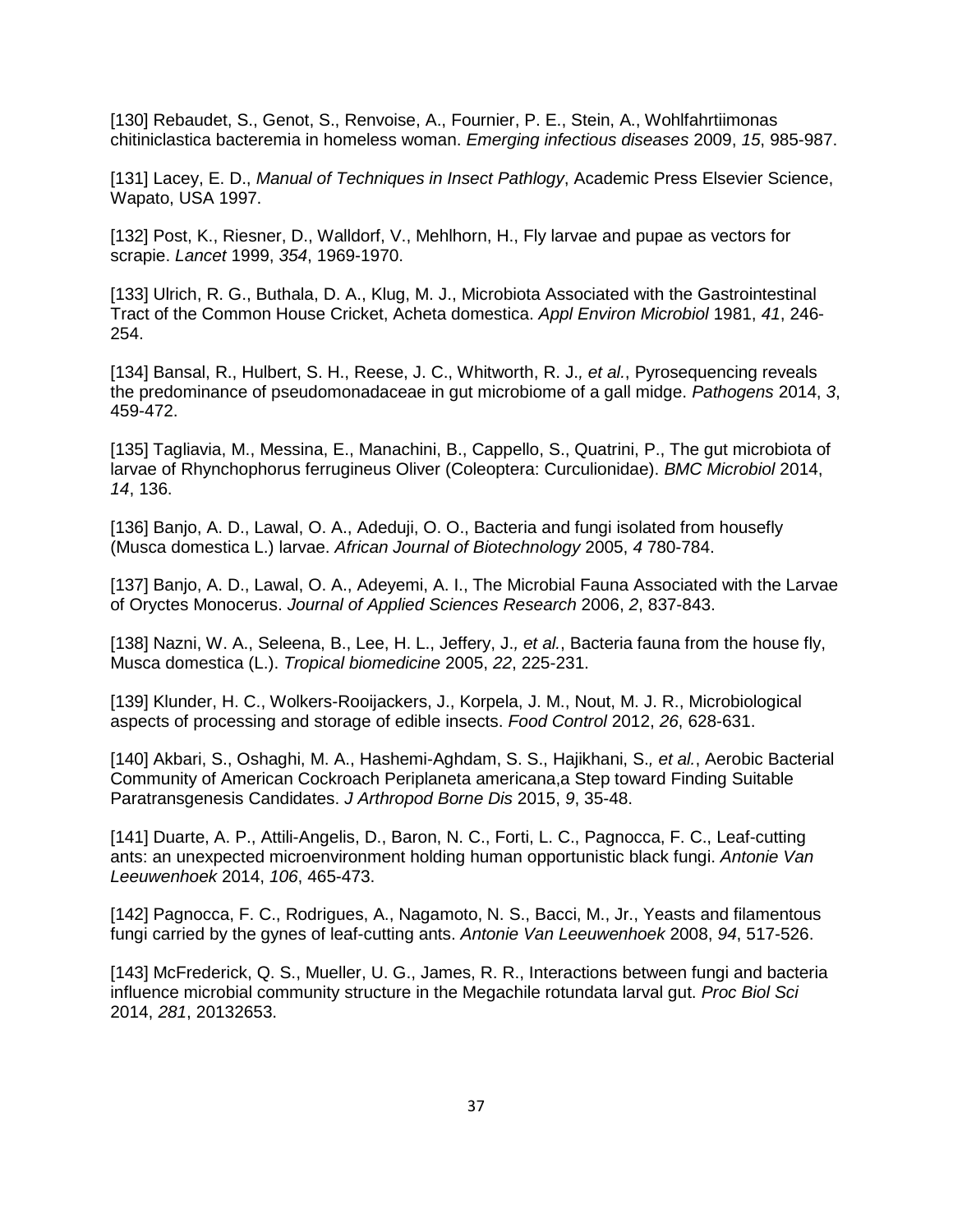<span id="page-39-10"></span>[144] Haeder, S., Wirth, R., Herz, H., Spiteller, D., Candicidin-producing Streptomyces support leaf-cutting ants to protect their fungus garden against the pathogenic fungus Escovopsis. *Proc Natl Acad Sci U S A* 2009, *106*, 4742-4746.

<span id="page-39-11"></span><span id="page-39-9"></span>[145] Guedes, F. L., Attili-Angelis, D., Pagnocca, F. C., Selective isolation of dematiaceous fungi from the workers of Atta laevigata (Formicidae: Attini). *Folia microbiologica* 2012, *57*, 21-26.

<span id="page-39-0"></span>[146] Cazemier, A. E., Hackstein, J. H. P., Op den Camp, H. J. M., Rosenberg, J., van der Drift, C., Bacteria in the Intestinal Tract of Different Species of Arthropods. *Microb Ecol* 1997, *33*, 189- 197.

<span id="page-39-1"></span>[147] Douglas, A. E., Multiorganismal insects: diversity and function of resident microorganisms. *Annual review of entomology* 2015, *60*, 17-34.

<span id="page-39-2"></span>[148] Colman, D. R., Toolson, E. C., Takacs-Vesbach, C. D., Do diet and taxonomy influence insect gut bacterial communities? *Mol Ecol* 2012, *21*, 5124-5137.

[149] Liang, X., Fu, Y., Tong, L., Liu, H., Microbial shifts of the silkworm larval gut in response to lettuce leaf feeding. *Applied microbiology and biotechnology* 2014, *98*, 3769-3776.

<span id="page-39-8"></span>[150] Perez-Cobas, A. E., Maiques, E., Angelova, A., Carrasco, P.*, et al.*, Diet shapes the gut microbiota of the omnivorous cockroach Blattella germanica. *FEMS Microbiol Ecol* 2015, *91*, 1- 14.

<span id="page-39-3"></span>[151] Vojvodic, S., Rehan, S. M., Anderson, K. E., Microbial gut diversity of Africanized and European honey bee larval instars. *PLoS One* 2013, *8*, e72106.

[152] Singh, B., Crippen, T. L., Zheng, L., Fields, A. T.*, et al.*, A metagenomic assessment of the bacteria associated with Lucilia sericata and Lucilia cuprina (Diptera: Calliphoridae). *Applied microbiology and biotechnology* 2015, *99*, 869-883.

[153] Moll, R. M., Romoser, W. S., Modrzakowski, M. C., Moncayo, A. C., Lerdthusnee, K., Meconial peritrophic membranes and the fate of midgut bacteria during mosquito (Diptera: Culicidae) metamorphosis. *J Med Entomol* 2001, *38*, 29-32.

<span id="page-39-4"></span>[154] Stoops, J., Crauwels, S., Waud, M., Claes, J.*, et al.*, Microbial community assessment of mealworm larvae (Tenebrio molitor) and grasshoppers (Locusta migratoria migratorioides) sold for human consumption. *Food microbiology* 2016, *53*, 122-127.

<span id="page-39-5"></span>[155] Ekop, E. A., Udoh, A. I., Akpan, P. E., Proximate and anti-nutrient composition of four edible insects in Akwa Ibom State, Nigeria. *World Journal od Applied Science and Technology*  2010, *2*, 224-231.

<span id="page-39-6"></span>[156] Shantibala, T., Lokeshwari, R. K., Debaraj, H., Nutritional and antinutritional composition of the five species of aquatic edible insects consumed in Manipur, India. *Journal of insect science*  2014, *14*, 1-10.

<span id="page-39-7"></span>[157] Nishimune, T., Watanabe, Y., Okazaki, H., Akai, H., Thiamin is decomposed due to Anaphe spp. entomophagy in seasonal ataxia patients in Nigeria. *J Nutr* 2000, *130*, 1625-1628.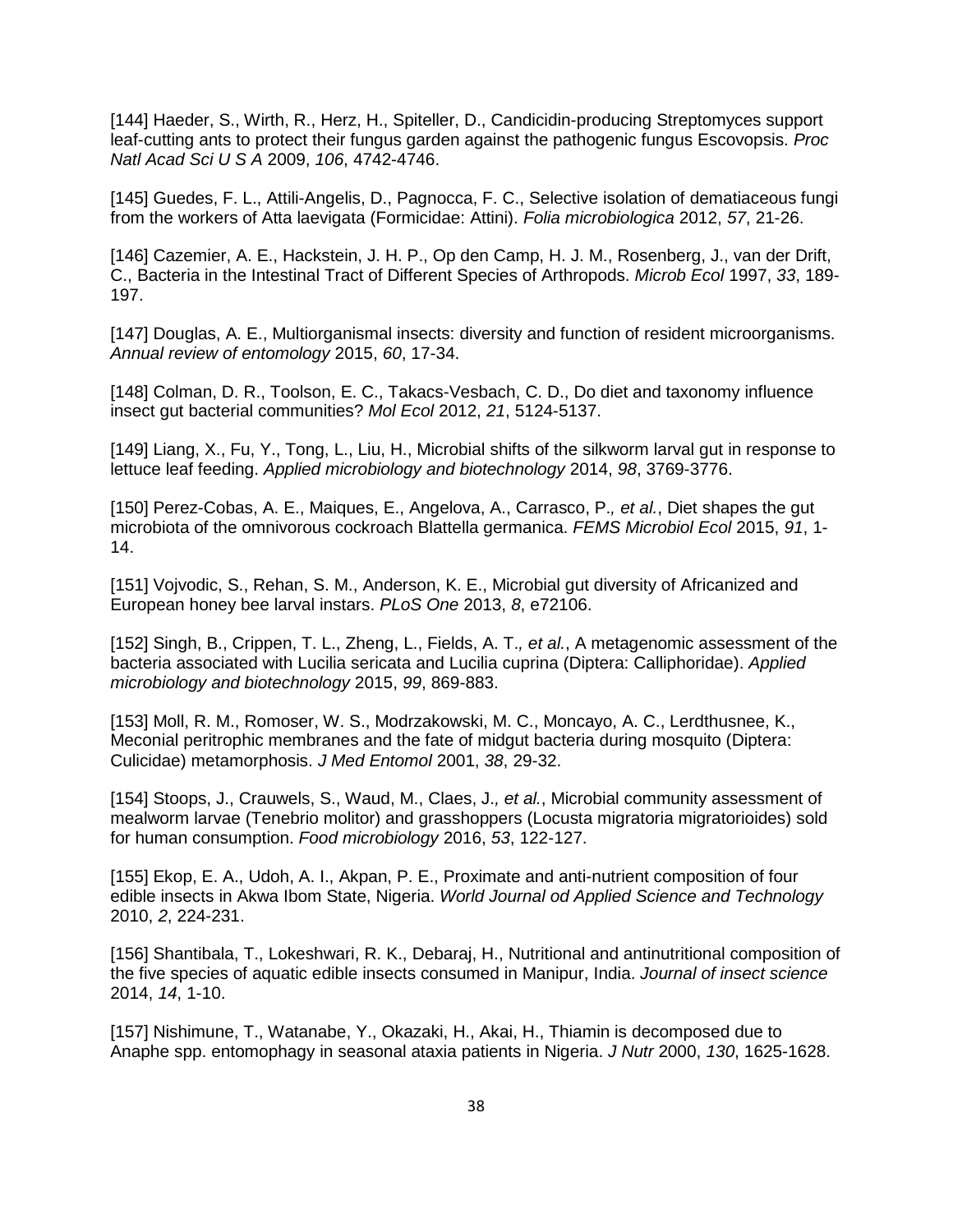<span id="page-40-0"></span>[158] Karras, D. J., Farrell, S. E., Harrigan, R. A., Henretig, F. M., Gealt, L., Poisoning from "Spanish fly" (cantharidin). *Am J Emerg Med* 1996, *14*, 478-483.

[159] Till, J. S., Majmudar, B. N., Cantharidin poisoning. *South Med J* 1981, *74*, 444-447.

[160] Tagwireyi, D., Ball, D. E., Loga, P. J., Moyo, S., Cantharidin poisoning due to "Blister beetle" ingestion. *Toxicon* 2000, *38*, 1865-1869.

<span id="page-40-1"></span>[161] Brown, W. V., Doyen, J. T., Moore, B. P., Lawrence, J. F., Chemical Composition and Taxonomic Significance of Defensive Secretions of Some Australian Tenebrionidae (Coleoptera) *J. Aust. ent. Soc.* 1992, *31*, 79-89.

<span id="page-40-2"></span>[162] Zagrobelny, M., Dreon, A. L., Gomiero, T., Marcazzan, G. L.*, et al.*, Toxic Moths: Source of a Truly Safe Delicacy. *Journal of Ethnobiology* 2009, *29*, 64-76.

<span id="page-40-3"></span>[163] Han, S. R., Lee, B. S., Jung, K. J., Yu, H. J.*, et al.*, Safety assessment of freeze-dried powdered Tenebrio molitor larvae (yellow mealworm) as novel food source: Evaluation of 90-day toxicity in Sprague-Dawley rats. *Regulatory toxicology and pharmacology : RTP* 2016, *77*, 206- 212.

<span id="page-40-4"></span>[164] Omotoso, O. T., Nutritional quality, functional properties and anti-nutrient compositions of the larva of Cirina forda (Westwood) (Lepidoptera: Saturniidae). *J Zhejiang Univ Sci B* 2006, *7*, 51-55.

[165] Ekpo, K. E., Nutrient composition, functional properties and anti-nutrient content of Rhynchophorus pheonicis (F) larva. *Annals of Biological Research* 2010, *1*, 178-190.

[166] Ajayi, O. E., Biochemical analyses and nutritional content of four castes of subterranean termites, Macrotermes subhyalinus (Rambur) (Isoptera: Termitidae): differences in digestibility and anti-nutrient contents among castes. *International Journal of Biology* 2012, *4*, 54-59.

<span id="page-40-5"></span>[167] DeFoliart, G., Insects as food: Why the Western attitude is important. *Annual review of entomology* 1999, *44*, 21-50.

<span id="page-40-6"></span>[168] Ji, K. M., Zhan, Z. K., Chen, J. J., Liu, Z. G., Anaphylactic shock caused by silkworm pupa consumption in China. *Allergy* 2008, *63*, 1407-1408.

[169] Yew, K. L., Kok, V. S., Exotic food anaphylaxis and the broken heart: sago worm and takotsubo cardiomyopathy. *Med J Malaysia* 2012, *67*, 540-541.

[170] Choi, G. S., Shin, Y. S., Kim, J. E., Ye, Y. M., Park, H. S., Five cases of food allergy to vegetable worm (Cordyceps sinensis) showing cross-reactivity with silkworm pupae. *Allergy*  2010, *65*, 1196-1197.

<span id="page-40-7"></span>[171] Leung, P. S., Chow, W. K., Duffey, S., Kwan, H. S.*, et al.*, IgE reactivity against a crossreactive allergen in crustacea and mollusca: evidence for tropomyosin as the common allergen. *J Allergy Clin Immunol* 1996, *98*, 954-961.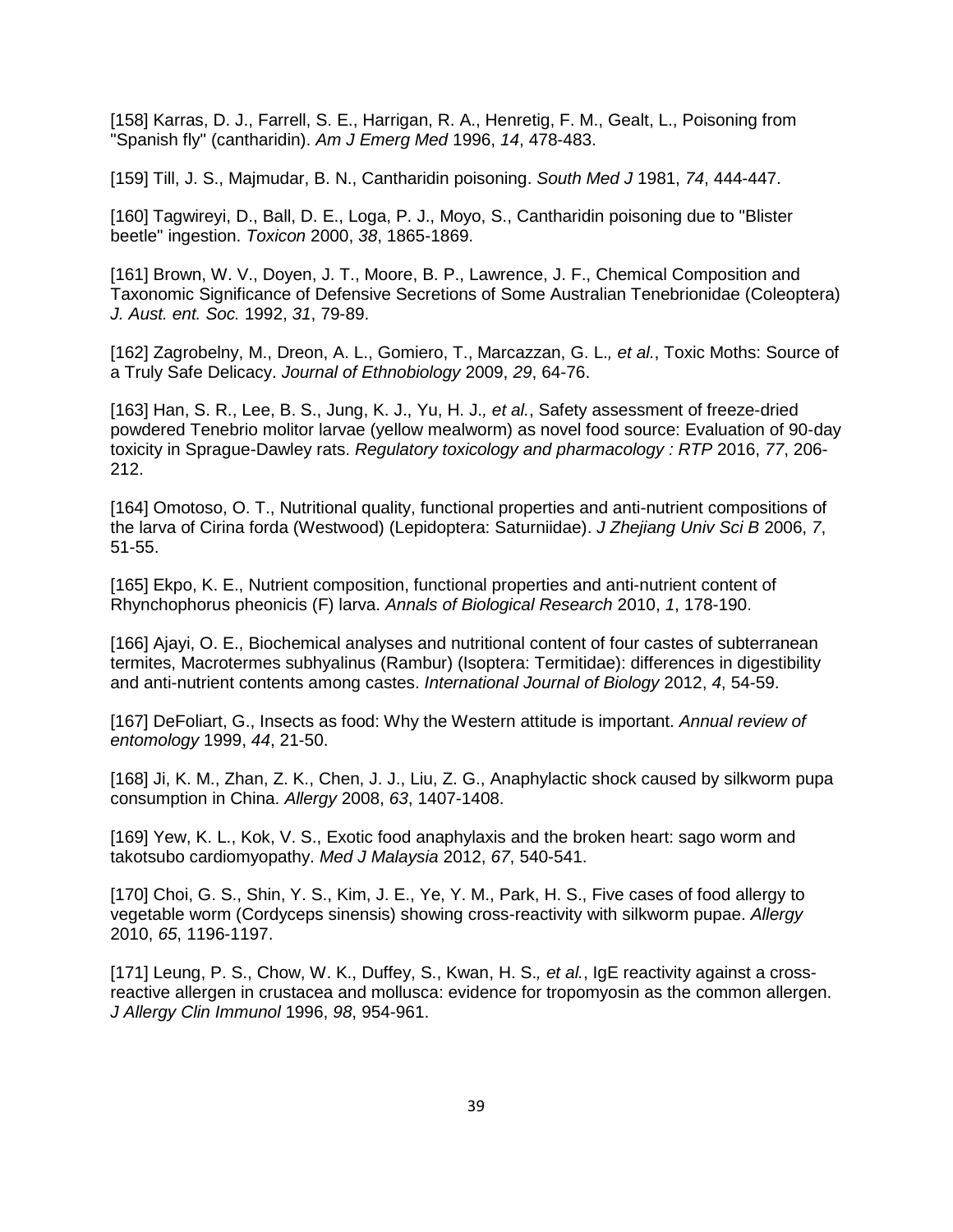<span id="page-41-0"></span>[172] Kamath, S. D., Abdel Rahman, A. M., Komoda, T., Lopata, A. L., Impact of heat processing on the detection of the major shellfish allergen tropomyosin in crustaceans and molluscs using specific monoclonal antibodies. *Food Chem* 2013, *141*, 4031-4039.

<span id="page-41-1"></span>[173] Hemmer, W., Insects as a cause for allergic reactions. *Denisia* 2010, 381-409.

<span id="page-41-2"></span>[174] Reese, G., Ayuso, R., Lehrer, S. B., Tropomyosin: An invertebrate pan-allergen. *International Archives of Allergy and Immunology* 1999, *119*, 247-258.

<span id="page-41-3"></span>[175] Verhoeckx, K. C. M., van Broekhoven, S., den Hartog-Jager, C. F., Gaspari, M.*, et al.*, House dust mite (Der p 10) and crustacean allergic patients may react to food containing Yellow mealworm proteins. *Food and Chemical Toxicology* 2014, *65*, 364-373.

<span id="page-41-4"></span>[176] Calderon, M. A., Linneberg, A., Kleine-Tebbe, J., De Blay, F.*, et al.*, Respiratory allergy caused by house dust mites: What do we really know? *J Allergy Clin Immunol* 2015, *136*, 38-48.

<span id="page-41-5"></span>[177] Pomes, A., Arruda, L. K., Investigating cockroach allergens: aiming to improve diagnosis and treatment of cockroach allergic patients. *Methods* 2014, *66*, 75-85.

<span id="page-41-6"></span>[178] Fukutomi, Y., Taniguchi, M., Sensitization to fungal allergens: Resolved and unresolved issues. *Allergol Int* 2015, *64*, 321-331.

<span id="page-41-7"></span>[179] Commins, S. P., Platts-Mills, T. A., Delayed anaphylaxis to red meat in patients with IgE specific for galactose alpha-1,3-galactose (alpha-gal). *Curr Allergy Asthma Rep* 2013, *13*, 72-77.

<span id="page-41-8"></span>[180] Platts-Mills, T. A., Schuyler, A. J., Tripathi, A., Commins, S. P., Anaphylaxis to the carbohydrate side chain alpha-gal. *Immunol Allergy Clin North Am* 2015, *35*, 247-260.

<span id="page-41-9"></span>[181] Chung, K., Baker, J. R., Baldwin, J. L., Chou, A., Identification of carmine allergens among three carmine allergy patients. *Allergy* 2001, *56*, 73-77.

<span id="page-41-10"></span>[182] Dubey, L. K., Moeller, J. B., Schlosser, A., Sorensen, G. L., Holmskov, U., Chitin enhances serum IgE in Aspergillus fumigatus induced allergy in mice. *Immunobiology* 2015, *220*, 714-721.

<span id="page-41-11"></span>[183] Zakzuk, J., Benedetti, I., Fernandez-Caldas, E., Caraballo, L., The influence of chitin on the immune response to the house dust mite allergen Blo T 12. *Int Arch Allergy Immunol* 2014, *163*, 119-129.

<span id="page-41-12"></span>[184] Moura, F. T., Oliveira, A. S., Macedo, L. L., Vianna, A. L.*, et al.*, Effects of a chitin-binding vicilin from Enterolobium contortisiliquum seeds on bean bruchid pests (Callosobruchus maculatus and Zabrotes subfasciatus) and phytopathogenic fungi (Fusarium solani and Colletrichum lindemuntianum). *J Agric Food Chem* 2007, *55*, 260-266.

<span id="page-41-13"></span>[185] Macedo, L. L., Amorim, T. M., Uchoa, A. F., Oliveira, A. S.*, et al.*, Larvicidal effects of a chitin-binding vicilin from Erythrina velutina seeds on the mediterranean fruit fly Ceratitis capitata. *J Agric Food Chem* 2008, *56*, 802-808.

<span id="page-41-14"></span>[186] Burks, A. W., Cockrell, G., Stanley, J. S., Helm, R. M., Bannon, G. A., Recombinant peanut allergen Ara h I expression and IgE binding in patients with peanut hypersensitivity. *J Clin Invest*  1995, *96*, 1715-1721.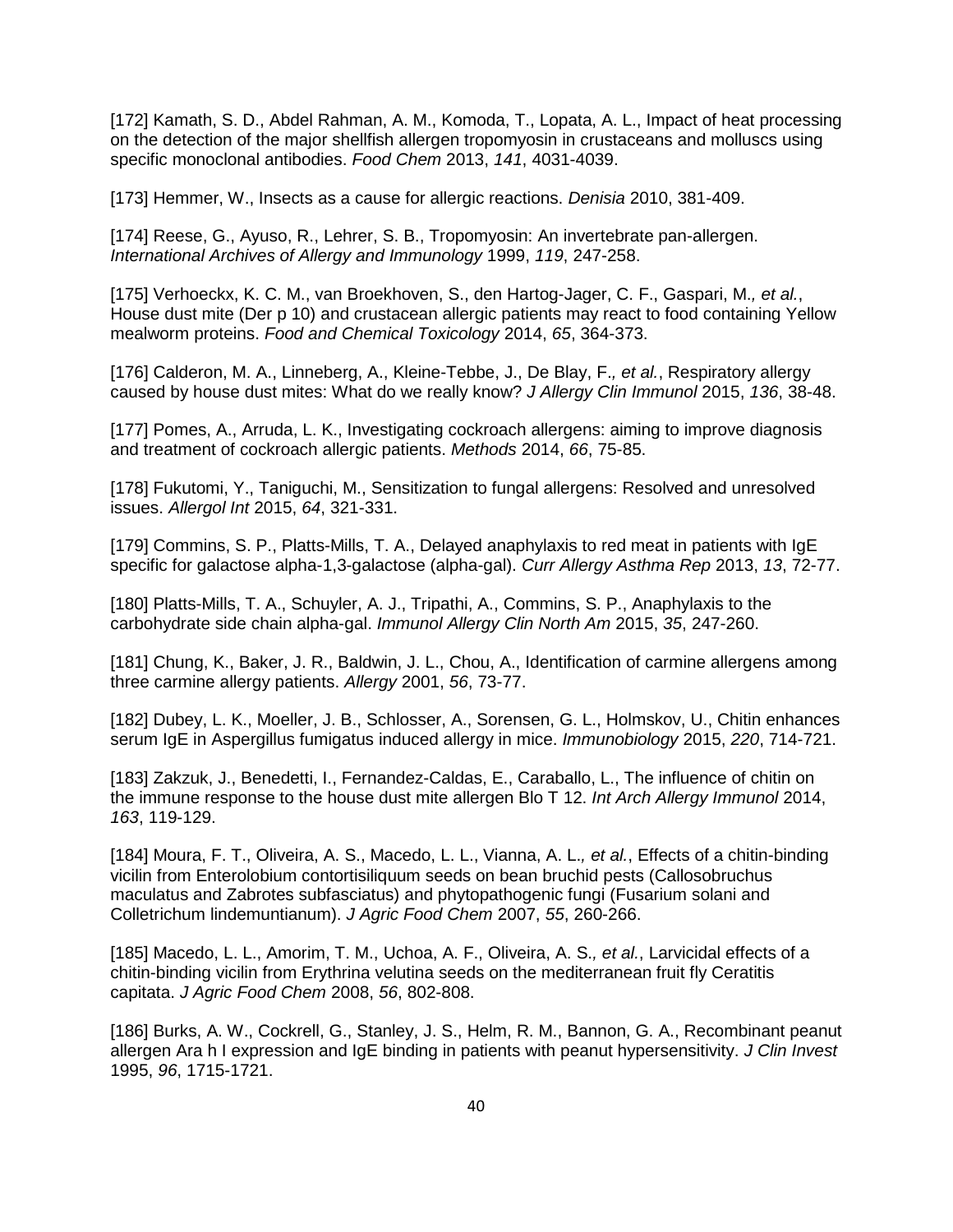<span id="page-42-4"></span><span id="page-42-0"></span>[187] Holzhauser, T., Wackermann, O., Ballmer-Weber, B. K., Bindslev-Jensen, C.*, et al.*, Soybean (Glycine max) allergy in Europe: Gly m 5 (beta-conglycinin) and Gly m 6 (glycinin) are potential diagnostic markers for severe allergic reactions to soy. *J Allergy Clin Immunol* 2009, *123*, 452-458.

<span id="page-42-5"></span><span id="page-42-1"></span>[188] Broekman, H., Knulst, A., den Hartog Jager, S., Monteleone, F.*, et al.*, Effect of thermal processing on mealworm allergenicity. *Mol Nutr Food Res* 2015, *59*, 1855-1864.

<span id="page-42-6"></span><span id="page-42-2"></span>[189] van Broekhoven, S., Bastiaan-Net, S., de Jong, N. W., Wichers, H. J., Influence of processing and in vitro digestion on the allergic cross-reactivity of three mealworm species. *Food Chem* 2016, *196*, 1075-1083.

<span id="page-42-3"></span>[190] Verhoeckx, K. C., Vissers, Y. M., Baumert, J. L., Faludi, R.*, et al.*, Food processing and allergenicity. *Food Chem Toxicol* 2015, *80*, 223-240.

[191] King, C., Jones, H. I., Tay, C. Y., Arthropod intermediate hosts of Abbreviata antarctica (Nematoda: Physalopteridae) in Australia. *The Journal of parasitology* 2013, *99*, 708-711.

<span id="page-42-7"></span>[192] Nai, Y. S., Su, P. Y., Hsu, Y. H., Chiang, C. H.*, et al.*, A new spiroplasma isolate from the field cricket (Gryllus bimaculatus) in Taiwan. *J Invertebr Pathol* 2014, *120*, 4-8.

[193] Zhao, Y., Zhang, Z. H., Wang, G. J., Identification of the intestinal bacteria in Locusta migratoria manilensis and their antagonism to Metarhizium anisopliae. *Plant Protection* 2008, *34*, 69-72.

[194] Shi, W., Guo, Y., Xu, C., Tan, S.*, et al.*, Unveiling the mechanism by which microsporidian parasites prevent locust swarm behavior. *Proc Natl Acad Sci U S A* 2014, *111*, 1343-1348.

<span id="page-42-8"></span>[195] Nunamaker, R. A., Lockwood, J. A., Stith, C. E., Campbell, C. L.*, et al.*, Grasshoppers (Orthoptera: Acrididae) could serve as reservoirs and vectors of vesicular stomatitis virus. *J Med Entomol* 2003, *40*, 957-963.

[196] Dillon, R., Charnley, K., Mutualism between the desert locust Schistocerca gregaria and its gut microbiota. *Research in microbiology* 2002, *153*, 503-509.

[197] Hunt, J., Charnley, K. A., Abundance and distribution of the gut flora of the desert locust, Schistocerca gregaria. *Journal of Invertebrate Pathology* 1981, *38*, 378-385.

[198] Stevenson, J. P., The normal bacterial flora of the alimentary canal of laboratory stocks of the desert locust, Schistocerca gregaria Forskal. *J Invertebr Pathol* 1966, *8*, 205-211.

[199] Stevenson, J. P., Motile streptococci from the desert locust, Schistocerca gregaria. *J Invertebr Pathol* 1966, *8*, 258-259.

[200] Cappellozza, S., Saviane, A., Tettamanti, G., Squadrin, M.*, et al.*, Identification of Enterococcus mundtii as a pathogenic agent involved in the "flacherie" disease in Bombyx mori L. larvae reared on artificial diet. *J Invertebr Pathol* 2011, *106*, 386-393.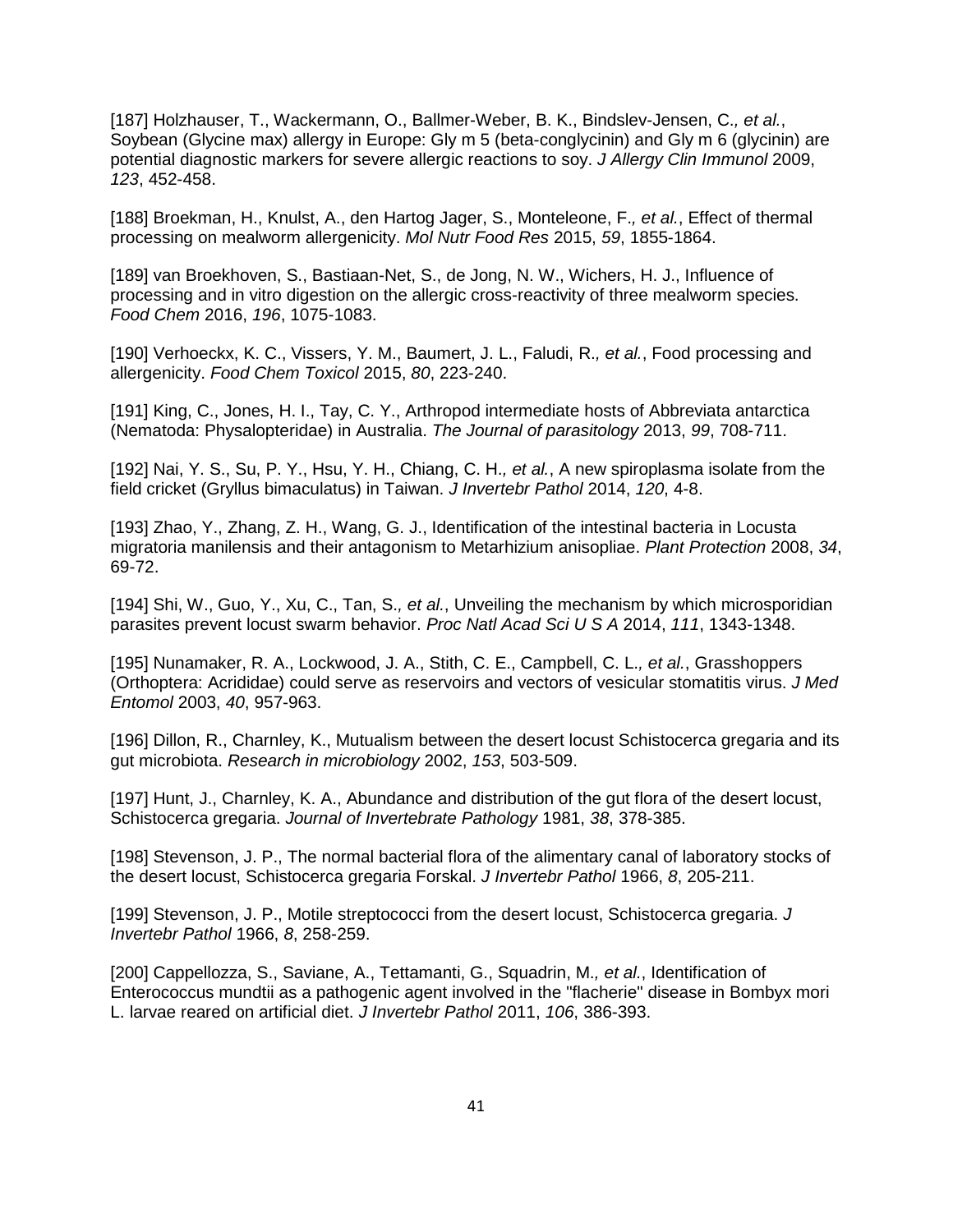<span id="page-43-1"></span><span id="page-43-0"></span>[201] Xiang, H., Li, M. W., Zhao, Y., Zhao, L. P.*, et al.*, Bacterial community in midguts of the silkworm larvae estimated by PCR-DGGE and 16S rDNA gene library analysis. *Acta Entomologica Sinica* 2007, *50*, 222-232.

<span id="page-43-2"></span>[202] Evans, B. A., Rozen, D. E., A Streptococcus pneumoniae infection model in larvae of the wax moth Galleria mellonella. *European journal of clinical microbiology & infectious diseases : official publication of the European Society of Clinical Microbiology* 2012, *31*, 2653-2660.

<span id="page-43-3"></span>[203] Fedhila, S., Buisson, C., Dussurget, O., Serror, P.*, et al.*, Comparative analysis of the virulence of invertebrate and mammalian pathogenic bacteria in the oral insect infection model Galleria mellonella. *J Invertebr Pathol* 2010, *103*, 24-29.

[204] Glavis-Bloom, J., Muhammed, M., Mylonakis, E., Of model hosts and man: using Caenorhabditis elegans, Drosophila melanogaster and Galleria mellonella as model hosts for infectious disease research. *Adv Exp Med Biol* 2012, *710*, 11-17.

[205] Mylonakis, E., Galleria mellonella and the study of fungal pathogenesis: making the case for another genetically tractable model host. *Mycopathologia* 2008, *165*, 1-3.

[206] Simpanya, M. F., Allotey, J., Mpuchane, S. F., A mycological investigation of phane, an edible caterpillar of an emperor moth, Imbrasia belina. *J Food Prot* 2000, *63*, 137-140.

[207] Bates, C., Hiett, K. L., Stern, N. J., Relationship of Campylobacter isolated from poultry and from darkling beetles in New Zealand. *Avian diseases* 2004, *48*, 138-147.

[208] Crippen, T. L., Sheffield, C. L., Esquivel, S. V., Droleskey, R. E., Esquivel, J. F., The acquisition and internalization of Salmonella by the lesser mealworm, Alphitobius diaperinus (Coleoptera: Tenebrionidae). *Vector Borne Zoonotic Dis* 2009, *9*, 65-72.

[209] Hazeleger, W. C., Bolder, N. M., Beumer, R. R., Jacobs-Reitsma, W. F., Darkling beetles (Alphitobius diaperinus) and their larvae as potential vectors for the transfer of Campylobacter jejuni and Salmonella enterica serovar paratyphi B variant Java between successive broiler flocks. *Appl Environ Microbiol* 2008, *74*, 6887-6891.

[210] Leffer, A. M., Kuttel, J., Martins, L. M., Pedroso, A. C., et al., Vectorial competence of larvae and adults of Alphitobius diaperinus in the transmission of Salmonella enteritidis in poultry. *Vector Borne Zoonotic Dis* 2010, *10*, 481-487.

[211] Roche, A. J., Cox, N. A., Richardson, L. J., Buhr, R. J.*, et al.*, Transmission of Salmonella to broilers by contaminated larval and adult lesser mealworms, Alphitobius diaperinus (Coleoptera: Tenebrionidae). *Poultry science* 2009, *88*, 44-48.

[212] Zheng, L., Crippen, T. L., Sheffield, C. L., Poole, T. L.*, et al.*, Evaluation of Salmonella movement through the gut of the lesser mealworm, Alphitobius diaperinus (Coleoptera: Tenebrionidae). *Vector Borne Zoonotic Dis* 2012, *12*, 287-292.

[213] McAllister, J. C., Steelman, C. D., Newberry, L. A., Skeeles, J. K., Isolation of infectious bursal disease virus from the lesser mealworm, Alphitobius diaperinus (Panzer). *Poultry science*  1995, *74*, 45-49.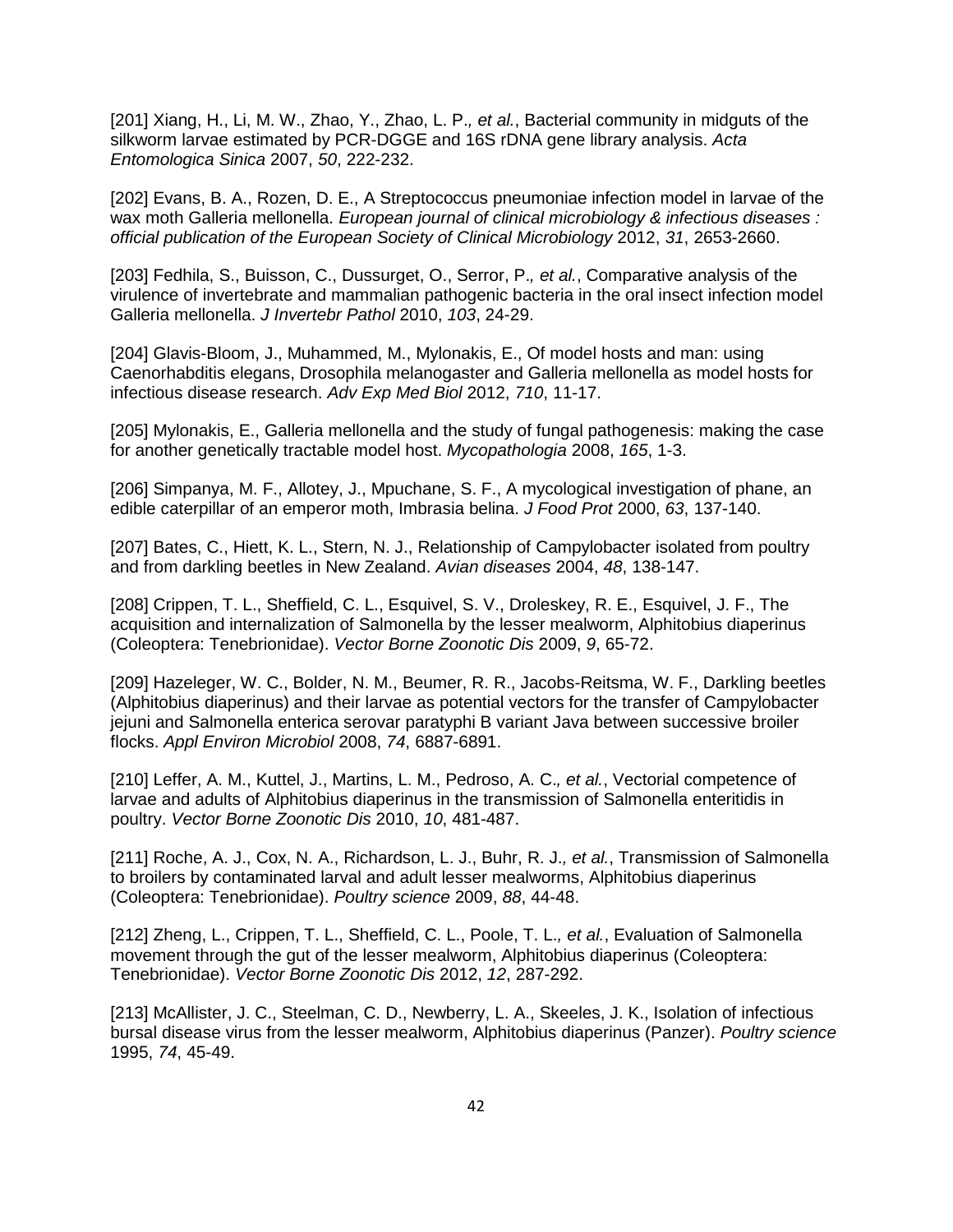<span id="page-44-1"></span><span id="page-44-0"></span>[214] Goodwin, M. A., Waltman, W. D., Transmission of Eimeria, Viruses, and Bacteria to Chicks: Darkling Beetles (Alphitobius diaperinus) as Vectors of Pathogens. *J Appl Poult Res*  1996, *5*, 51-55.

[215] Watson, D. W., Guy, J. S., Stringham, S. M., Limited transmission of turkey coronavirus in young turkeys by adult Alphitobius diaperinus (Coleoptera: Tenebrionidae). *J Med Entomol*  2000, *37*, 480-483.

[216] Crippen, T. L., Zheng, L., Sheffield, C. L., Tomberlin, J. K.*, et al.*, Transient gut retention and persistence of Salmonella through metamorphosis in the lesser mealworm, Alphitobius diaperinus (Coleoptera: Tenebrionidae). *Journal of applied microbiology* 2012, *112*, 920-926.

[217] Fischer, O. A., Matlova, L., Dvorska, L., Svastova, P.*, et al.*, Beetles as possible vectors of infections caused by Mycobacterium avium species. *Vet Microbiol* 2004, *102*, 247-255.

<span id="page-44-2"></span>[218] Lee, J. K., Lee, Y. Y., Park, K. H., Sim, J.*, et al.*, Wohlfahrtiimonas larvae sp. nov., isolated from the larval gut of Hermetia illucens (Diptera: Stratiomyidae). *Antonie Van Leeuwenhoek*  2014, *105*, 15-21.

[219] Zheng, L., Crippen, T. L., Holmes, L., Singh, B.*, et al.*, Bacteria mediate oviposition by the black soldier fly, Hermetia illucens (L.), (Diptera: Stratiomyidae). *Sci Rep* 2013, *3*, 2563.

[220] Lalander, C., Diener, S., Magri, M. E., Zurbrugg, C.*, et al.*, Faecal sludge management with the larvae of the black soldier fly (Hermetia illucens)--from a hygiene aspect. *The Science of the total environment* 2013, *458-460*, 312-318.

[221] Lalander, C. H., Fidjeland, J., Diener, S., Eriksson, S., Vinneras, B., High waste-tobiomass conversion and efficient Salmonella spp. reduction using black soldier fly for waste recycling. *Agronomy for Sustainable Development* 2015, *35*, 261-271.

[222] De Jesus, A. J., Olsen, A. R., Bryce, J. R., Whiting, R. C., Quantitative contamination and transfer of Escherichia coli from foods by houseflies, Musca domestica L. (Diptera: Muscidae). *Int J Food Microbiol* 2004, *93*, 259-262.

[223] Farag, T. H., Faruque, A. S., Wu, Y., Das, S. K.*, et al.*, Housefly population density correlates with shigellosis among children in Mirzapur, Bangladesh: a time series analysis. *PLoS Negl Trop Dis* 2013, *7*, e2280.

[224] Fotedar, R., Banerjee, U., Samantray, J. C., Shriniwas, Vector potential of hospital houseflies with special reference to Klebsiella species. *Epidemiol Infect* 1992, *109*, 143-147.

[225] Joyner, C., Mills, M. K., Nayduch, D., Pseudomonas aeruginosa in Musca domestica L.: temporospatial examination of bacteria population dynamics and house fly antimicrobial responses. *PLoS One* 2013, *8*, e79224.

[226] Rahuma, N., Ghenghesh, K. S., Ben Aissa, R., Elamaari, A., Carriage by the housefly (Musca domestica) of multiple-antibiotic-resistant bacteria that are potentially pathogenic to humans, in hospital and other urban environments in Misurata, Libya. *Annals of tropical medicine and parasitology* 2005, *99*, 795-802.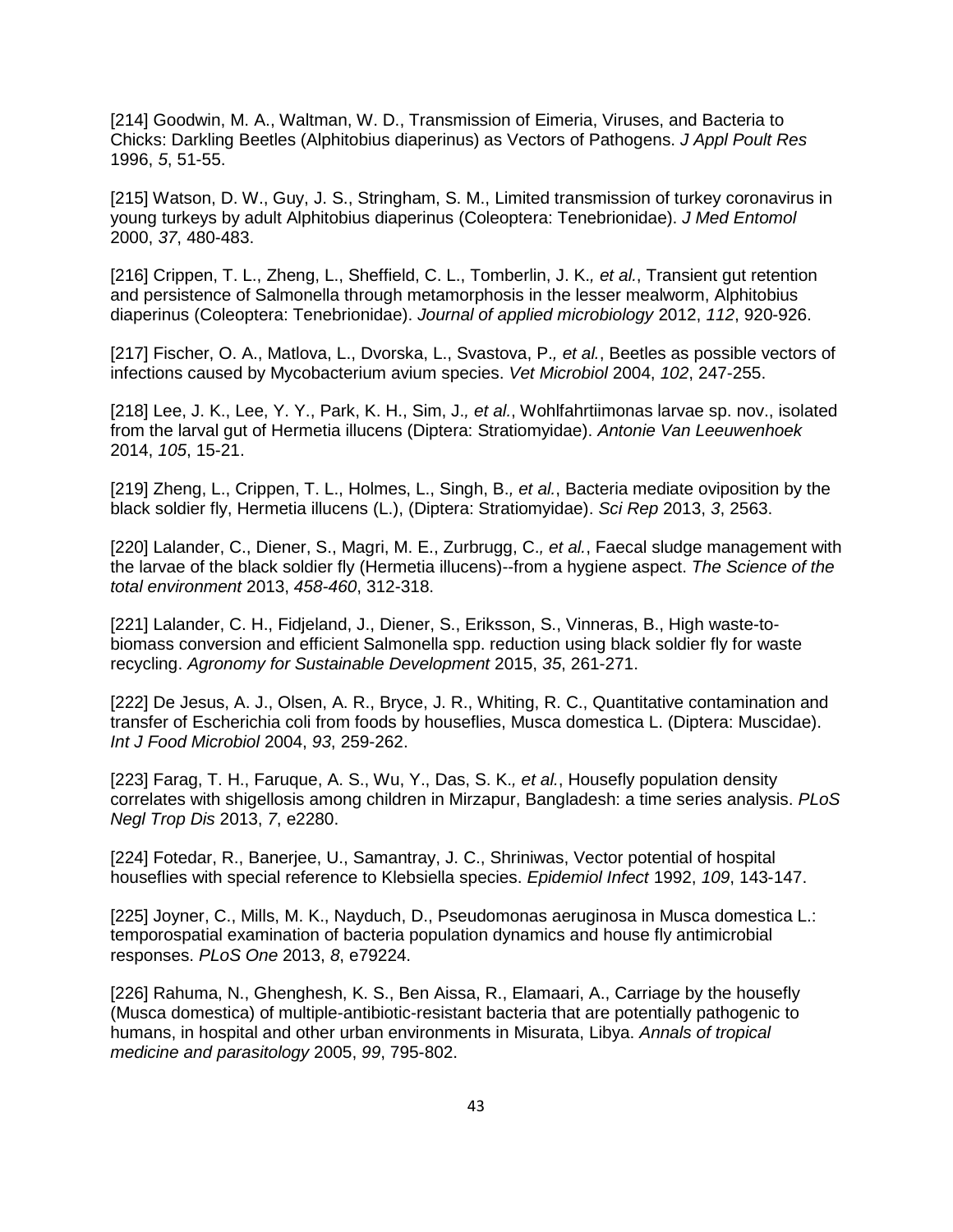[227] Sola-Gines, M., Gonzalez-Lopez, J. J., Cameron-Veas, K., Piedra-Carrasco, N.*, et al.*, Houseflies (Musca domestica) as Vectors for Extended-Spectrum beta-Lactamase-Producing Escherichia coli on Spanish Broiler Farms. *Appl Environ Microbiol* 2015, *81*, 3604-3611.

<span id="page-45-1"></span>[228] Wang, Y. C., Chang, Y. C., Chuang, H. L., Chiu, C. C.*, et al.*, Transmission of Salmonella between swine farms by the housefly (Musca domestica). *J Food Prot* 2011, *74*, 1012-1016.

[229] Zurek, L., Denning, S. S., Schal, C., Watson, D. W., Vector competence of Musca domestica (Diptera: Muscidae) for Yersinia pseudotuberculosis. *J Med Entomol* 2001, *38*, 333- 335.

<span id="page-45-0"></span>[230] Nielsen, A. A., Skovgard, H., Stockmarr, A., Handberg, K. J., Jorgensen, P. H., Persistence of low-pathogenic avian influenza H5N7 and H7N1 subtypes in house flies (Diptera: Muscidae). *J Med Entomol* 2011, *48*, 608-614.

<span id="page-45-2"></span>[231] Fotedar, R., Vector potential of houseflies (Musca domestica) in the transmission of Vibrio cholerae in India. *Acta Trop* 2001, *78*, 31-34.

[232] Bouamamaa, L., Sorlozano, A., Laglaoui, A., Lebbadi, M.*, et al.*, Antibiotic resistance patterns of bacterial strains isolated from Periplaneta americana and Musca domestica in Tangier, Morocco. *Journal of infection in developing countries* 2010, *4*, 194-201.

<span id="page-45-3"></span>[233] Szalanski, A. L., Owens, C. B., McKay, T., Steelman, C. D., Detection of Campylobacter and Escherichia coli O157:H7 from filth flies by polymerase chain reaction. *Med Vet Entomol*  2004, *18*, 241-246.

<span id="page-45-4"></span>[234] Elgderi, R. M., Ghenghesh, K. S., Berbash, N., Carriage by the German cockroach (Blattella germanica) of multiple-antibiotic-resistant bacteria that are potentially pathogenic to humans, in hospitals and households in Tripoli, Libya. *Annals of tropical medicine and parasitology* 2006, *100*, 55-62.

[235] Pai, H. H., Chen, W. C., Peng, C. F., Cockroaches as potential vectors of nosocomial infections. *Infect Control Hosp Epidemiol* 2004, *25*, 979-984.

[236] Salehzadeh, A., Tavacol, P., Mahjub, H., Bacterial, fungal and parasitic contamination of cockroaches in public hospitals of Hamadan, Iran. *Journal of vector borne diseases* 2007, *44*, 105-110.

[237] Wannigama, D. L., Dwivedi, R., Zahraei-Ramazani, A., Prevalence and Antibiotic Resistance of Gram-Negative Pathogenic Bacteria Species Isolated from Periplaneta americana and Blattella germanica in Varanasi, India. *J Arthropod Borne Dis* 2014, *8*, 10-20.

[238] Isaac, C., Orue, P. O., Iyamu, M. I., Ehiaghe, J. I., Isaac, O., Comparative analysis of pathogenic organisms in cockroaches from different community settings in Edo State, Nigeria. *Korean J Parasitol* 2014, *52*, 177-181.

<span id="page-45-5"></span>[239] Heinz, G., Hautzinger, P., in: (RAP), F. R. O. f. A. a. t. P. (Ed.), FAO Regional Office for Asia and the Pacific (RAP), Bangkok 2007.